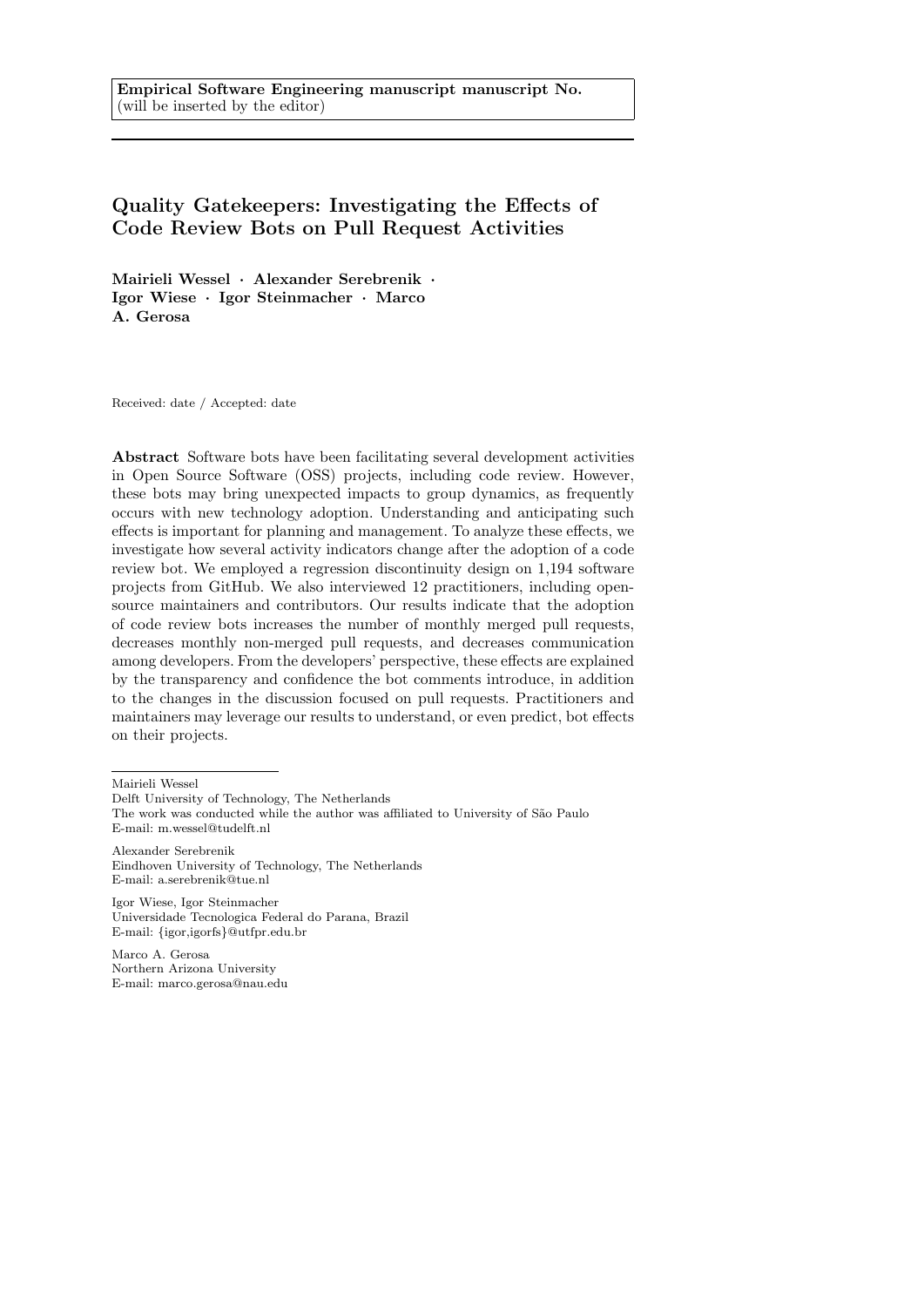Keywords Software Bots · GitHub Bots · Code Review · Automation · Open Source Software · Software Engineering

### 1 Introduction

Open Source Software (OSS) projects frequently employ code review in the development process [3], as it is a well-known practice for software quality assurance [16]. In the pull-based development model, project maintainers carefully inspect code changes and engage in discussion with contributors to understand and improve the modifications before integrating them into the codebase [38]. The time maintainers spend reviewing pull requests is non-negligible and can affect, for example, the volume of new contributions [81] and the onboarding of newcomers [56].

Software bots play a prominent role in the code review process [72]. These automation tools serve as an interface between users and other tools [60] and reduce the workload of maintainers and contributors. Accomplishing tasks that were previously performed solely by human developers, and interacting in the same communication channels as their human counterparts, bots have become new voices in the code review conversation [42]. Throughout comments on pull requests, code review bots guide contributors to provide necessary information before maintainers triage the pull requests [72].

Notoriously, though, the adoption of new technology can bring consequences that counter the expectations of the technology designers and adopters [26]. Many systems intended to serve the user ultimately add new burdens. Developers who a priori expect technological developments to produce significant performance improvements can be caught off-guard by a posteriori unanticipated operational complexities [78]. According to Mulder [43], many effects are not directly caused by the new technology itself, but by the changes in human behavior that it provokes. Therefore, it is important to assess and discuss the effects of a new technology on group dynamics; yet, this is often neglected when it comes to software bots [46, 60].

In the code review process, bots may affect existing project activities in several ways. For example, bots can provide poor feedback [71, 72], as illustrated by a developer: "the comments of  $@-name $>$  should contain more$ description on how to read the information contained and what one actually [understand] from it. For a newcomer its not obvious at all."<sup>1</sup> In turn, this poor feedback may lead to contributor drop-out—indeed, poor feedback on pull requests is known to discourage further contributions [2, 58].

In this paper, we aim to understand how the dynamics of GitHub project pull requests change following the adoption of code review bots. To understand what happens after the adoption of a bot, we used a mixed-methods approach [15] with a sequential explanatory strategy [12], combining data analysis of GitHub data with semi-structured interviews conducted with opensource developers. We used a *Regression Discontinuity Design* (RDD) [66]

 $1$  https://twitter.com/markusstaab/status/1048503185361555457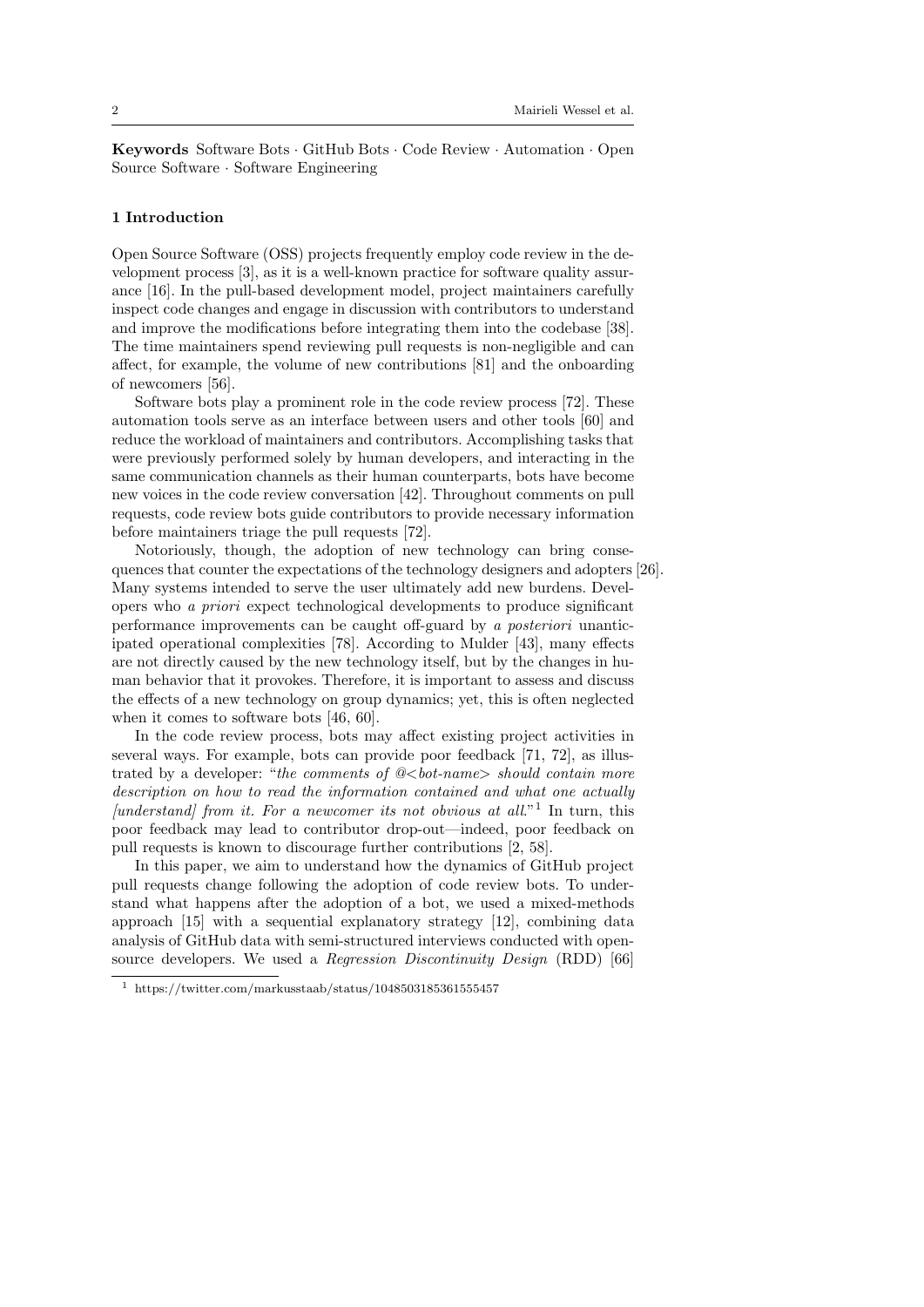to model the effects of code review bot adoption across 1,194 OSS projects hosted on GitHub. We used RDD since it can assess how much an intervention changed an outcome of interest, immediately and over time, and also evaluate whether the change could be attributed to other factors rather than the intervention. Afterward, to further shed light on our results, we conducted semi-structured interviews with practitioners, including open-source project maintainers and contributors experienced with code review bots.

We found that, after code review bot adoption, more pull requests are merged into the codebase, and communication decreases between contributors and maintainers. Considering non-merged pull requests, after bot adoption projects have fewer monthly non-merged pull requests, and faster pull request rejections. From the practitioners' perspective, the bot comments make it easier to understand the state and quality of the contributions and increase maintainers' confidence in merging pull requests. According to them, contributors are likely to make changes in the code without interacting with other maintainers, which also helps to change the focus of developers' discussions.

The main contributions of this paper are:

- 1. The identification of changes in project activity indicators after the adoption of a code review bot.
- 2. The elucidation of how the introduction of a bot can impact OSS projects.
- 3. Open-source developers' perspective on the impacts of code reviews bots.

These contributions aim to help practitioners and maintainers understand bots' effects on a project, especially to avoid the ones that they consider undesirable. Additionally, our findings may guide developers to consider the implications of new bots as they design them.

This paper extends our ICSME 2020 paper entitled "Effects of Adopting Code Review Bots on Pull Requests to OSS Projects" (Wessel et al. [74]). In this extended version, we further investigate the reasons for the change incurred by code review bot adoption, considering the practical perspective of open-source developers. To do so, we adjusted the methodology, results, and discussion, including a new research question (i.e., RQ2), which is based on the qualitative analysis of interviews with 12 open-source developers. We also present a more extensive related work section, where we discuss empirical works that use Regression Discontinuity Design to model the effects of a variety of interventions on development activities.

# 2 Exploratory Case Study

As little is known about the effects of code review bots' adoption in the dynamics of pull requests, we conducted an exploratory case study [52, 80] to formulate hypotheses to further investigate in our main study. Figure 1 shows an overview of the research design employed in this exploratory case study.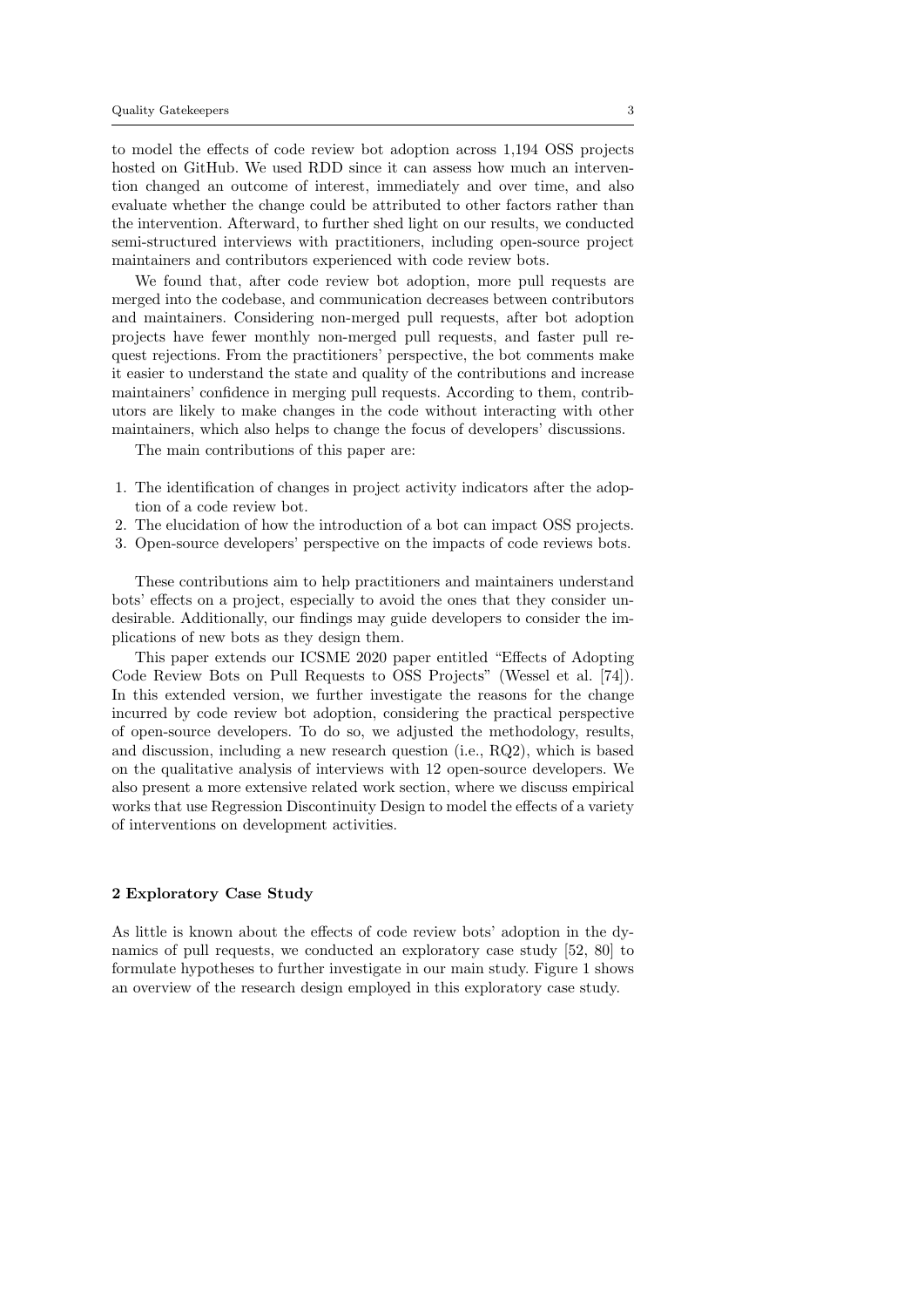

Fig. 1: Case Study Design Overview.

### 2.1 Code Review Bot on Pull Requests

According to Wessel et al. [72], code review bots are software bots that analyze code style, test coverage, code quality, and smells. As an interface between human developers and other tools, code review bots generally report the feedback of a third-party service on the GitHub platform. Thus, these bots are designed to support contributors and maintainers after pull requests have been submitted, aiming to facilitate discussions and assist code reviews. One example of a code review bot is the Codecov bot.<sup>2</sup> This bot reports the code coverage on every new pull request right after all tests have passed. As shown in Figure 2, Codecov bot leaves highly detailed comments, including the percentage of increased or decreased coverage, and the impacted files.'

### 2.2 Case Selection

To carry out our exploratory case study, we selected two projects that we were aware of that used code review bots for at least a one year: the Julia programming language project<sup>3</sup> and CakePHP,<sup>4</sup> a web development framework for PHP. Both projects have popular and active repositories—Julia has more than  $26.1k$  stars,  $3.8k$  forks,  $17k$  pull requests, and  $46.4k$  commits; while CakePHP has more than  $8.1k$  stars,  $3.4k$  forks,  $8.6k$  pull requests,  $40.9k$  commits, and is used by 10k projects. Both projects adopt Codecov bot, which posted the first comments on pull requests to the Julia project in July 2016 and CakePHP in April 2016.

<sup>2</sup> https://github.com/marketplace/codecov

<sup>3</sup> https://github.com/JuliaLang/julia

<sup>4</sup> https://github.com/cakephp/cakephp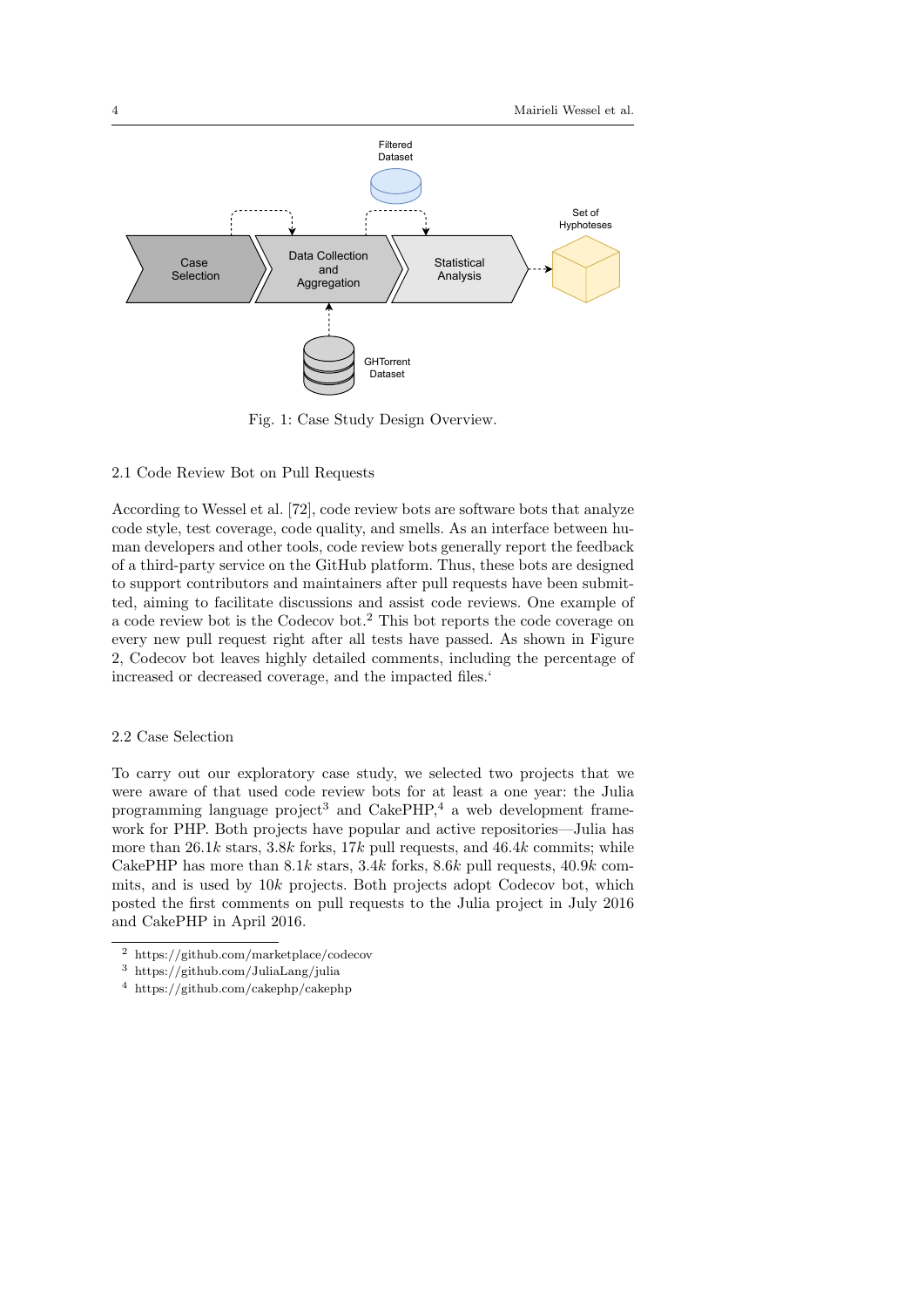| Merging #38791 (a1106b8) into master (ca795bc) will increase coverage by 0.00%.<br>The diff coverage is 98.98%.                                                                                                                                                                                                                                                                                                                                                                                                            |                            |           |  |
|----------------------------------------------------------------------------------------------------------------------------------------------------------------------------------------------------------------------------------------------------------------------------------------------------------------------------------------------------------------------------------------------------------------------------------------------------------------------------------------------------------------------------|----------------------------|-----------|--|
| le                                                                                                                                                                                                                                                                                                                                                                                                                                                                                                                         |                            | W<br>鷝    |  |
| Coverage Diff<br>69<br>69<br>master #38791 +/- ##<br>22<br><br>Coverage 87.55% 87.55%<br>${\small \begin{tabular}{l} \bf 84123 & \bf 883 & \bf 883 \\ \bf 983 & \bf 983 & \bf 983 \\ \bf 983 & \bf 983 & \bf 983 \\ \bf 983 & \bf 983 & \bf 983 \\ \bf 983 & \bf 983 & \bf 983 \\ \bf 983 & \bf 983 & \bf 983 \\ \bf 983 & \bf 983 & \bf 983 \\ \bf 983 & \bf 983 & \bf 983 \\ \bf 983 & \bf 983 & \bf 983 \\ \bf 983 & \bf 983 & \bf 98$<br>Lines<br>74468 74498 +38<br><br>+ Hits 65198 65228 +30<br>Misses<br>9278 9278 |                            |           |  |
|                                                                                                                                                                                                                                                                                                                                                                                                                                                                                                                            |                            |           |  |
| <b>Impacted Files</b>                                                                                                                                                                                                                                                                                                                                                                                                                                                                                                      | Coverage A                 |           |  |
| stdlib/LinearAlgebra/src/gr.jl                                                                                                                                                                                                                                                                                                                                                                                                                                                                                             | 94.78% <86.36%> (-0.50%)   | <b>I</b>  |  |
| stdlib/LinearAlgebra/src/lapack.jl                                                                                                                                                                                                                                                                                                                                                                                                                                                                                         | 95.60% <98.90%> (-0.03%)   | п         |  |
| base/errorshow.jl                                                                                                                                                                                                                                                                                                                                                                                                                                                                                                          | 88.26% <100.00%> (a)       |           |  |
| stdlib/LinearAlgebra/src/bidiag.jl                                                                                                                                                                                                                                                                                                                                                                                                                                                                                         | 98.97% <188.88%> (+8.32%)  | <b>In</b> |  |
| stdlib/LinearAlgebra/src/generic.jl                                                                                                                                                                                                                                                                                                                                                                                                                                                                                        | 95.24% <100.00%> (+0.03%)  | ш         |  |
| stdlib/LinearAlgebra/src/structuredbroadcast.jl                                                                                                                                                                                                                                                                                                                                                                                                                                                                            | 97.68% <188.88%> (+8.81%)  | ×         |  |
| stdlib/SparseArrays/src/sparsematrix.jl                                                                                                                                                                                                                                                                                                                                                                                                                                                                                    | 96.08% <100.00%> (+<0.01%) | ш         |  |
| base/loading.jl                                                                                                                                                                                                                                                                                                                                                                                                                                                                                                            | 82.28% <0.00%> (-0.44%)    | п         |  |
| stdlib/SparseArrays/src/linalg.jl                                                                                                                                                                                                                                                                                                                                                                                                                                                                                          | 84.84% <0.00%> (-0.19%)    | п         |  |
| stdlib/LinearAlgebra/src/matmul.jl                                                                                                                                                                                                                                                                                                                                                                                                                                                                                         | 95.20% <0.00%> (-0.01%)    | m         |  |

Fig. 2: Codecov bot comment example.

# 2.3 Data Collection and Aggregation

After selecting the projects, we analyzed data from one year before and one year after bot adoption, using the data available in the GHTorrent dataset [22]. During this time frame, the only bot adopted by Julia and CakePHP was the Codecov bot. Similar to previous work [82], we exclude 30 days around the bot's adoption to avoid the influence of instability caused during this period. Afterward, we aggregated individual pull request data into monthly periods, considering 12 months before and after the bot's introduction. We choose the month time frame based on previous literature [8, 30, 82]. All metrics were aggregated based on the month of the pull request being closed/merged.

We considered the same activity indicators used in the previous work by Wessel et al. [72]:

Merged/non-merged pull requests: the number of monthly contributions (pull requests) that have been merged, or closed but not merged into the project, computed over all closed pull requests in each time frame.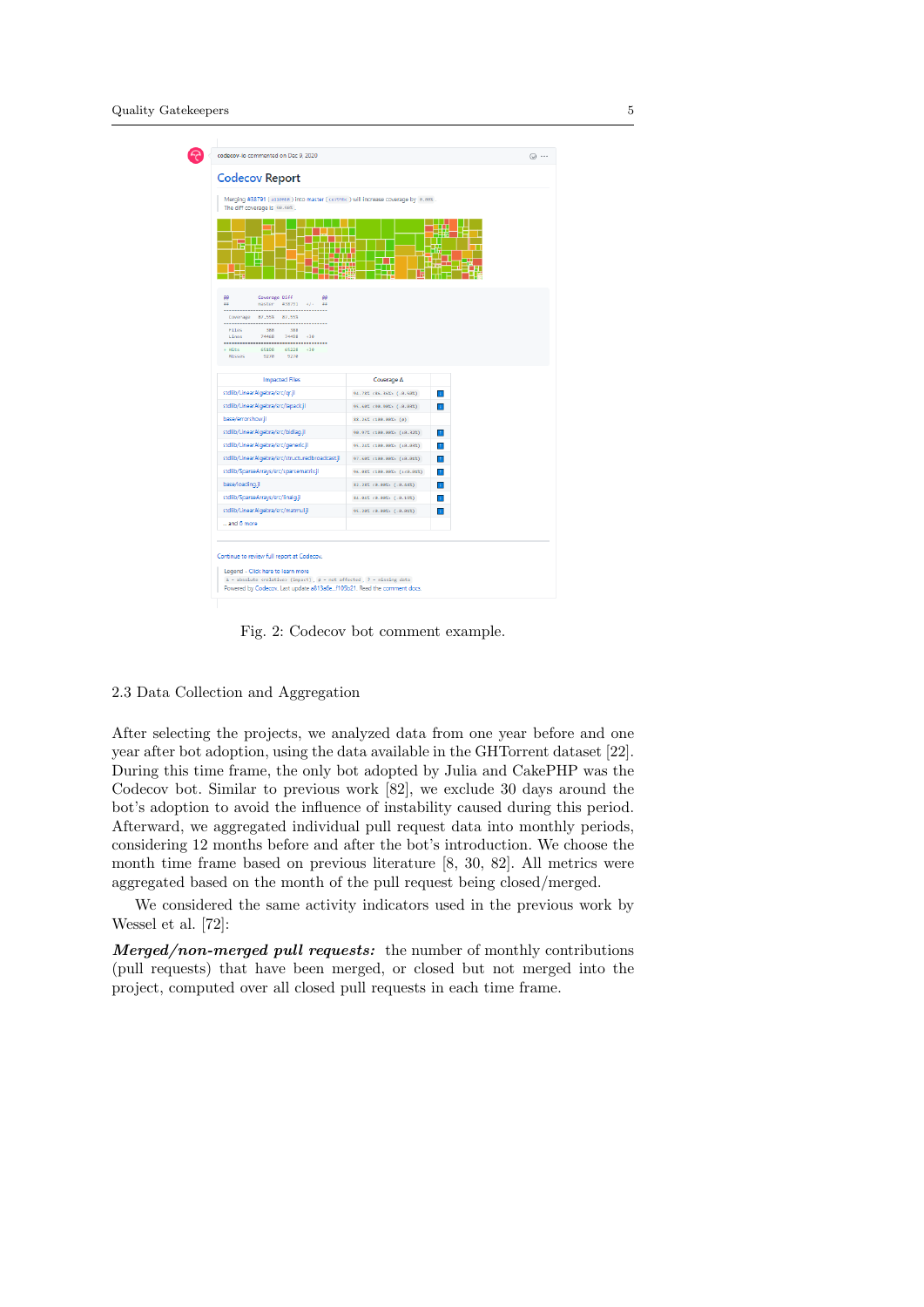Comments on merged/non-merged pull requests: the median number of monthly comments—excluding bot comments—computed over all merged and non-merged pull requests in each time frame.

**Time-to-merge/time-to-close pull requests:** the median of monthly pull request latency (in hours), computed as the difference between the time when the pull request was closed and the time when it was opened. The median is computed using all merged and non-merged pull requests in each time frame.

Commits of merged/non-merged pull requests: the median of monthly commits computed over all merged and non-merged pull requests in each time frame.

For all activity indicators we use the median because their distribution is skewed.

### 2.4 Statistical Analysis

We ran statistical tests to compare the activity indicators distributions before and after the bot adoption. As the sample is small, and there is no critical mass of data points around the bot's introduction, we used the non-parametric Mann-Whitney-Wilcoxon test [76]. In this context, the null hypothesis  $(H_0)$  is that the distributions pre- and post-adoption are the same, and the alternative hypothesis  $(H_1)$  is that these distributions differ. We also used Cliff's Delta [51] to quantify the difference between these groups of observations beyond  $p$ -value interpretation. Moreover, we inspected the monthly distribution of each metric to search for indications of change.

As aforementioned, the case studies helped us to formulate hypotheses for the main study, which comprised more than one thousand projects. We formulated hypotheses whenever we observed changes in the indicators for at least one of the two projects we analyzed in the case study.

### 2.5 Case Study Results

In the following, we discuss the trends in project activities after bot adoption. We report the results considering the studied pull request activities: number of merged and non-merged pull requests, median of pull request comments, timeto-merge and time-to-close pull requests, and median of pull request commits.

### 2.5.1 Trends in the number of Merged and Non-merged Pull Requests

The number of merged pull requests increased for both projects (Julia: pvalue 0.0003,  $\delta = -0.87$ ; CakePHP: p-value 0.001,  $\delta = -0.76$ ), whereas the non-merged pull requests decreased for both projects (Julia: p-value 0.00007,  $\delta = 0.87$ ; CakePHP: *p*-value 0.00008,  $\delta = 0.95$ ). Figure 3 shows the monthly number of merged and non-merged pull requests, top and bottom respectively,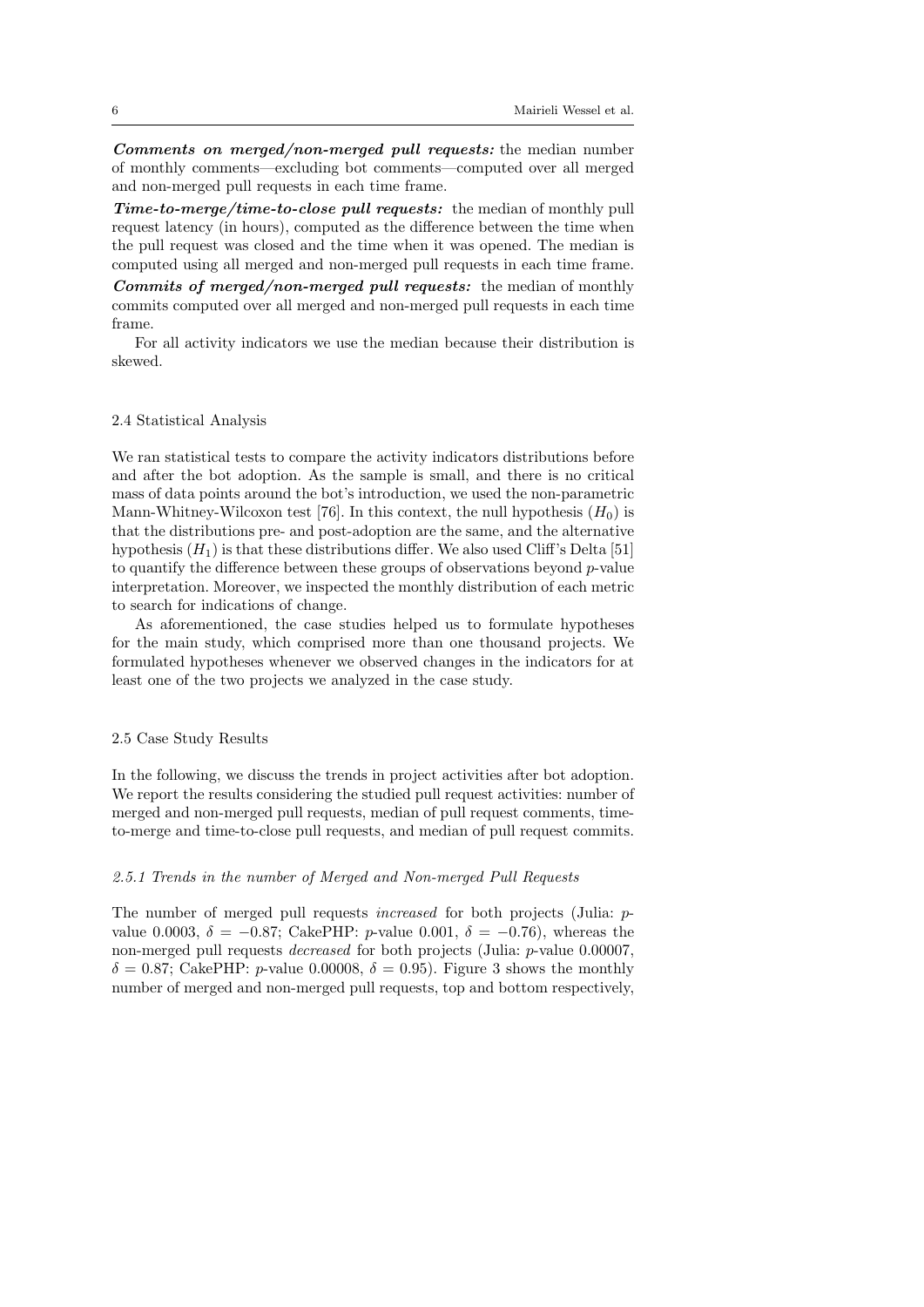

Fig. 3: Monthly merged and non-merged pull requests.

before and after bot adoption for both projects. Based on these findings, we hypothesize that:

 $H_{1,1}$  The number of monthly merged pull requests increases after the introduction of a code review bot.

 $H_{1.2}$  The number of monthly non-merged pull requests decreases after the introduction of a code review bot.

# 2.5.2 Trends in the median of pull request comments

Figure 4 shows the monthly median of comments on merged and non-merged pull requests, respectively. CakePHP showed statistically significant differences between pre- and post-adoption distributions. The number of comments increased for merged pull requests (p-value=0.01,  $\delta$  = -0.56) and also for nonmerged ones (p-value=0.03,  $\delta$  = -0.50) with a large effect size. Thus, we hypothesize that:

 $H_{2,1}$  The adoption of code review bots is associated with an increase in the monthly number of comments for merged pull requests.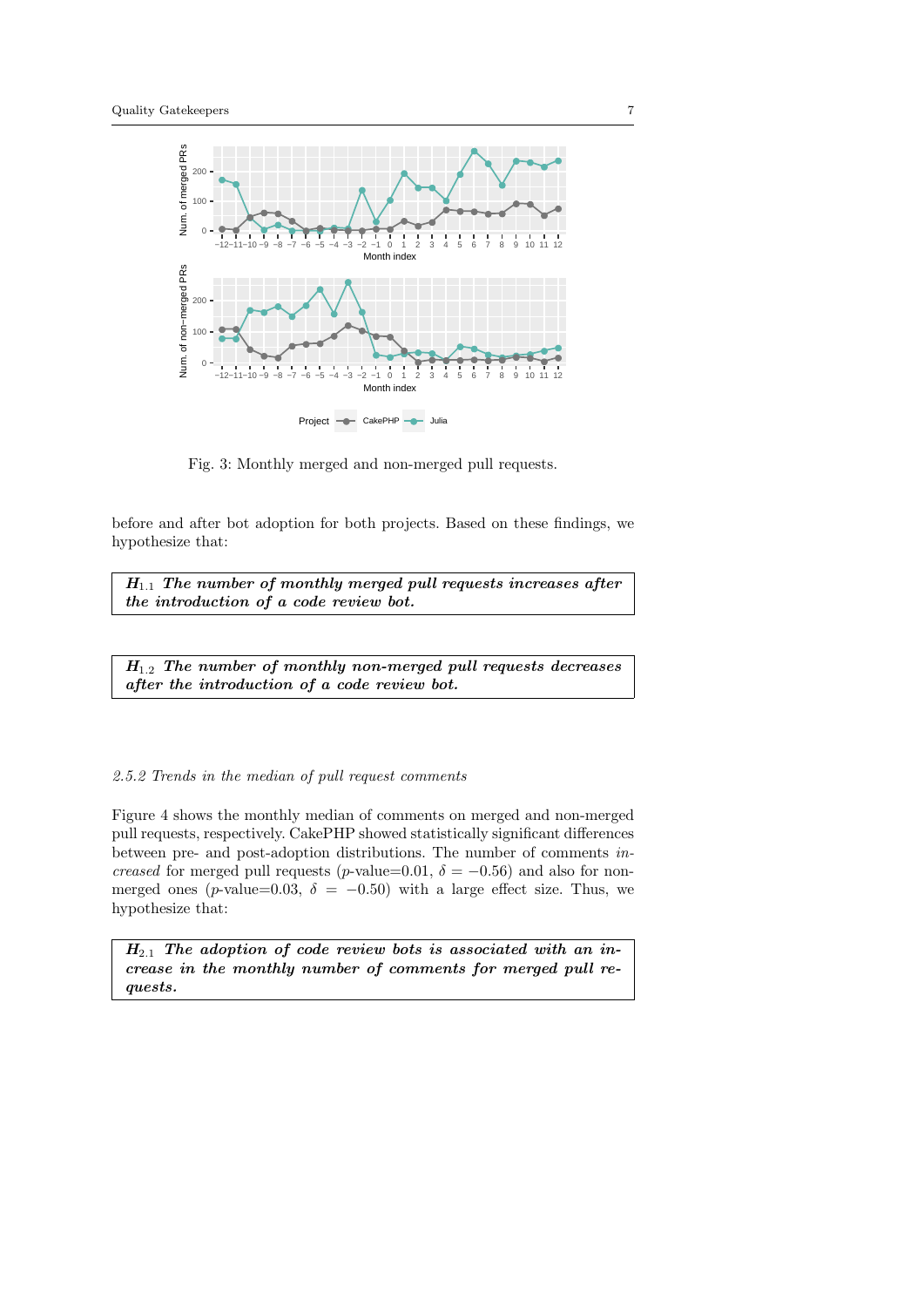

Fig. 4: Monthly comments on merged and non-merged pull requests.



2.5.3 Trends in the time to close pull request comments



Fig. 5: Monthly median time to merge and reject pull requests.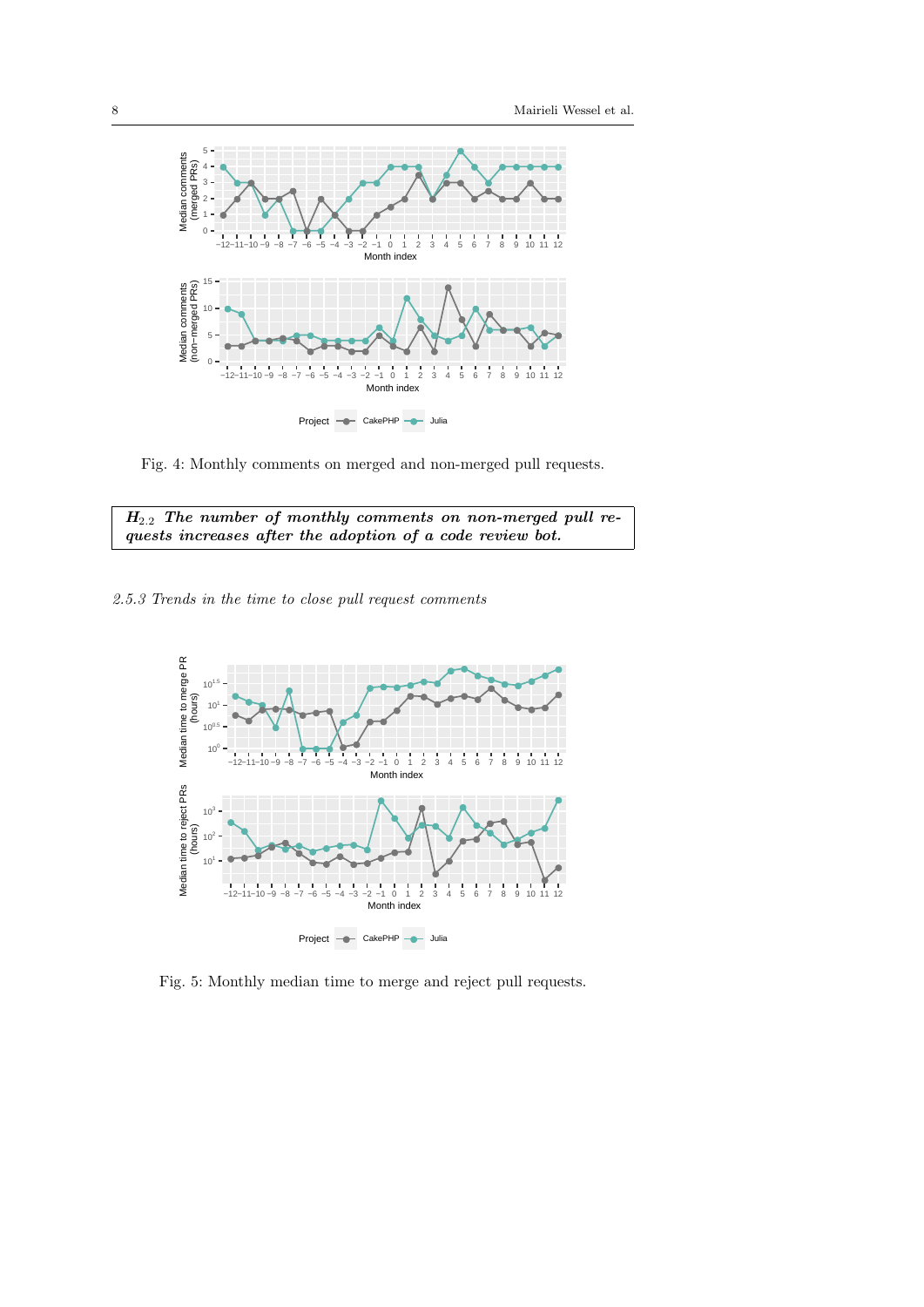The median time to merge pull requests increased for both projects (Julia: p-value 0.0003,  $\delta = -1.00$ ; CakePHP: p-value 0.000001,  $\delta = -0.98$ ). Considering non-merged pull requests, the difference between pre- and post-adoption is statistically significant only for Julia. For this project, the median time to close pull requests *increased* (*p*-value 0.00007) with a large effect size ( $\delta = -0.65$ ). The distribution can be seen in Figure 5. Therefore, we hypothesize that:

 $H_{3,1}$  There is an increase in the monthly time to merge pull requests after the introduction of code review bots.

 $H_{3,2}$  There is an increase in the monthly time to reject pull requests after the adoption of a code review bot.

2.5.4 Trends in the median of pull request commits



Fig. 6: Monthly commits on merged and non-merged pull requests.

Investigating the number of pull request commits per month (see Figure 6), we note that the medians before the adoption are quite stable, especially for merged pull requests. In comparison, after adoption we observe more variance. The difference is statistically significant only for CakePHP, for which the number of pull request commits increased for merged pull requests ( $p$ -value=0.002,  $\delta = -0.58$ ) and for non-merged pull requests (p-value=0.002,  $\delta = -0.69$ ) with a large effect size. Based on this, we posit: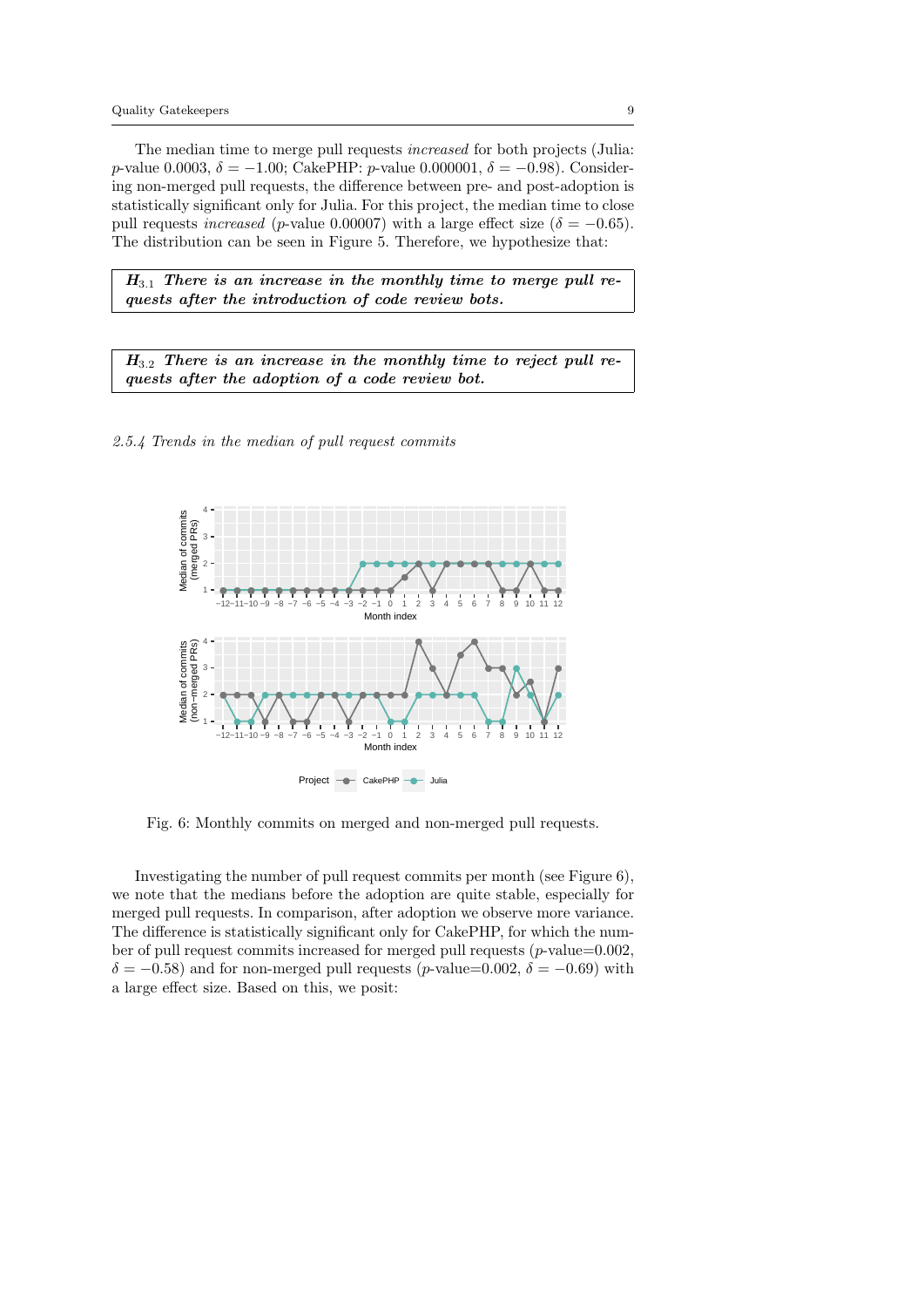$H_{4,1}$  There is an increase in the monthly number of commits for merged pull requests after code review bot adoption.

 $H_{4,2}$  There is an increase in the monthly number of commits for non-merged pull requests after code review bot adoption.

Summary of the Case Study. Unlike Wessel et al. [72], we observe statistically significant differences for all four activity indicators we investigated in at least one of the two projects. Based on these observations, we formulated hypotheses to be further investigated in our main study, comprising a large number of projects, and employed the regression discontinuity design.

# 3 Main Study Design

In this section, we describe our research questions (Section 3.1), the statistical approach and data collection procedures (Section 3.2), and the qualitative approach (Section 3.3).

# 3.1 Research Questions

The main goal of this study is to investigate how and for what reasons, if any, the adoption of code review bots affects the dynamics of GitHub project pull requests. To achieve this goal, we investigated the following research questions:

RQ1. How do pull request activities change after a code review bot is adopted in a project?

Extending the work of Wessel et al. [72], we investigate changes in project activity indicators, such as the number of pull requests merged and nonmerged, number of comments, the time to close pull requests, and the number of commits per pull request. Using time series analysis, we account for how the bot adoption has impacted these project activity indicators over time. We also go one step further, exploring a large sample of open-source projects and focusing on understanding the effects of a specific bot category.

RQ2. How could the change in pull request activities be explained?

Besides understanding the change incurred by bot adoption, we explore why it happens. To do so, we interviewed a set of open-source developers who actually have been using these bots.

Figure 7 illustrates an overview of the steps taken to address the research questions. Next, we explain each step in order to justify the study design decisions.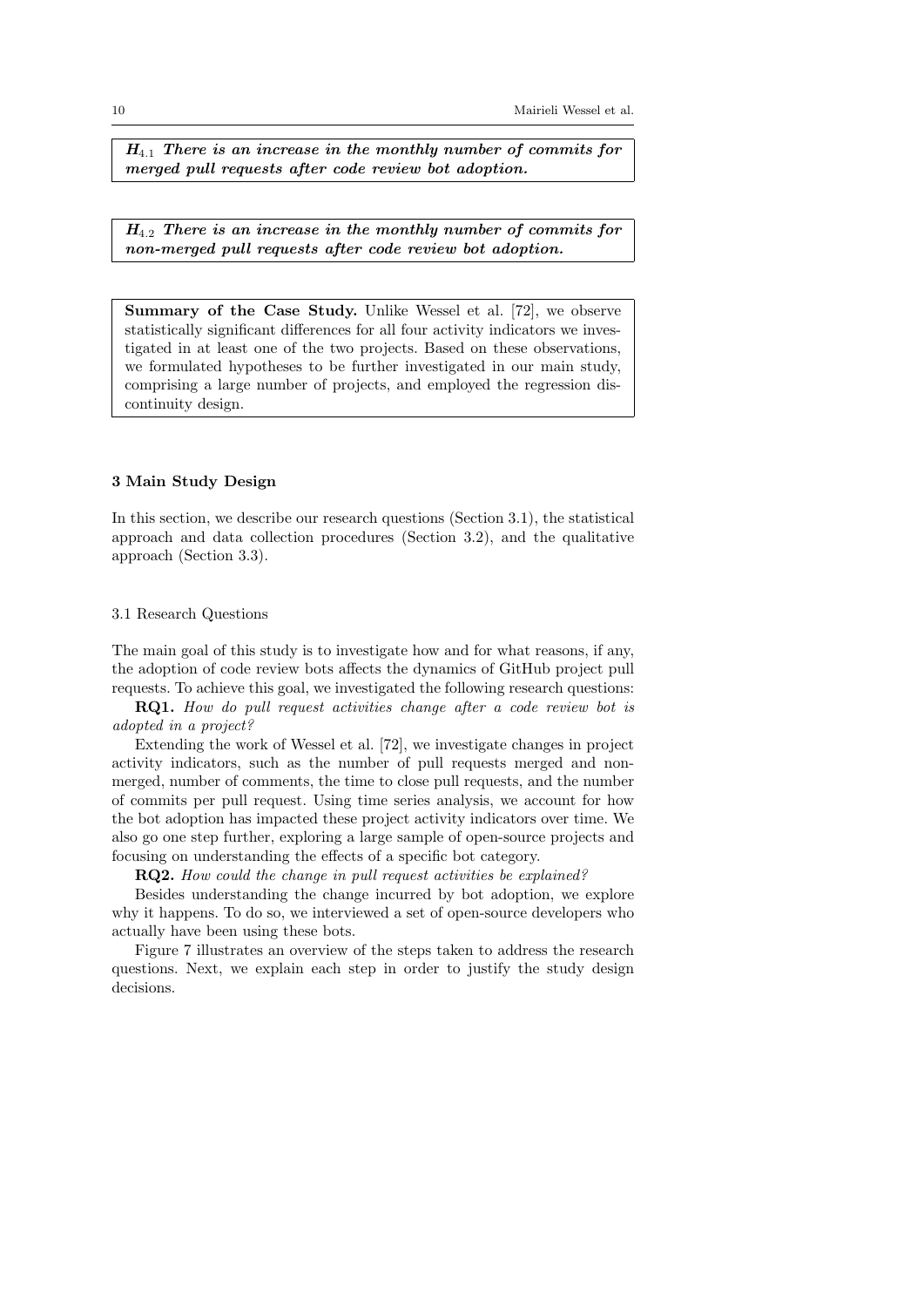

Fig. 7: Main Research Design Overview.

# 3.2 Stage 1—Statistical Approach

Considering the hypotheses formulated in the case study, in our main study we employed time series analysis to account for the longitudinal effects of bot adoption. We employed Regression Discontinuity Design (RDD) [28, 66], which has been applied in the context of software engineering in the past [8, 82]. RDD is a technique used to model the extent of a discontinuity at the moment of intervention and long after the intervention. The technique is based on the assumption that if the intervention does not affect the outcome, there would be no discontinuity, and the outcome would be continuous over time [11]. The statistical model behind RDD is

$$
y_i = \alpha + \beta \cdot time_i + \gamma \cdot intervention_i +
$$
  

$$
\delta \cdot time_{\text{-}after\_intervation_i} + \eta \cdot controls_i + \varepsilon_i
$$

where  $i$  indicates the observations for a given project. To model the passage of time as well as the bot introduction, we include three additional variables: time, time after intervention, and intervention. The time variable is measured as months at the time  $j$  from the start to the end of our observation period for each project (24 months). The intervention variable is a binary value used to indicate whether the time j occurs before (*intervention* = 0) or after  $intervention = 1)$  adoption event. The *time<sub>-after-intervention* variable counts</sub>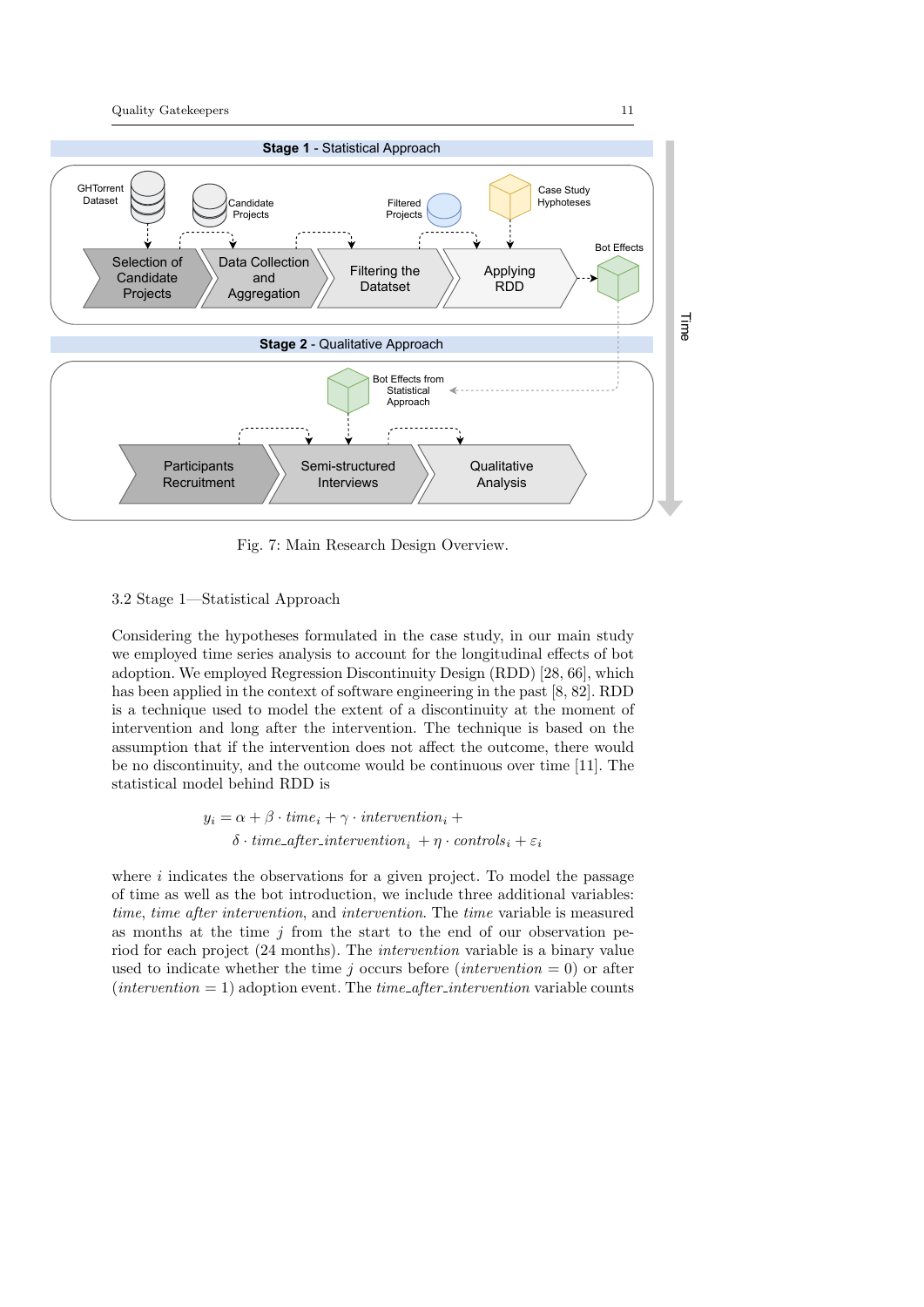the number of months at time  $j$  since the bot adoption, and the variable is set up to 0 before adoption.

The *controls<sub>i</sub>* variables enable the analysis of bot adoption effects, rather than confounding the effects that influence the dependent variables. For observations before the intervention, holding controls constant, the resulting regression line has a slope of  $\beta$ , and after the intervention it has an slop of  $\beta + \delta$ . Further, the size of the intervention effect is measured as the difference equal to  $\gamma$  between the two regression values of  $y_i$  at the moment of the intervention.

Considering that we are interested in the effects of code review bots on the monthly trend of the number of pull requests, number of comments, timeto-close pull requests, and number of commits over a pull request, and all these for both merged and non-merged pull requests, we fitted eight models (2 cases x 4 variables). To balance false-positives and false-negatives, we report the corrected p-values after applying multiple corrections using the method of Benjamini and Hochberg [4]. We implemented the RDD models as a mixedeffects linear regression using the R package lmerTest [33].

To capture project-to-project and language-to-language variability, we modeled project name and programming language as random effects [19]. By modeling these features as random effects, we can account for and explain different behaviors observed across projects or programming languages [82]. We evaluate the model fit using *marginal*  $(R_m^2)$  and *conditional*  $(R_c^2)$  scores, as described by Nakagawa and Schielzeth [45]. The  $R_m^2$  can be interpreted as the variance explained by the fixed effects alone, and  $R_c^2$  as the variance explained by the fixed and random effects together.

In mixed-effects regression, the variables used to model the intervention along with the other fixed effects are aggregated across all projects, resulting in coefficients useful for interpretation. The interpretation of these regression coefficients supports the discussion of the intervention and its effects, if any. Thus, we report the significant coefficients ( $p < 0.05$ ) in the regression as well as their variance, obtained using ANOVA. In addition, we log transform the fixed effects and dependent variables that have high variance [54]. We also account for multicollinearity, excluding any fixed effects for which the variance inflation factor (VIF) is higher than 5 [54].

### 3.2.1 Selection of Candidate Projects

To identify open-source software projects hosted on GitHub that at some point had adopted a code review bot, we queried the GHTorrent dataset [22] and filtered projects in which at least one pull request comment was made by one of the code review bots identified by Wessel et al. [72]. Following the method used by Zhao et al. [82] to assemble a time series, we considered only those projects that had been active for at least one year before and one year after the bot adoption. We found 4, 767 projects that adopted at least one of the four code review bots identified by Wessel et al. [72] (ansibot, elasticmachine, codecov-io, coveralls). For each project, we collected data on all its merged and non-merged pull requests. By analyzing these projects we noticed that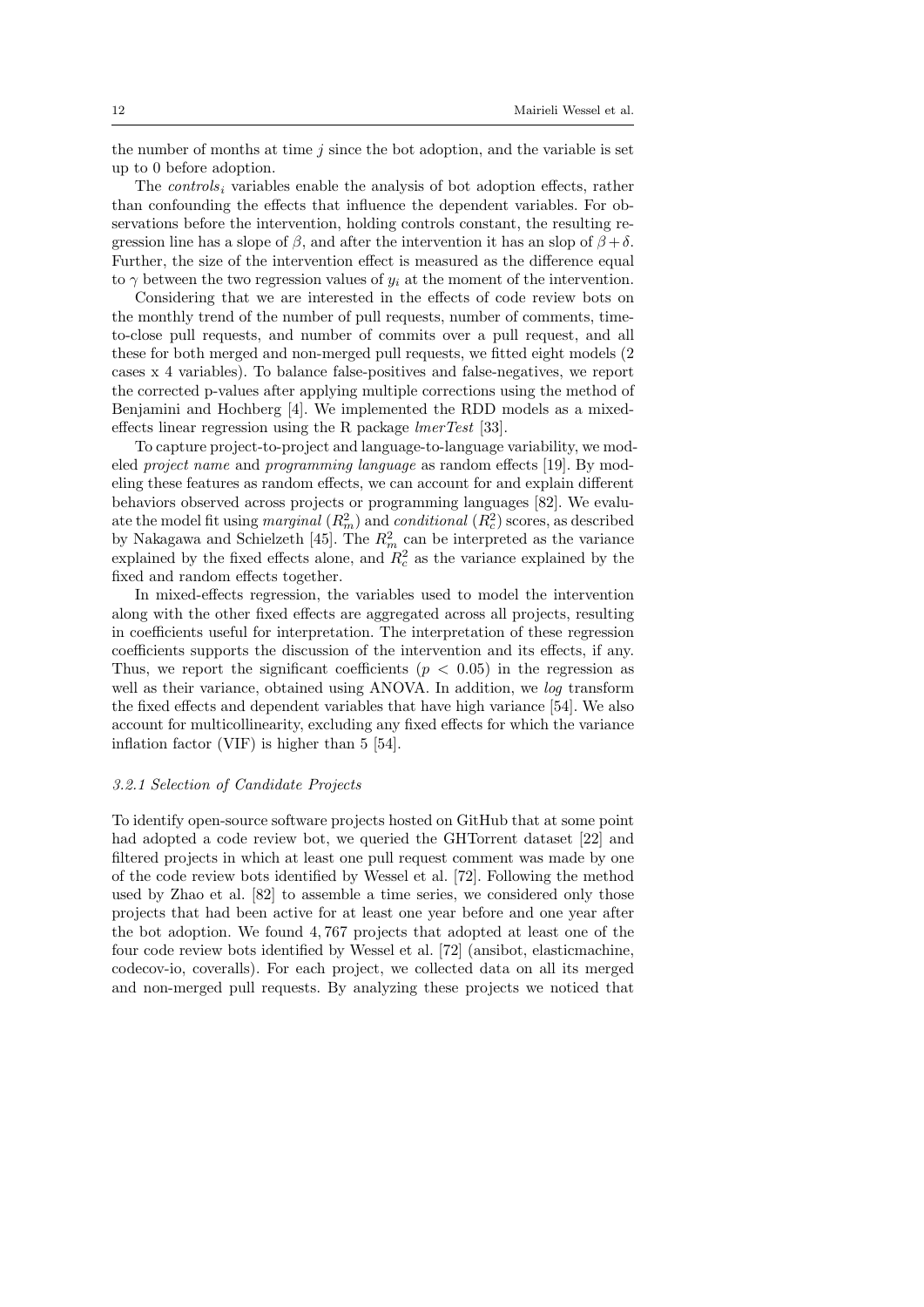220 of them adopted both codecov-io and coveralls, while the other 4, 547 adopted only one of the code reviews bots (coveralls: 3,269; codecov-io: 1,270; elasticmachine: 5; ansibot: 3).

### 3.2.2 Data Collection and Aggregation

Similar to the exploratory case study (see Section 2), we aggregated the project data in monthly time frames and collected the four variables we expected to be influenced by the introduction of the bot: number of merged and non-merged pull requests, median number of comments, median time-to-close pull requests, and median number of commits. All these variables were computed over pull requests that have been merged and non-merged in a time frame.

We also collected six control variables, using the GHTorrent dataset [22]: **Project name:** the name of the project, used to identify the project on GitHub. We accounted for the fact that different projects can lead to different contribution patterns. We used the project name as a random effect.

**Programming language:** the primary project programming language as automatically determined and provided by GitHub. We considered that projects with different programming languages can lead to different activities and contribution patterns [8, 82]. We used programming language as a random effect.

Time since the first pull request: in months, computed since the earliest recorded pull request in the entire project history. We use this to capture the difference in adopting the bot earlier or later in the project life cycle, after the projects started to use pull requests [8, 82].

Total number of pull request authors: as a proxy for the size of the project community, we counted how many contributors submitted pull requests to the project.

Total number of commits: as a proxy for the activity level of a project, we computed the total number of commits since the earliest recorded commit in the entire project history.

Number of pull requests opened: the number of contributions (pull requests) received per month by the project. We expected that projects with a high number of contributions also observe a high number of comments, latency, commits, and merged and non-merged contributions.

| Bot name             | GitHub user    | $#$ of projects            |
|----------------------|----------------|----------------------------|
| Ansible's issue bot. | ansibot        |                            |
| Elastic Machine      | elasticmachine | З                          |
| Codecov              | codecov-io     | 460                        |
| Coveralls            | coveralls      | 730                        |
|                      |                | Total of 1,194 under study |

Table 1: An overview of the studied bots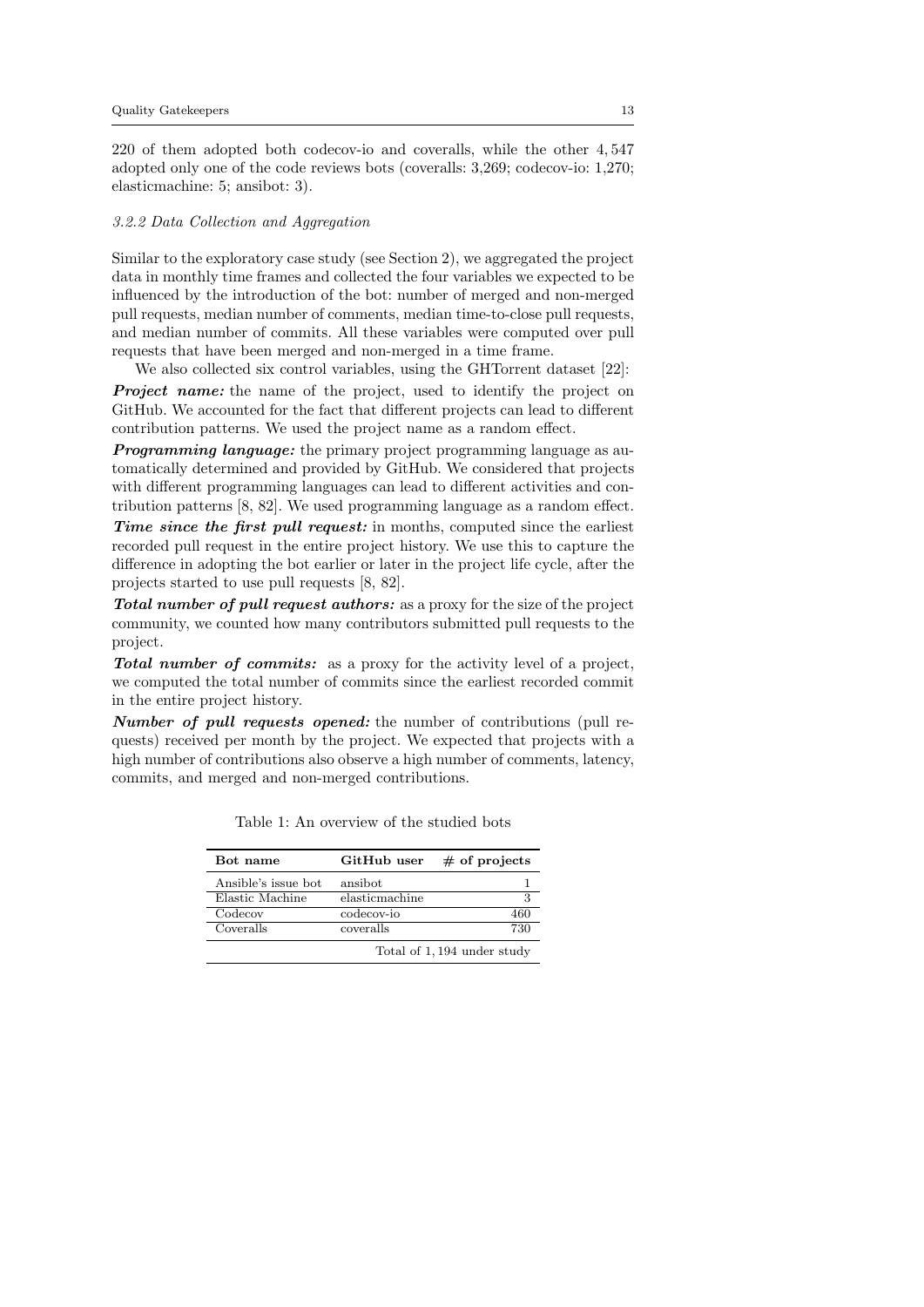### 3.2.3 Filtering the final dataset

After excluding the period of instability (30 days around the adoption), we inspected the dataset and found 223 projects with no comments authored by any of the studied bots. We manually checked 30% of these cases and concluded that some projects only added the bot for a testing period and then disabled it. We removed these 223 projects from our dataset.

We also checked the activity level of the candidate projects, since many projects on GitHub are inactive [23]. We excluded from our dataset projects without at least a six month period of consistent pull request activity during the one-year period before and after bot adoption. After applying this filter, a set of 1,740 GitHub software projects remained. To ensure that we observed the effects of each bot separately, we also excluded from our dataset 78 projects that adopted more than one of the studied bots and 196 projects that used non-code review bots. In addition, we checked the activity level of the bots on the candidate projects to remove projects that disabled the bot during the analyzed period. We then excluded 272 projects that had not received any comments during the previous four months. After applying all filters, 1,194 GitHub software projects remained. Table 1 shows the number of projects per bot. All of these four bots perform similar tasks on pull requests—providing comments on pull requests about code coverage.

### 3.3 Stage 2—Qualitative approach

As aforementioned, we also applied a qualitative approach aimed to understand the effects evidenced by the statistical approach from the practitioners' perspective. In the following, we describe the participants recruitment, semistructured interview procedures, and the qualitative analysis.

### 3.3.1 Participants recruitment

In this study, we employed several strategies to recruit participants. First, we advertised the interview on social media platforms frequently used by developers [1, 55, 61], including Twitter, Facebook, and Reddit. We also manually searched the projects that were part of the statistical analysis for pull requests explicitly installing or (re)configuring the analyzed bots. We added a comment on some of these pull requests to invite the pull request author to the interview. We also sent emails to personal contacts who we knew had experience with these bots. In addition, we asked participants to refer us to other qualified participants.

We continued recruiting participants till we came to an agreement that the last three interviews had not provided any new findings. According to Strauss and Corbin [63], sampling can be discontinued once the data collection no longer unveils new information. Additionally, the size of our participant set is in line with the anthropology literature, which mentions that a set of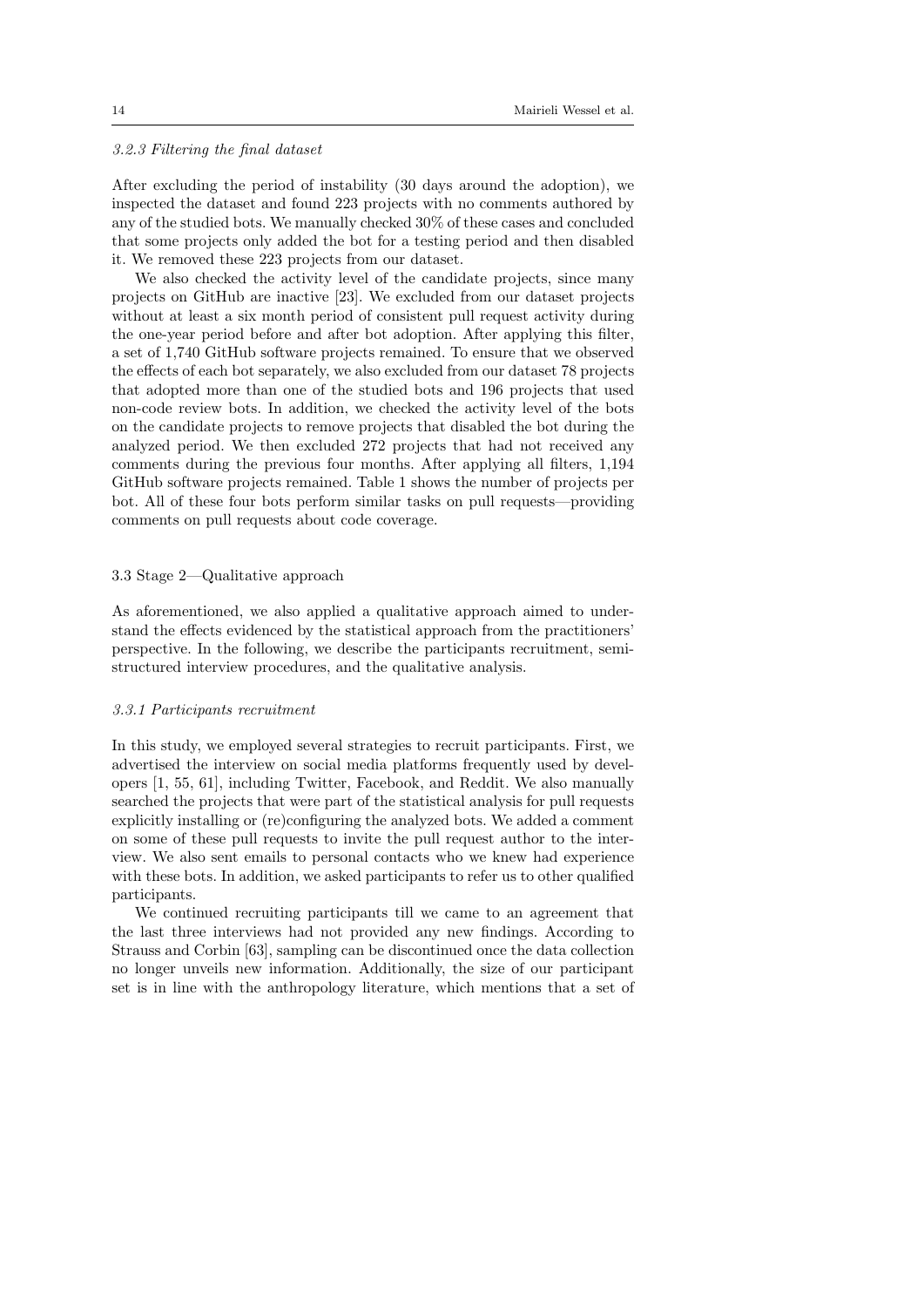10-20 knowledgeable people is sufficient to uncover and understand the core categories in any study of lived experience [5].

#### 3.3.2 Participants Demographics

In total, we interviewed 12 open-source developers experienced with code review bots—identified here as P1–P12. Out of these twelve participants, one is an open-source maintainer, two are contributors, and the other nine are both maintainers and contributors. In addition, participants are geographically distributed across Europe ( $\simeq 50\%$ ), North America ( $\simeq 25\%$ ), and South America  $(\simeq 25\%)$ . Snowballing was the origin of five of our participants. Personal contacts was the origin of four of our participants. The advertisements on social media were the origin of the other three interviews. Table 2 presents the demographic information of the interviewees.

| Participant<br>ΙD | <b>OSS</b> Experience<br>(years) | Maintainer | Experienced with bots as<br>Contributor | Location      | Gender |
|-------------------|----------------------------------|------------|-----------------------------------------|---------------|--------|
| P <sub>1</sub>    | $4 - 5$                          |            |                                         | North America | Man    |
| P <sub>2</sub>    | Over $10$                        |            |                                         | North America | Man    |
| P <sub>3</sub>    | $4 - 5$                          |            |                                         | Europe        | Man    |
| P <sub>4</sub>    | 3                                |            |                                         | Europe        | Man    |
| P5                | $4 - 5$                          |            |                                         | Europe        | Woman  |
| P <sub>6</sub>    | Over $10$                        |            |                                         | North America | Man    |
| P7                | $5 - 10$                         |            |                                         | Europe        | Man    |
| P8                | $4 - 5$                          |            |                                         | Europe        | Man    |
| P9                |                                  |            |                                         | Europe        | Man    |
| P10               | $4 - 5$                          |            |                                         | South America | Man    |
| P11               | $4 - 5$                          |            |                                         | South America | Man    |
| $\overline{P12}$  | Over $10$                        |            |                                         | South America | Man    |

Table 2: Demographics of interviewees

### 3.3.3 Semi-structured interviews

We conducted *semi-structured* interviews, comprising open- and closed-ended questions designed to elicit foreseen and unexpected information and enable interviewers to explore interesting topics that emerged during the interview [27]. Before each interview, we shared a consent form with the participants asking for their agreement. By participants' requests, one interview (P11) was conducted via email. The other eleven interviews were conducted via video calls. The participants received a 25-dollar gift card as a token of appreciation for their time.

We started the interviews with a short explanation of the research objectives and guidelines, followed by demographic questions to capture the familiarity of the interviewees with open-source development and code review bots. We then described to the interviewee the study we conducted and the main findings from the statistical approach and asked the developers to conjecture about the reasons for the effects we observed: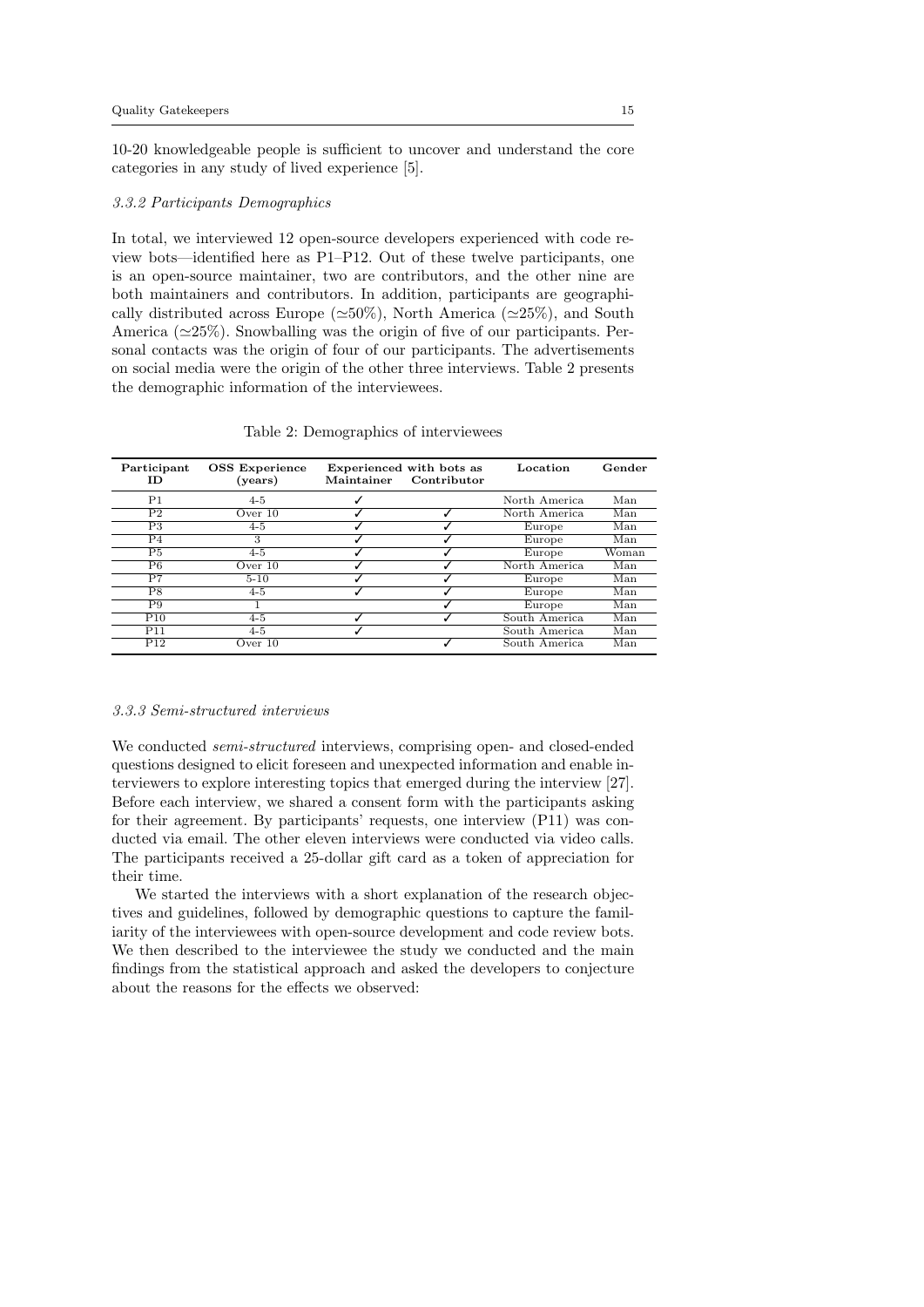Q1. After adopting a code review bot there are more merged pull requests, less communication between developers, fewer rejected pull requests, and faster rejections. We are intrigued about these effects and would like to hear thoughts from developers who actually use these bots. Could you conjecture the reasons why this happens?

We follow-up this question with more specific questions when participants have not mentioned reasons for any of the four observed effects. Afterwards, we asked two additional questions:

- Q2. Have you observed these effects in your own project?
- Q3. What other effects did you observe in your project and attribute to the introduction of the code review bot?

The detailed interview script is publicly available<sup>5</sup>. Each interview was conducted remotely by the first author of this paper and lasted, on average, 35 minutes.

#### 3.3.4 Qualitative analysis of interviews

Each interview recording was transcribed by the first author of this paper. We then analyzed the interview transcripts by applying open and axial coding procedures [59, 65] throughout multiple rounds of analysis. We started by applying open coding, whereby we identified the reasons for bots' effects. To do so, the first author of this paper conducted a preliminary analysis, identifying the main codes. Then, the first author discussed with fourth and fifth authors the coding in weekly hands-on meetings. These discussions aimed to increase the reliability of the results and mitigate bias [47, 64]. Afterwards, the first author further analyzed and revised the interviews to identify relationships between concepts that emerged from the open coding analysis (axial coding). During this process, we employed a constant comparison method [20], wherein we continuously compared the results from one interview with those obtained from the previous ones. The axial coding resulted on grouping the participants' answers into five categories.

For confidentiality reasons, we do not share the interview transcripts. However, we made our complete code book publicly available. The code book includes the all code names, descriptions, and examples of quotes.

#### 4 Main Study Results

In the following, we report the results of our study by research question.

<sup>5</sup> https://doi.org/10.5281/zenodo.4618498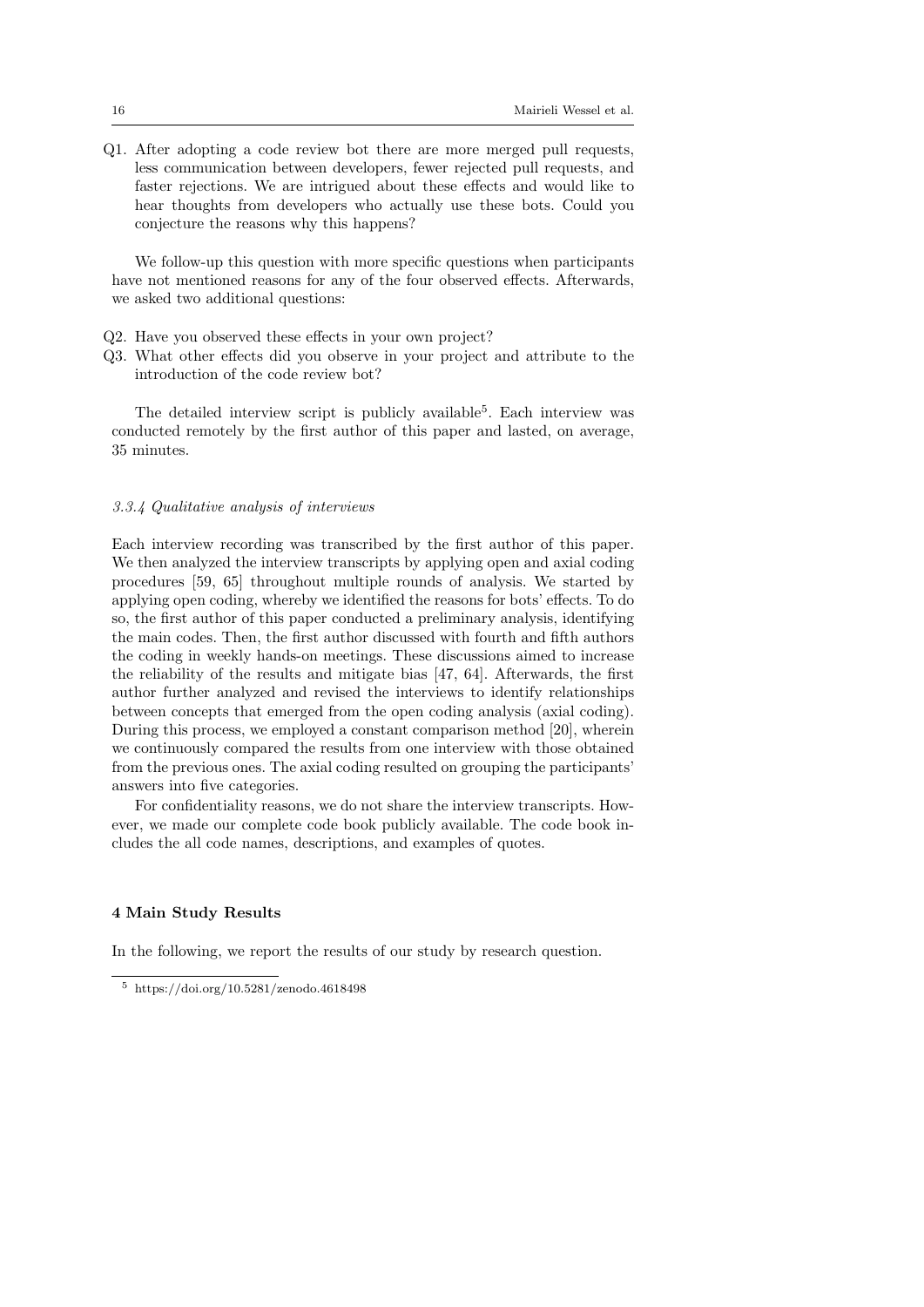### 4.1 Effects of Code Review Bot Adoption (RQ1)

In this section, we discuss the effects of code review bot adoption on project activities along four dimensions: (i) accepted and rejected pull requests, (ii) communication, (iii) pull request resolution efficiency, and (iv) modification effort.

### 4.1.1 Effects in Merged and Non-merged Pull Requests

We start by investigating the effects of bot adoption on the number of merged and non-merged pull requests. From the exploratory case study, we hypothesized that the use of code review bots is associated with an increase in the number of monthly merged pull requests and a decrease in the number of monthly non-merged pull requests. We fit two mixed-effect RDD models, as described in Section 3.2. For these models, the number of merged/non-merged pull requests per month is the dependent variable. Table 3 summarizes the results of these two RDD models. In addition to the model coefficients, the table also shows the SS, with a variance explained for each variable. We also highlighted the time series predictors time, time after intervention, and intervention in bold.

Table 3: The Effects of Code Review bots on PRs. The response is log(number of merged/non-merged PRs) per month.

|                              | Merged Pull Requests |        | Non-merged Pull Requests |        |
|------------------------------|----------------------|--------|--------------------------|--------|
|                              | Coefficients         | SS     | Coefficients             | SS     |
| Intercept                    | $-0.262***$          |        | $-0.574***$              |        |
| TimeSinceFirstPullRequest    | $0.00004**$          | 4.3    | $-0.0001$ ***            | 2.4    |
| log(TotalPullRequestAuthors) | $-0.094***$          | 171.8  | $0.086***$               | 775.7  |
| log(TotalCommits)            | $0.042***$           | 484.0  | $0.068***$               | 428.6  |
| log(OpendPullRequests)       | $0.494***$           | 8227.1 | $0.388***$               | 4958.5 |
| log(PullRequestComments)     | $0.433***$           | 2954.3 | $0.389***$               | 2341.0 |
| log(PullRequestCommits)      | $0.272***$           | 721.0  | $0.165***$               | 255.5  |
| time                         | $0.004***$           | 203.2  | $-0.004***$              | 376.1  |
| interventionTrue             | $0.095***$           | 16.8   | $-0.163***$              | 48.4   |
| time_after_intervention      | $0.004**$            | 1.7    | $-0.004**$               | 1.6    |
| Marginal $R^2$               |                      | 0.68   |                          | 0.67   |
| Conditional $R^2$            |                      | 0.75   |                          | 0.74   |

\*\*\*  $p < 0.001$ , \*\*  $p < 0.01$ , \*  $p < 0.05$ . SS stands for "Sum of Squares". Time series predictors in bold.

Analyzing the model for merged pull requests, we found that the fixedeffects part fits the data well ( $R_m^2 = 0.68$ ). However, considering  $R_c^2 = 0.75$ , variability also appears from project-to-project and language-to-language. Among the fixed effects, we observe that the number of monthly pull requests explains most of the variability in the model. As expected, this indicates that projects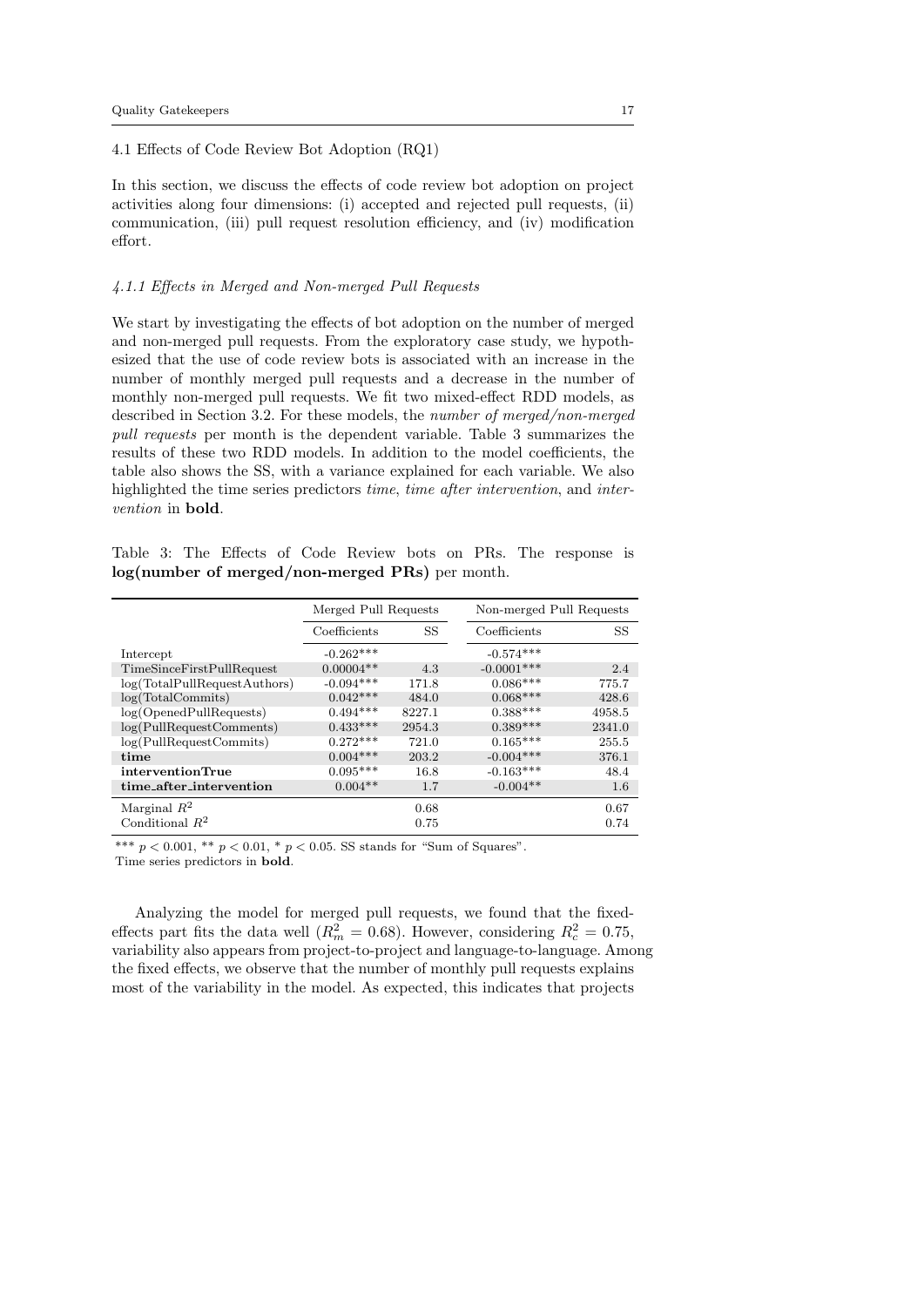receiving more contributions tend to have more merged pull requests, with other variables held constant.

Furthermore, the statistical significance of the time series predictors indicates that the adoption of code review bots affected the trend in the number of merged pull requests. Observing the time coefficient, we note an increasing trend before adoption. There is a statistically significant discontinuity at adoption, since the coefficient for intervention is statistically significant. Further, there is a positive trend after adoption (see time after intervention) and the sum of the coefficients for *time* and *time after intervention* is positive; thus, indicating that the number of merged pull requests increased even faster after bot adoption.

Similar to the previous model, the fixed-effect part of the non-merged pull requests model fits the data well  $(R_m^2 = 0.67)$ , even though a considerable amount of variability is explained by random effects  $(R_c^2 = 0.74)$ . We note similar results on fixed effects: projects receiving more contributions tend to have more non-merged pull requests. All the three time-series predictors for this model are statistically significant, showing a measurable effect of the code review bot's adoption on the time to review and accept a pull request. The time coefficient shows a decreasing trend before adoption, intervention coefficient reports a statistically significant discontinuity at the adoption time, and there is a slight acceleration after adoption in the decreasing time trend seen before adoption observed since the sum of the coefficients for time and time after intervention is negative.

Therefore, based on models for merged and non-merged pull requests, we confirm both  $H_{1,1}$  and  $H_{1,2}$ .

Effects in Merged and Non-merged Pull Requests. Overall, there are more monthly merged pull requests and fewer monthly non-merged pull requests after adopting a code review bot.

### 4.1.2 Effects on Developers' Communication

In the exploratory case study, we hypothesized that bot adoption increases monthly human communication on pull requests for both merged and nonmerged pull requests. To statistically investigate this, we fit one model to merged pull requests and another to non-merged ones. The median of pull request comments per month is the dependent variable, while number of monthly pull requests, median of time-to-close pull requests, and median of pull request commits are independent variables. Table 4 shows the results of the fitted models.

Considering the model of comments on merged pull requests, we found that the model taking into account only fixed effects  $(R_m^2 = 0.50)$  fits the data well. However, there is also variability from the random effects  $(R_c^2 =$  $(0.56)$ . We observe that *time-to-close pull requests explains the largest amount* of variability in the model, indicating that communication during the pull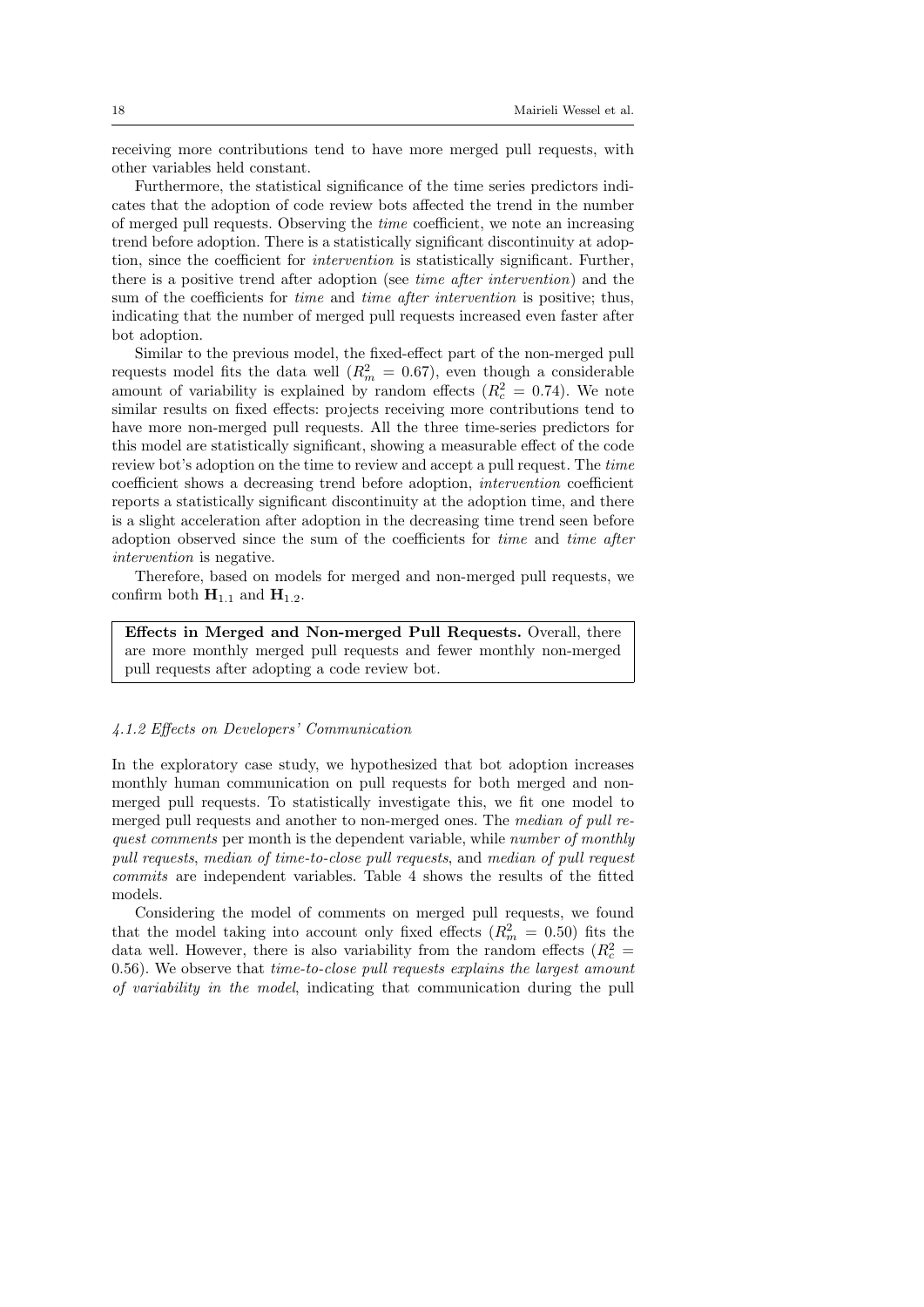|                              | Merged Pull Requests |        |              | Non-merged Pull Requests |
|------------------------------|----------------------|--------|--------------|--------------------------|
|                              | Coefficients         | SS     | Coefficients | SS                       |
| Intercept                    | $-0.096***$          |        | $-0.123***$  |                          |
| TimeSinceFirstPullRequest    | 0.00000              | 20.0   | $-0.00002*$  | 24.4                     |
| log(TotalPullRequestAuthors) | $0.053***$           | 163.6  | $0.069***$   | 621.1                    |
| log(TotalCommits)            | $-0.014***$          | 36.6   | $-0.009**$   | 106.0                    |
| log(OpendPullRequests)       | $0.079***$           | 1002.8 | $0.072***$   | 1362.9                   |
| log(TimeToClosePullRequests) | $0.093***$           | 3239.7 | $0.101***$   | 4615.5                   |
| log(PullRequestCommits)      | $0.093***$           | 55.0   | $0.123***$   | 119.4                    |
| time                         | $-0.001$             | 1.0    | $-0.001$     | 7.2                      |
| interventionTrue             | $0.023**$            | 0.8    | $-0.025***$  | 1.1                      |
| time_after_intervention      | $-0.002*$            | 0.5    | 0.0001       | 0.0                      |
| Marginal $R^2$               |                      | 0.50   |              | 0.66                     |
| Conditional $R^2$            |                      | 0.56   |              | 0.70                     |

Table 4: The Effect of Code Review bots on Pull Request Comments. The response is log(median of comments) per month.

\*\*\*  $p < 0.001$ , \*\*  $p < 0.01$ , \*  $p < 0.05$ . SS stands for "Sum of Squares". Time series predictors in bold.

request review is strongly associated with the time to merge it. Regarding the bot effects, there is a discontinuity at adoption time, followed by a statistically significant decrease after the bot's introduction.

As above, the model of non-merged pull requests fits the data well ( $R_m^2$  = 0.66) and there is also variability explained by the random variables  $(R_c^2 =$ 0.70). This model also suggests that communication during the pull request review is strongly associated with the time to reject the pull request. Table 4 shows that the effect of bot adoption on non-merged pull requests differs from the effect on merged ones. The statistical significance of the intervention coefficient indicates that the adoption of code review bots slightly affected communication; however, there is no bot effect in the long run.

Since our model for merged pull requests shows a decrease in the number of comments after bot adoption, we rejected  $H_{2,1}$ . Still, given that our model for non-merged pull requests could not observe any statistically significant bot effect as time passes, we cannot accept  $H_{2,2}$ .

Effects in Communication. On average, there is less monthly communication on merged pull requests after adopting a code review bot. However, the monthly communication on non-merged pull requests does not change as time passes.

### 4.1.3 Effects in Pull Request Resolution Efficiency

In the exploratory case study, we found that the monthly time to close pull requests increased after bot adoption. Next, we fitted two RDD models, for both merged and non-merged pull requests, where median of time to close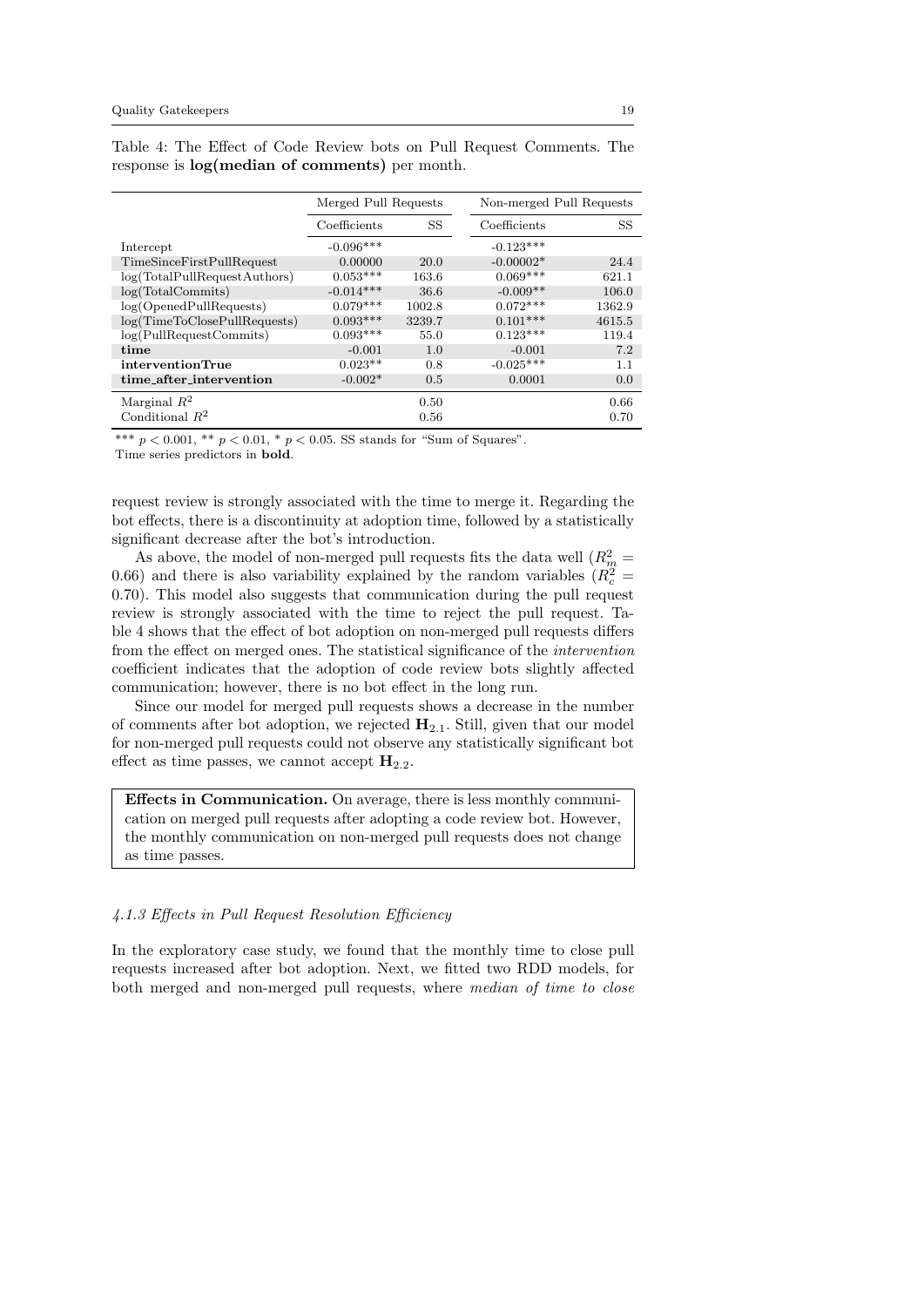pull requests per month is the dependent variable. The results are shown in Table 5.

Table 5: The Effect of Code Review bots on time-to-close PRs. The response is log(median of time-to-close PRs) per month.

|                              | Merged Pull Requests |        | Non-merged Pull Requests |        |
|------------------------------|----------------------|--------|--------------------------|--------|
|                              | Coefficients         | SS     | Coefficients             | SS     |
| Intercept                    | $0.377**$            |        | 0.221                    |        |
| TimeSinceFirstPullRequest    | $0.0002**$           | 452    | 0.00001                  | 891    |
| log(TotalPullRequestAuthors) | $0.208***$           | 2186   | $0.166***$               | 21320  |
| log(TotalCommits)            | $-0.145***$          | 824    | $-0.057**$               | 4770   |
| log(OpendPullRequests)       | $0.120***$           | 34444  | $0.240***$               | 50376  |
| log(PullRequestComments)     | $2.472***$           | 117571 | $3.326***$               | 176312 |
| log(PullRequestCommits)      | $2.275***$           | 47117  | $1.721***$               | 26733  |
| time                         | $0.027***$           | 3007   | $0.012**$                | 56     |
| interventionTrue             | $0.256***$           | 128    | $-0.056$                 | 9      |
| time_after_intervention      | 0.009                | 6      | $-0.028***$              | 66     |
| Marginal $R^2$               |                      | 0.61   |                          | 0.69   |
| Conditional $R^2$            |                      | 0.67   |                          | 0.72   |

\*\*\*  $p < 0.001$ , \*\*  $p < 0.01$ , \*  $p < 0.05$ . SS stands for "Sum of Squares".

Time series predictors in bold.

Analyzing the results of the effect of code review bots on the latency to merge pull requests, we found that combined fixed-and-random effects fit the data better than the fixed effects only  $(R_c^2 = 0.67 \text{ vs } R_m^2 = 0.61)$ . Although several variables affect the trends of pull request latency, communication during the pull requests is responsible for most of the variability in the data. This indicates the expected results: the more effort contributors expend discussing the contribution, the more time the contribution takes to merge. The number of commits also explains the amount of data variability, since a project with many changes needs more time to review and merge them. Moreover, we observe an increasing trend before adoption, followed by a statistically significant discontinuity at adoption. After adoption, however, there is no bot effect on the time to merge pull requests since the *time\_after\_intervention* coefficient is not statistically significant.

Turning to the model of non-merged pull requests, we note that it fits the data well  $(R_m^2 = 0.69)$ , and there is also a variability explained by the random effects  $(R_c^2 = 0.72)$ . As above, communication during the pull requests is responsible for most of the variability encountered in the results. In this model, the number of received contributions is important to explain variability in the data—projects with many contributions need more time to review and reject them. The effect of bot adoption on the time spent to reject pull requests differs from the previous model. Regarding the time series predictors, the model did not detect any discontinuity at adoption time. However, the positive trend in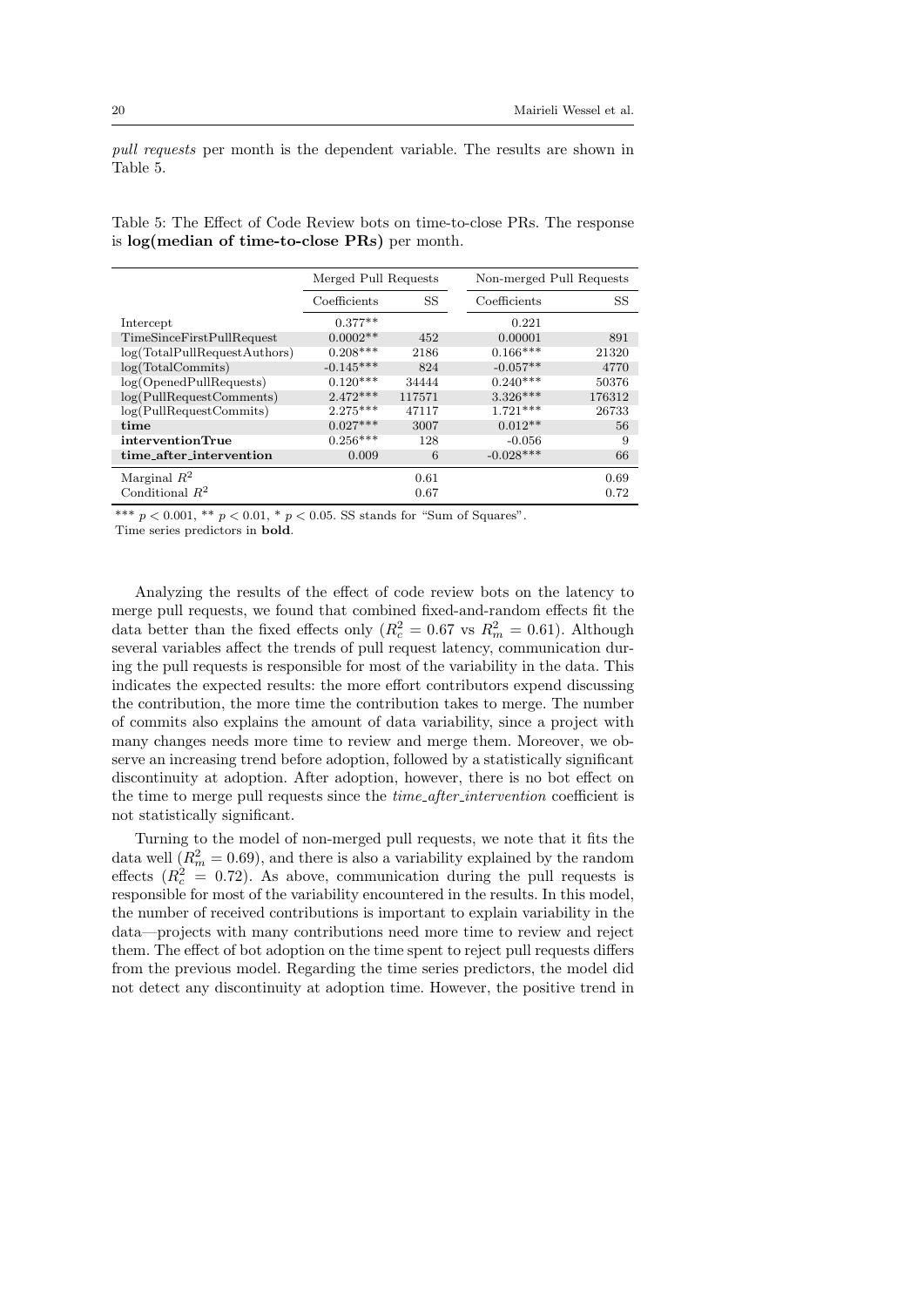the latency to reject pull requests before bot adoption is reversed toward a decrease after adoption.

Thus, since we could not observe statistically significant bot effects as time passes, we cannot confirm  $H_{3.1}$ . Further, as the model of non-merged pull requests shows a decrease in the monthly time to close pull requests, we reject  $H_{3.2}$ .

Effects in PR Resolution Efficiency. After adopting the code review bot, on average less time is required from maintainers to review and reject pull requests. However, the time required to review and accept a pull request does not change after code review bot adoption.

### 4.1.4 Effects in Commits

Finally, we studied whether code review bot adoption affects the number of commits made before and during pull request review. Our hypothesis is that the monthly number of commits increases with the introduction of code review bots. Again, we fitted two models for merged and non-merged pull requests, where the *median of pull request commits* per month is the dependent variable. The results are shown in Table 6.

Table 6: The Effect of Code review bots on Pull Request commits. The response is log(median of Pull Request commits) per month.

|                              | Merged Pull Requests |         | Non-merged Pull Requests |        |
|------------------------------|----------------------|---------|--------------------------|--------|
|                              | Coefficients         | SS      | Coefficients             | SS     |
| Intercept                    | $0.358***$           |         | 0.063                    |        |
| TimeSinceFirstPullRequest    | $0.0001$ ***         | 0.30    | 0.00002                  | 5.7    |
| log(TotalPullRequestAuthors) | $-0.144***$          | 0.02    | $-0.058***$              | 202.2  |
| log(TotalCommits)            | $0.017***$           | 74.04   | $0.028***$               | 171.9  |
| log(OpendPullRequests)       | $0.163***$           | 1513.60 | $0.125***$               | 1502.9 |
| log(PullRequestComments)     | $0.520***$           | 2375.74 | $0.600***$               | 3306.3 |
| time                         | 0.001                | 138.60  | $-0.003**$               | 8.7    |
| interventionTrue             | $0.137***$           | 33.57   | 0.003                    | 0.0    |
| time_after_intervention      | 0.001                | 0.05    | 0.001                    | 0.1    |
| Marginal $R^2$               |                      | 0.34    |                          | 0.42   |
| Conditional $R^2$            |                      | 0.48    |                          | 0.50   |

\*\*\*  $p < 0.001$ , \*\*  $p < 0.01$ , \*  $p < 0.05$ . SS stands for "Sum of Squares". Time series predictors in bold.

Analyzing the model of commits on merged pull requests, we found that the combined fixed-and-random effects  $(R_c^2 = 0.48)$  fit the data better than the fixed effects  $(R_m^2 = 0.34)$ , showing that most of the explained variability in the data is associated with project-to-project and language-to-language variability, rather than with the fixed effects. The statistical significance of the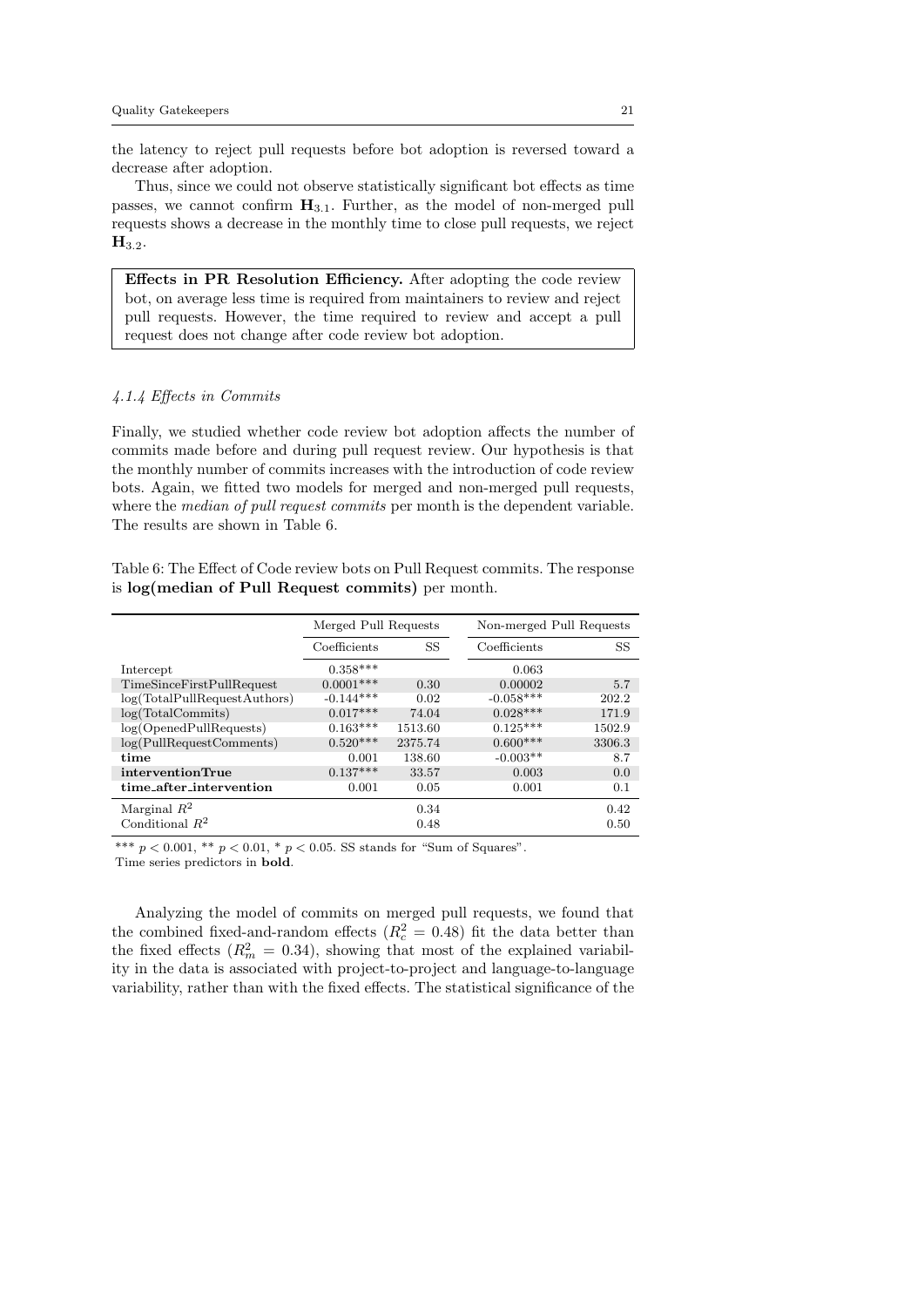intervention coefficient indicates that the adoption of code review bots affected the number of commits only at the moment of adoption. Additionally, from Table 6, we can also observe that the number of pull request comments per month explains most of the variability in the result. This result suggests that the more comments there are, the more commits there will be, as discussed above.

Investigating the results of the non-merged pull request model, we found that the model fits the data well and that the random effects are again important in this regard. We also observe from Table 6 that the adoption of a bot is not associated with the number of commits on non-merged pull requests, since *intervention* and *time\_after\_intervention* coefficients are not statistically significant.

Based on models for merged and non-merged pull requests, we could not observe statistically significant effects of bot adoption. Therefore, we cannot confirm both  $H_{4,1}$  and  $H_{4,2}$ .

Effects in Commits. After adopting a code review bot, the monthly trend in the median of pull request commits does not change for both merged and non-merged pull requests.

4.2 Developers' Perspective on the Reasons for the Observed Effects (RQ2)

As explained in Section 3.3, we presented to open-source developers the main findings of our statistical approach: "After adopting a code review bot there are more merged pull requests, less communication between developers, fewer rejected pull requests, and faster rejections." We asked them to conjecture on the possible reasons for each of these results.

We grouped the participants' answers into 5 categories, as can be seen in Table 7. We associate one of the effects with its correspondent reasons whenever participants explicitly mentioned this relationship. We also added a mark  $(\checkmark)$  to highlight which effects are explained by each one of the reasons, according to the participants' responses.

|                                                               |                |                                             |                   | Explains                 |                      |
|---------------------------------------------------------------|----------------|---------------------------------------------|-------------------|--------------------------|----------------------|
| Reason                                                        | #              | $\overline{\mathbf{More}}$<br>Merged<br>PRs | Fewer<br>Comments | Fewer<br>Rejected<br>PRs | Faster<br>Rejections |
| More visibility and transparency<br>of the contribution state | 8              |                                             |                   |                          |                      |
| More confidence in the<br>process in place                    | 8              |                                             |                   |                          |                      |
| Bot feedback changes developers'<br>discussion focus          | 8              |                                             |                   |                          |                      |
| Bot feedback pushes contributors<br>to take an action         | 5              |                                             |                   |                          |                      |
| Bot feedback perceived as noise                               | $\overline{2}$ |                                             |                   |                          |                      |

Table 7: Main reasons for the findings from the RDD models.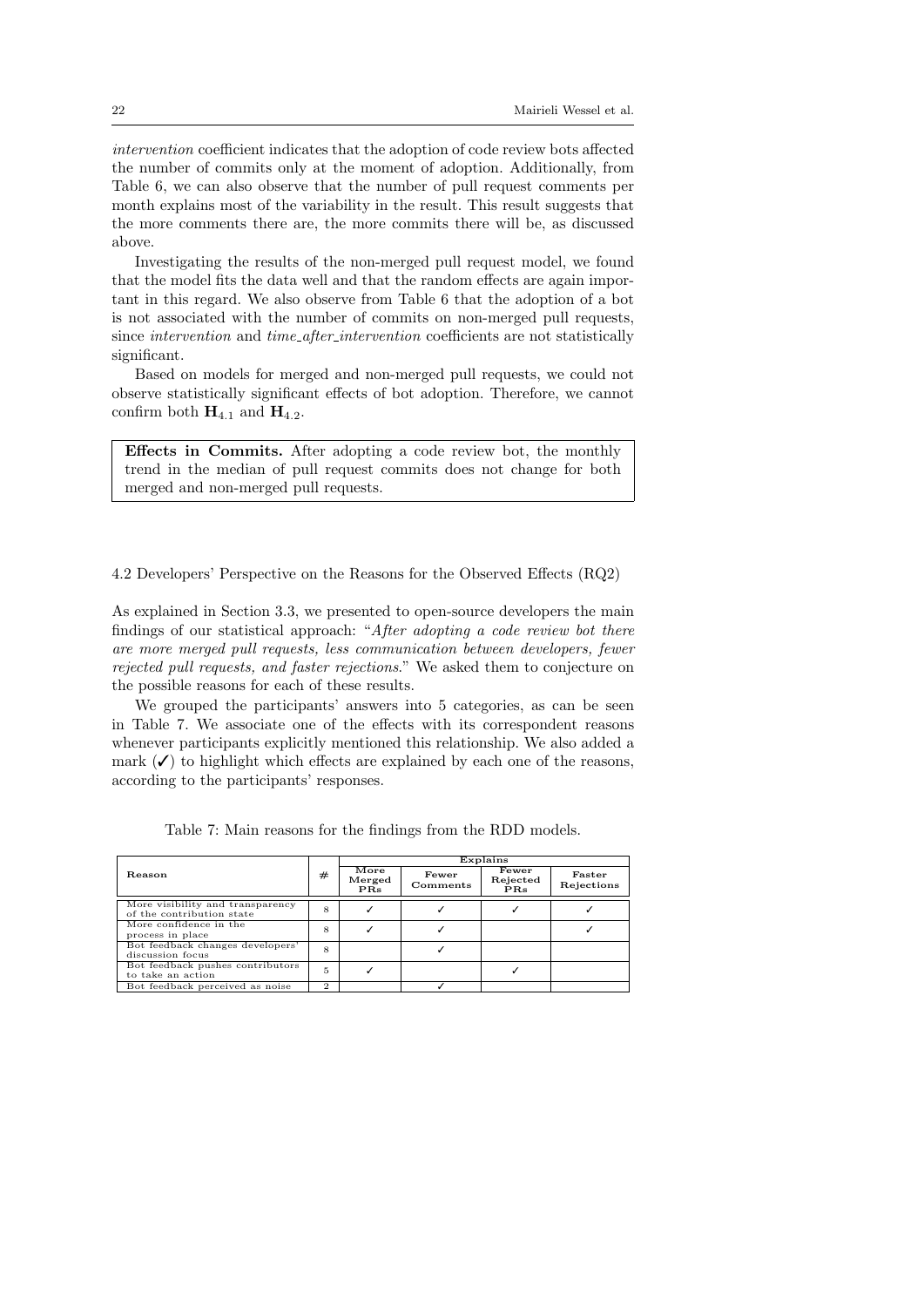More visibility and transparency of the contribution state. Most of the participants claimed that when a project has bots that provide detailed information on code quality metrics, especially in the sense of coverage metrics, both maintainers and contributors can more quickly gain a general idea of the quality of the contributions. As stated by P6: "bots are able to raise visibility, both for the contributor and for the maintainer. They can make it more clear more quickly the state of that contribution." More than obtaining clarity on the quality of the code, it is also easy for maintainers to verify whether the pull request contributors will improve their contribution toward achieving acceptance. Thus, they conjecture that all bot effects we found during the statistical analysis might be explained by this enhanced feedback given by the bot.

As soon as contributors submit their pull requests, the code review bot posts a detailed comment regarding the code coverage. In the P7 experience, the "immediate feedback of the quality of [code coverage] on the pull request" is closely related to the increasing acceptance rate. If the pull request does not affect code coverage in a negative way, then maintainers are able to "much more quickly judge whether or not it's a reasonable request"  $(P4)$ . On the other side of the spectrum, if the pull requests fail the tests and decreases the coverage, then the maintainers "will not bother with that pull request at all, and just reject it" (P4). Also maintainers "are more inclined to directly reject the pull request" since it does not respect the rules imposed by the project. In some cases, maintainers expect that the contributor will take an action based on the bot comments, as explained by P6: "if [contributors] are not following up and resolving the issue, it makes it more clear to the maintainer that it's not an acceptable contribution."

Participants also recognize that these bots are usually "*pretty good at ex*plaining very precisely"  $(P2)$  and not merely stating that "*[maintainers] will* not accept the pull request" (P2) without further explanation. For example, if the coverage decreased, the bot will post "your pull request dropped the test coverage from 95 to 94%. And these are the lines you edit that are not covered. So, please add tests to cover these specific lines."  $(P2)$ , which according to P2 is extremely useful for a contributor. According to P1, for example, the visibility of the bot comments helps maintainers to make sure contributors understand why the pull request has been rejected without the necessity of engaging in a long discussion: "now the maintainer can just point at it and be like 'you didn't pass the status check, because you didn't write tests.' It is more obvious".

More confidence in the process in place. According to the participants, one of the reasons for more pull requests being merged after the code review bot introduction is that these bots act as quality gatekeepers. For example, P1 mentioned that "by having other metrics, like code coverage, to be able to say 'Great! I know that at least a test has been written for that line of code', there is some sort of gatekeeping." Besides the effect of merging more pull requests, participants also mentioned another effect: "accepting code contributions can be much, much faster" (P2). Basically, code review bots are used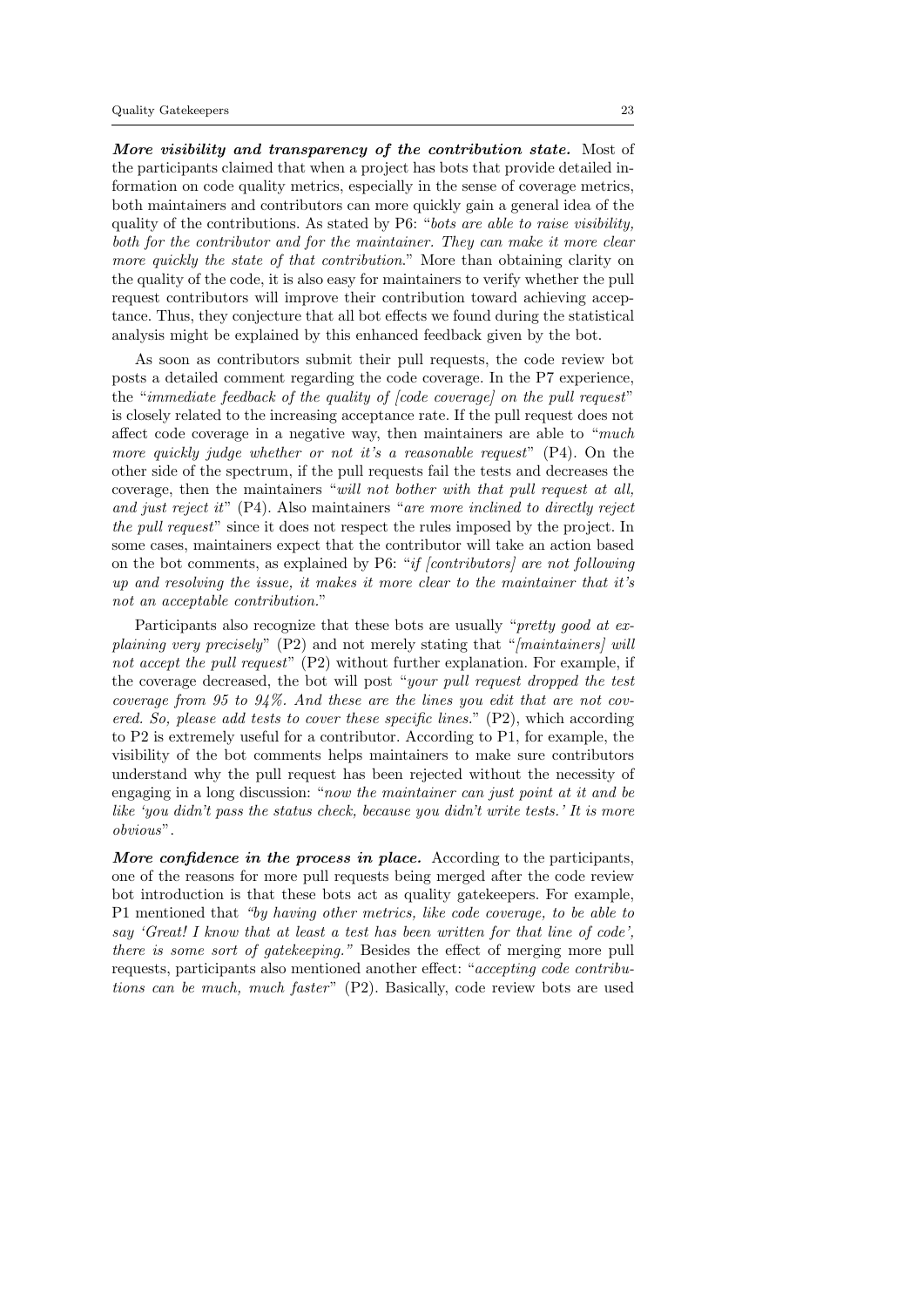as a way to achieve "*automatic verification*"  $(P7)$ . According to P7, if the bots confirm that the change is correct, then "the developer is more convinced that the change is useful and valid." In the opposite way, if the bots shows that the change is incorrect, the pull request will be rejected faster, as it does not require "human interaction to arrive at this conclusion" (P7), which implies less communication between developers. Furthermore, P4 also relates the confidence in the bot as one of the reasons for less communication between developers: the fact that there is less communication between the contributors and maintainers might be an effect that we can get a bit overdependent on bots, in the sense you trust them too much." Therefore, since maintainers trust the bots' feedback, they "ask fewer questions" (P2).

Bot feedback changes developers' discussion focus. Participants recurrently mentioned that bot comments enabled them to focus on other highpriority discussions, which led to a decrease in the communication between the project maintainers and contributors on pull requests. To some extent this decrease occurs since it's not necessary anymore, because a lot of that  $\ell$ comments] are [already] handled automatically by the bots"  $(P4)$ . In P3's experience, maintainers "talk more for new developers, to text them usually things like 'Add new test please' and then [maintainers] don't have to [make] that kind of comment anymore. That's why there's less communication."

Moreover, when receiving non-human feedback, contributors are less likely to start a broader discussion about the viability or necessity of software testing, as explained by P2: "once you have set up the bots, and it is automated, people are less likely to argue about it, which is just a nice effect of bots. Especially for bots that kind of point out failures. I think it's good to have that from bots, and not from people." There are some exceptions, however, when contributors experienced an increase in communication incurred by the bot comments, especially when they do not understand how they might increase the coverage rate. As posed by P9: In my experience, it causes a longer discussion, because then I have to talk to the engineers like 'hey, what kind of a test should I add such as coveralls passes?"'

Bot feedback pushes contributors to take an action. Also related to the transparency introduced by the bot comments, and in line with the idea of code review bots as quality gatekeepers, these bots lead developers to take an action: "It gives me clear instructions on what I have to do to resolve it. So, I'm very likely to act on it"  $(P2)$ . These bots protect developers from reducing the code's coverage. Therefore, developers would consider either closing the pull request, if it is not worth their time, or following up with the necessary changes: you have this systematic check that says 'okay, that's not good.' And then the developer is saying, 'okay, it won't be accepted if I don't provide the test' "(P3).

Bot feedback perceived as noise. Although less recurrent, participants mentioned that in some cases bot comments might be perceived as noise by developers, which disrupts the conversation in the pull request. On the one hand, "comments from code coverage bots tend to give you more visibility and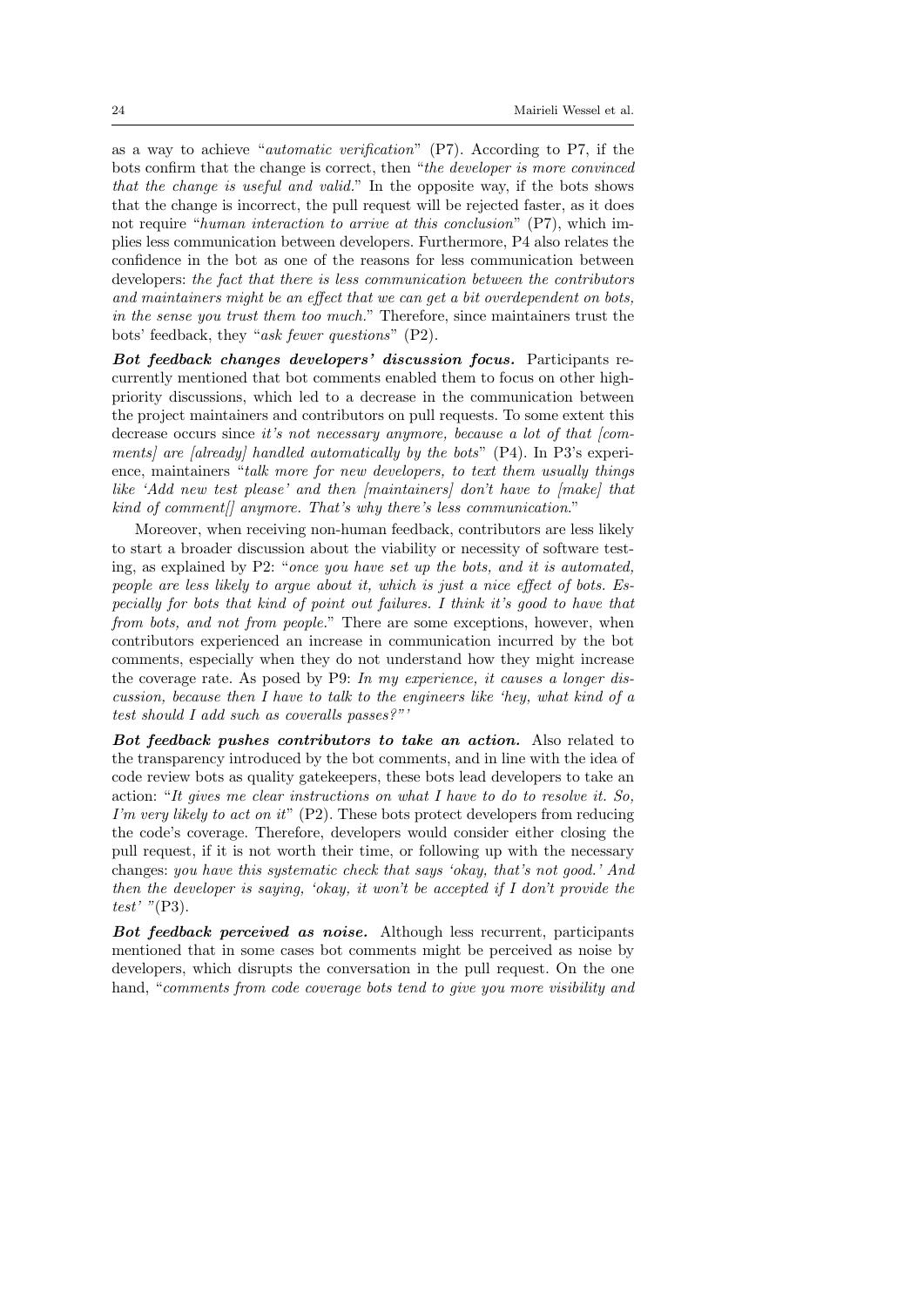provide more context  $||$ " (P6). On the other hand, developers complain about the noise these comments introduce to the communication channel. According to P7, the repetitive comments of code coverage bots are "disrupting the conversation", since "if you have to develop a certain conversation and you have a bot message, this could have a negative impact on the conversation." One of the consequences of this noise incurred by the repetitive bot comments is that "*(developers) pay less attention to it*"  $(P7)$ , impacting the developers communication.

We also asked developers whether they have seen the observed effects on their own projects, and what are the other effects they attribute to the code review bot adoption. The most recurrent (8) observed effect was less communication. As stated by P10: "I remember one of the maintainers saying 'the tests are missing here.' She always had to post that comment. Then, we adopted the bot to comment on the coverage and had no need for her to comment anymore." Also, 6 participants observed fewer pull requests rejections and faster rejections, and 5 participants have observed more merged pull requests. Finally, developers did not attribute any other effect to the bot introduction.

Summary of reasons. Project maintainers and contributors reported several reasons for more merged pull requests, fewer comments, and fewer and faster rejections. According to them, bot comments help them to understand the state and quality of the contribution, making maintainers more confident to merge pull requests, which also changes the focus of developer discussions.

### 5 Discussion

Adding a code review bot to a project often represents the desire to enhance feedback about the contributions, helping contributors and maintainers, and achieving improved interpersonal communication, as already discussed by Storey and Zagalsky [60]. Additionally, code review bots can guide contributors toward detecting change effects before maintainers triage the pull requests [72], ensuring high-quality standards. In this paper, following the study of Wessel et al. [72], we focused on monthly activity indicators that are not primarily related to bot adoption, but might be impacted by it. We found that the bot adoption has a statistically significant effect on a variety of activity indicators.

According to the regression results, the monthly number of merged pull requests increased, even faster, after the code review bot adoption. In addition, the number of non-merged pull requests continued to decrease, even faster, after bot adoption. These models showed that after adopting the bot, maintainers started to deal with an increasing influx of contributions ready to be further reviewed and integrated into the codebase. Also, these findings confirm the hypothesis we formulated based on the exploratory case study. According to our participants, the increase in the monthly number of merged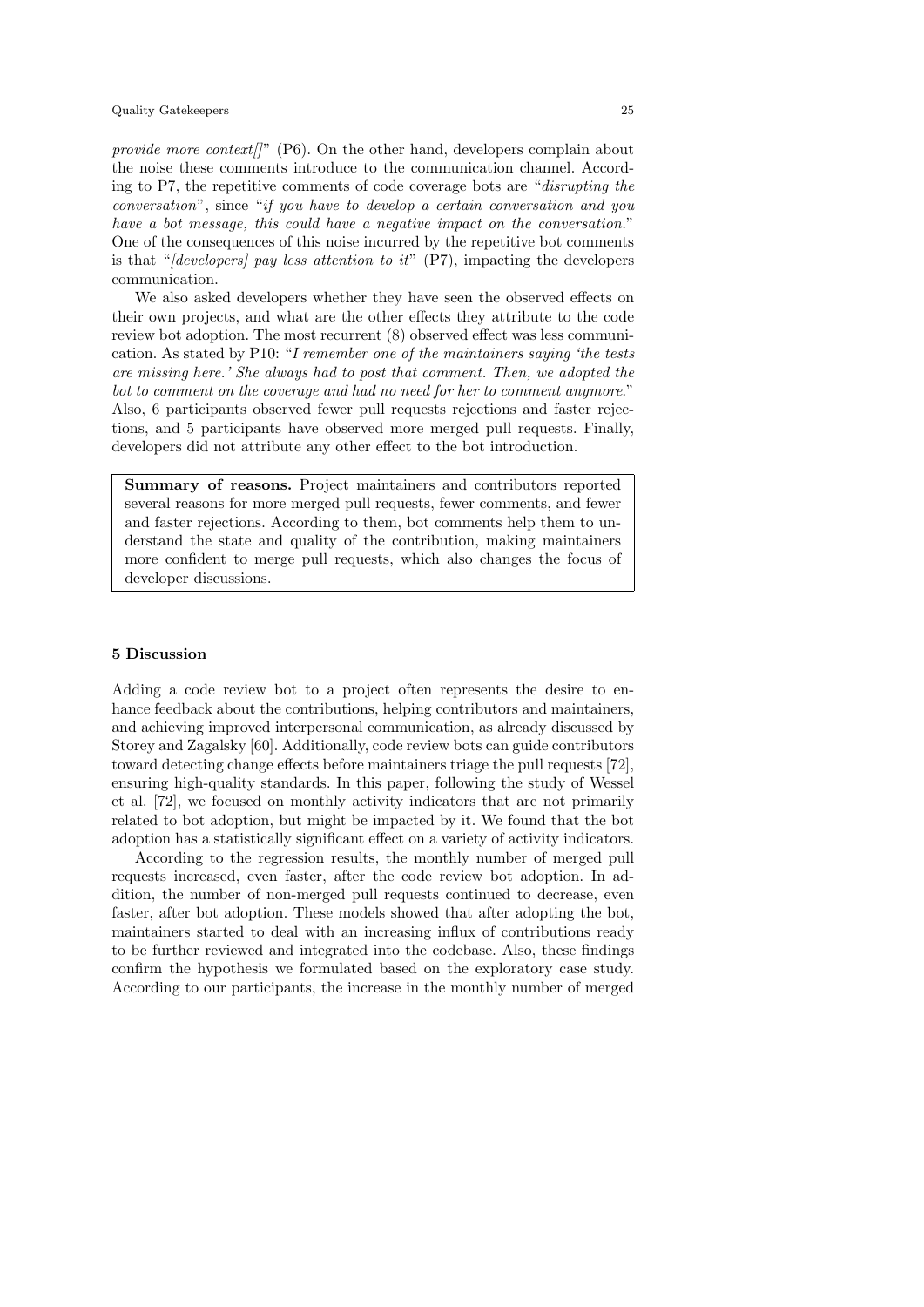pull requests, as well as the decrease in the monthly number of non-merged one, are explained by the transparency introduced by the bot feedback. Contributors started to have faster and clearer feedback on what they needed to do to have their contribution accepted. Further, participants also mentioned that contributors have been pushed to enhance their pull requests based on bot feedback.

In addition, we noticed that just after the adoption of the code review bot the median number of comments slightly increased for merged pull requests. The number of comments on these pull requests could increase due to contributions that drastically reduced the coverage, stimulating discussions between maintainers and contributors. This can happen especially at the beginning of bot adoption, since contributors might be unfamiliar with bot feedback. After that initial period, we found that the median number of comments on merged pull requests decreased each month. According to our participants, less communication could be explained by the transparency and confidence developers gain from bot feedback. Also, developers mentioned that after bot adoption the focus of the developers discussion changed, since there is no need for certain discussions related to coverage. Considering non-merged pull requests, there is no significant change in the number of comments as time passes. These results differ from the case study results, indicating that individual projects reveal different results, which are likely caused by other project-specific characteristics.

From the regression results, we also noticed an increase in the time spent to merge pull requests just after bot adoption. It makes sense from the contributors' side, since the bot introduces a secondary evaluation step. Especially at the beginning of the adoption, the code review bot might increase the time to merge pull requests due to the need to learn how to meet all bot requirements and obtain a stable code. Maintainers might also deal with an increase in the volume of contributions ready to review and merge, impacting the time spent to review all of them. Further, the regression model shows a decrease in the time spent to review and reject pull requests. Overall, according with our participants it indicates that after the bot adoption maintainers stopped expending effort on pull requests that were not likely to be integrated into the codebase.

As we found in the model of commits on merged pull requests, just after the adoption of the bot the median number of pull request commits increased. The bot provides immediate feedback in terms of proof of failure, which can lead contributors to submit code modifications to change the bot feedback and have their contribution accepted. Overall, the regression models reveal that the monthly number of commits did not change for both merged and non-merged pull requests as time passed. These results differ from the case study results. Nevertheless, even if there is an increase in the number of commits reported in the case study, overall the monthly number of commits are quite stable. For example, for CakePHP it varies from 1 to 2 for merged pull requests, and 1 to 4 for non-merged pull requests. Additionally, in the main study, we account for control variables, rather than analyzing the monthly number of commits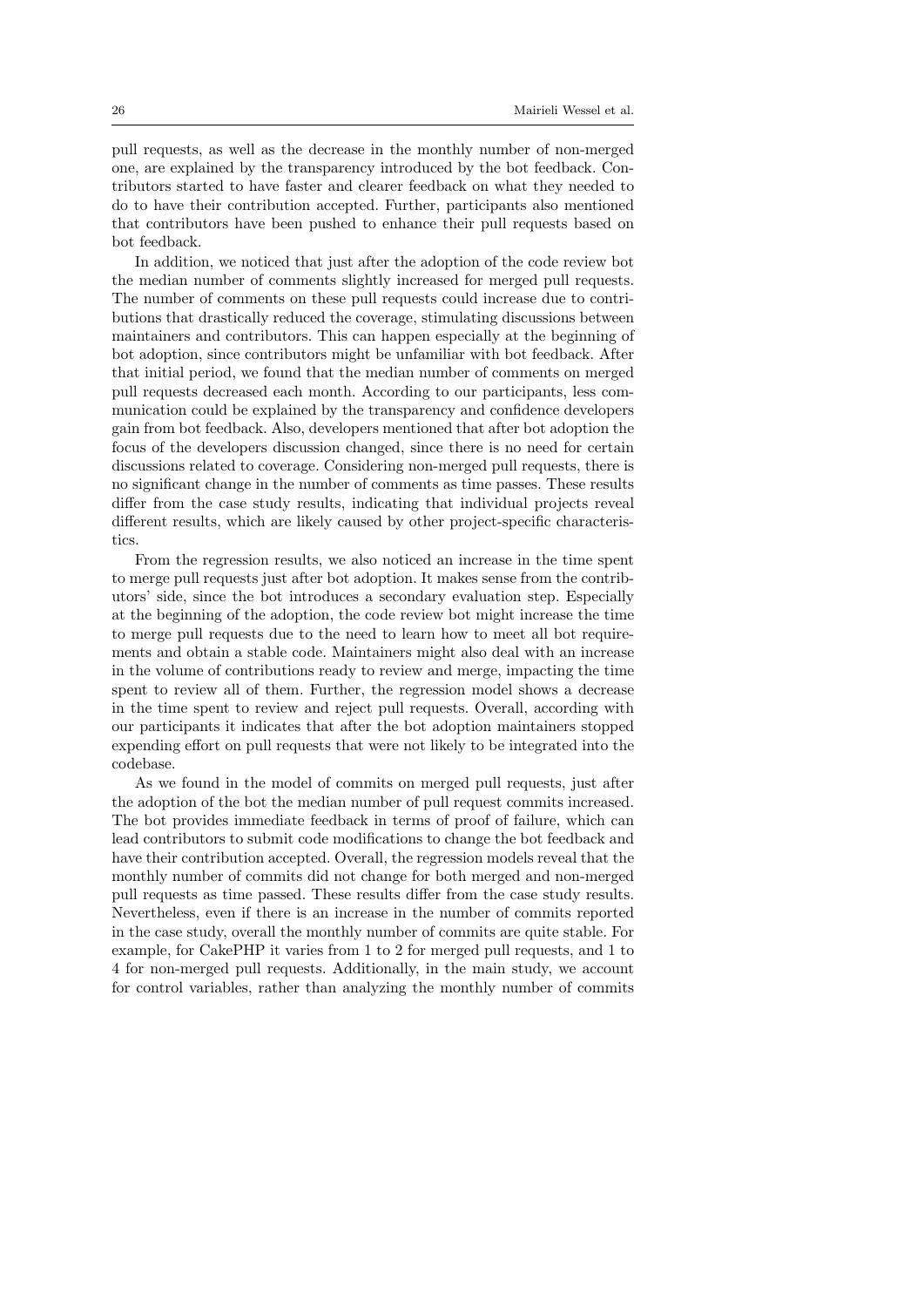interdependently. As presented in Section 4.1.4, for example, the number of comments on pull requests explains the largest amount of variability in these models, indicating that the number of commits is strongly associated with the communication during the pull request review.

#### 6 Implications and Future Work

In the following, we discuss implications and future work for researchers and practitioners in light of our results and related literature.

### 6.1 Implications for Project Members

Projects need to make informed decisions on whether to adopt code review bots (or software bots in general) and how to use them effectively. We found that the dynamics of pull requests changed following the adoption of code review bots. Hence, besides understanding the effects on code quality, practitioners and open-source developers should become aware of other consequences of bot adoption and take countermeasures to avoid the undesired ones. For example, our statistical findings show a decrease in the amount of discussion between humans after the bot's introduction. According to developers, this effect is likely to be explained by more visibility and transparency, or the changes in the focus of the discussions. However, developers might also perceive bot comments as noise, which disrupts the conversation in the pull request. Thus, project members should be aware of these possible side effects since noise is a recurrent problem when adopting bots on pull requests [75]. For instance, they might consider re-configuring the bot to avoid some behaviors, such as high frequency of actions—bots performing repetitive actions, such as creating numerous pull requests and leaving dozen of comments in a row—and comments verbosity bots providing comments with dense information.

#### 6.2 Implications for Researchers

For researchers interested in software bots, it is important to understand the role of code review bots in the bot landscape. It is important to understand how such bots affect the interplay of developers in their effort to develop software, and our study provides the first step in this direction. Considering that bot output is mostly text-based, how bots present content can highly impact developers' perceptions [10, 37]. Additional effort is necessary to investigate how the developers' cognitive styles [39, 69] might influence the way developers interpret the bot comments' content. In this way, future research can investigate how people with different cognitive styles handle bot messages and learn from them. Other social characteristics of the bots can also be investigated in this context [10]. Future research can lead to a set of guidelines on how to design effective messages for different cognitive styles and developer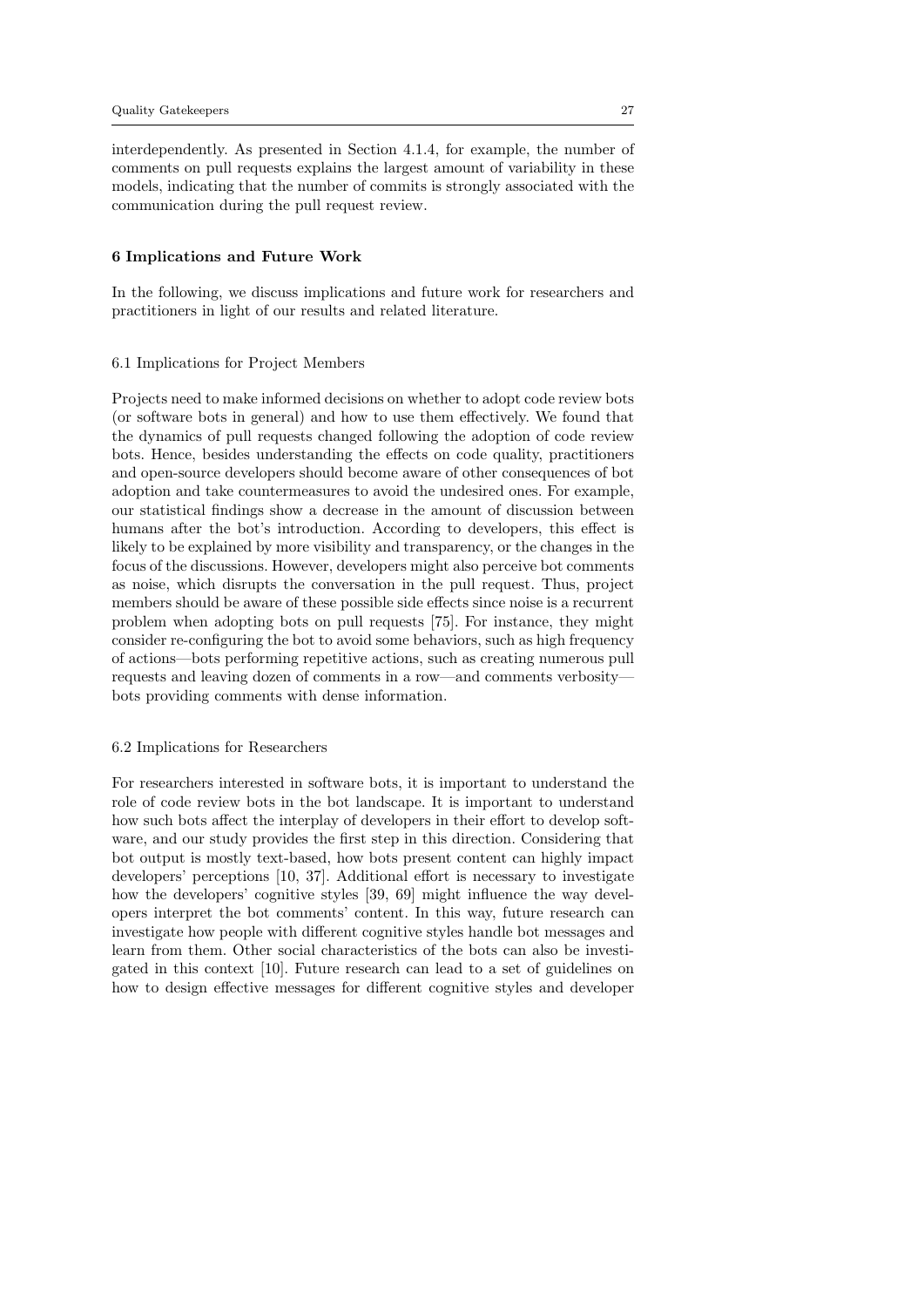profiles. Further, developers complain about the information overload caused by repetitive bot behavior on pull requests, which has received some attention from the research community [18, 71, 72], but remains a challenging problem. In fact, there is room for improvement on human-bot collaboration on social coding platforms. When they are overloaded with information, teams must adapt and change their communication behavior [17]. Therefore, there is also an opportunity to investigate changes in developers' behavior imposed by the effects of information overload. Additional research can also investigate how to use code reviews bots to support the training of new software engineers [50].

Previous work by Wessel et al. [72] has already mentioned that bot support for newcomers is both challenging and desirable. In a subsequent study, Wessel et al. [73] reported that although bots could make it easier for some newcomers to submit a high-quality pull request, bots can also provide newcomers with information that can lead to rework, discussion, and ultimately dropping out from contributing. It is reasonable to expect that newcomers who receive friendly feedback will have a higher engagement level and thus sustain their participation on the project. Hence, future research can help bot designers by providing guidelines and insights on how to support new contributors. Additional effort is also necessary to investigate the impact of code review bots' feedback for newcomers, who already face a variety of barriers [2, 57].

### 6.3 Implications for Code Review Bots

To avoid side effects of using code review bots, such as noise, bots should provide mechanisms to enable better configurable control over their actions, rather than just turn off bot comments. It is important to have easy mechanisms so project maintainers can turn off or pause a bot at any time. Further, these mechanisms need to be explicitly announced during bot adoption (e.g., noiseless configuration, preset levels of information). It is essential to provide a more flexible way for bots to interact, incorporating rich user interface elements to better engage users.

# 7 Related work

In this section, we describe the studies related to the usage and impact of software bots. Further, we summarize works that employed regression discontinuity design (RDD) to account for the intervention effects on software development activities on GitHub.

### 7.1 Software Bots on Social Coding Platforms

Software bots are software applications that integrate their work with human tasks, serving as interfaces between users and other tools [34, 62], and providing additional value to human users [36]. Software bots frequently reside on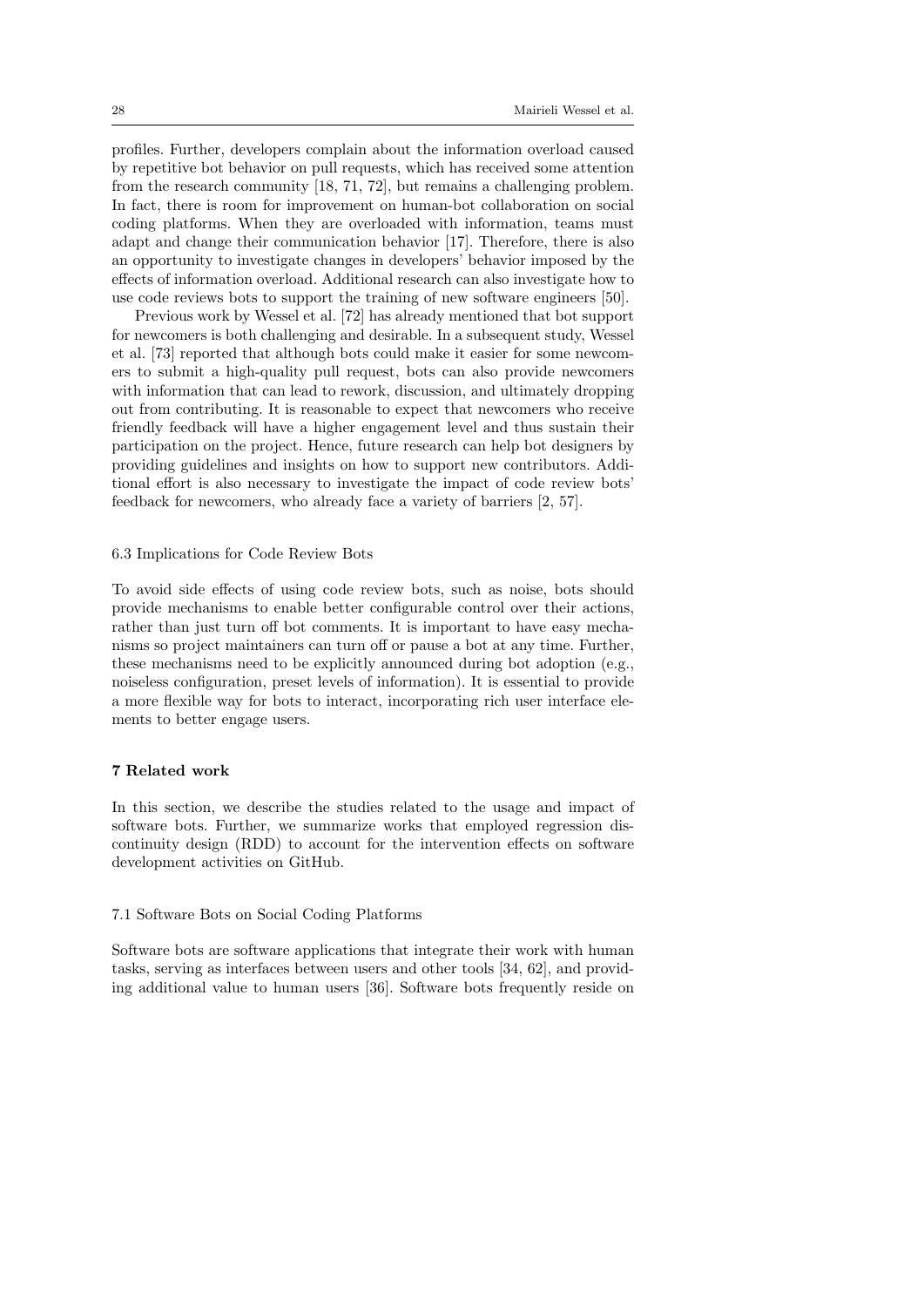platforms where users work and interact with other users [35]. On the GitHub platform, bots have user profiles to interact with the developers, executing well-defined tasks [72].

Bots support social and technical activities in software engineering, including communication and decision-making [60]. Bots are particularly relevant in social-coding platforms [13], such as GitHub, where the pull-based model [23] offers several opportunities for community engagement, but at the same time increases the workload for maintainers [24, 49]. Open-source communities have been adopting bots to reduce the workload with a variety of automated repetitive tasks on GitHub pull requests [72], including repairing bugs [42, 68], refactoring source code [79], recommending tools [6], updating dependencies [40], fixing static analysis violations [7, 53], suggesting code improvements [48], and predicting defects [31].

Storey and Zagalsky [60] and Paikari and van der Hoek [46] highlight that the potentially negative impact of task automation through bots is being overlooked. Storey and Zagalsky [60] claim that bots are often used to avoid interruptions to developers' work, but may lead to other, less obvious distractions. While previous studies provide recommendations on how to develop bots and evaluate bots' capabilities and performance, they do not draw attention to the impact of bot adoption on software development or how software engineers perceive the bots' impact. Since bots are seen as new team members [42], we expected that bots would impact group dynamics in a way that differs from non-bot forms of automation.

Wessel et al. [72] investigated the usage and impact of software bots to support contributors and maintainers with pull requests. After identifying bots on popular GitHub repositories, the authors classified them into 13 categories according to their tasks. Unlike Wessel et al. [72], we focused on understanding the effects of a specific bot type, which is the most frequently used category of bots. In a preliminary study, Wessel et al. [73] surveyed 127 open source maintainers experienced in using code review bots. While maintainers report that bots satisfy their expectations regarding enhancing developers' feedback, reducing maintenance burden, and enforcing code coverage, they also perceived unexpected effects of having a bot, including communication noise, more time spent with tests, and newcomers' dropout. Our work extends this preliminary investigation by combining analysis of GitHub data with semi-structured interviews conducted with open-source developers. This study looks at how bots change the pull request dynamics and its reasons from practitioners' perspectives.

7.2 Using RDD to Access the Effects of Interventions on Software Development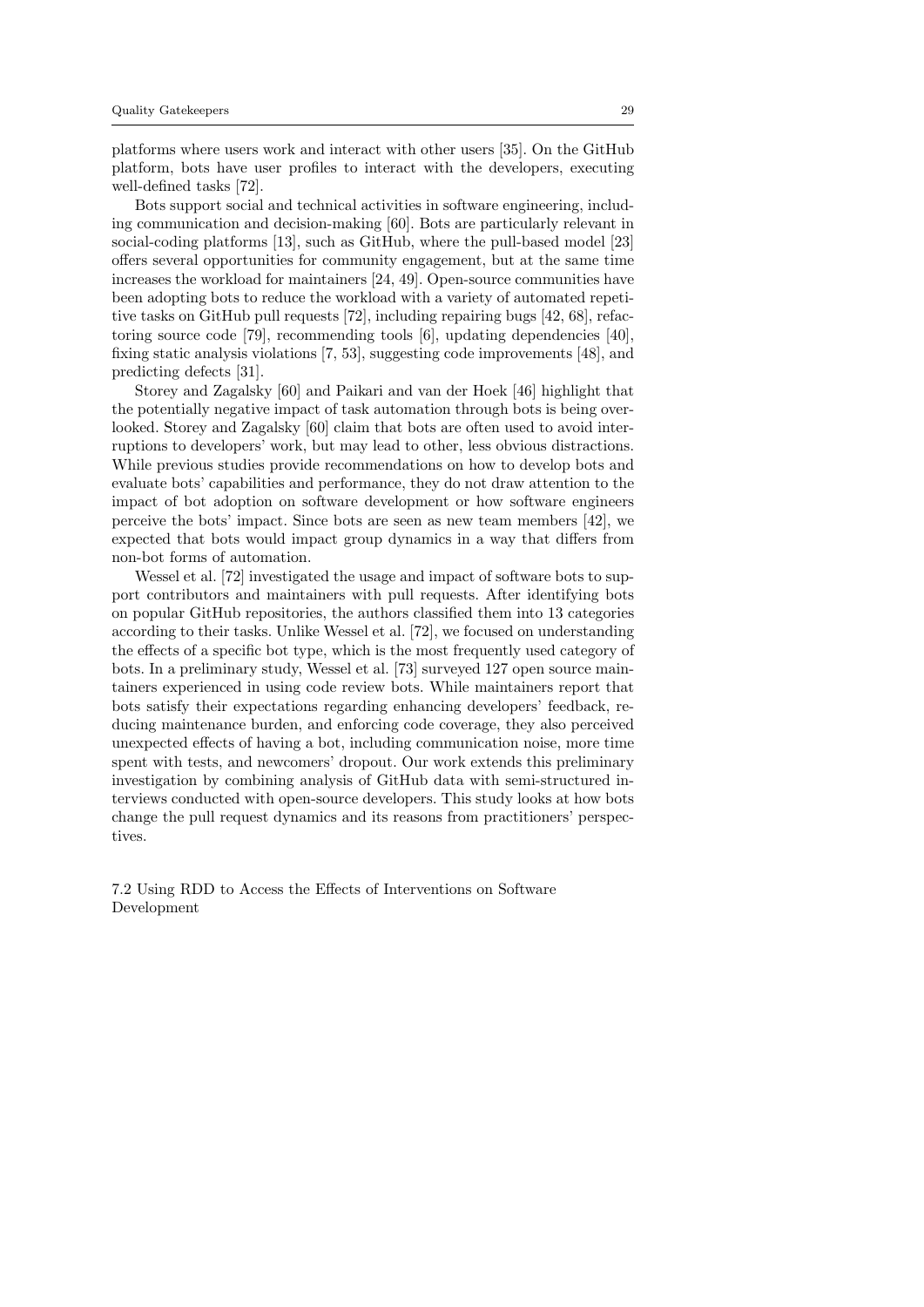|                                                    |                                                                                                        |                       |                                |               |                                       | Common variables |                       |                        |               |                   |
|----------------------------------------------------|--------------------------------------------------------------------------------------------------------|-----------------------|--------------------------------|---------------|---------------------------------------|------------------|-----------------------|------------------------|---------------|-------------------|
| Study                                              | Intervention                                                                                           |                       | Comments                       |               | Commits                               | Issues           |                       | PR Latency             |               | Pull Requests     |
| Zhao et al. [82]                                   | Travis CI<br>adoption)                                                                                 |                       |                                |               | Merge commits                         |                  |                       | close PRs<br>Time to   |               | Closed PRs        |
| Cassee et al. [8]                                  | adoption)<br>Travis Cl                                                                                 | comments<br><b>Rd</b> | PR review<br>comments          |               | create the PR<br><b>Commits after</b> |                  |                       |                        |               |                   |
| Guo and Leitner [25]                               | Travis <sub>CI</sub><br>adoption)                                                                      |                       |                                |               |                                       |                  |                       | deliver PRs<br>Time to |               |                   |
| Kavaler et al. [30]                                | assurance<br>adoption)<br>Quality<br>tools                                                             |                       |                                |               |                                       | Opened           |                       |                        |               |                   |
| Wessel et al. [74]                                 | Code review<br>(adoption)<br>bots                                                                      | Merged<br>PRs         | Non-merged<br>PRs              | Merged<br>PRs | Non-merged<br><b>PRs</b>              |                  | Time to<br>reject PRs | merge PRs<br>Time to   | Merged<br>PRs | Non-merged<br>PRs |
| Kinsman et al. [32]                                | Code review<br>$\frac{\text{(adoption)}}{\text{Repository}}$<br>bots                                   | Merged<br>PRs         | Non-merged<br>PRs              | Merged<br>PRs | Non-merged<br>PRs                     |                  | Time to<br>reject PRs | merge PRs<br>Time to   | Merged<br>PRs | Non-merged<br>PRs |
| Trockman et al. [67]                               | $(a\text{d}$ option $)$<br>badges                                                                      |                       |                                |               |                                       |                  |                       |                        |               |                   |
| Zimmermann and Artis [83]                          | Bug tracker<br>(move from<br>Bugzilla to<br>GitHub)                                                    |                       | Issue comments<br>Bug tracker/ |               |                                       | Opened           |                       |                        |               |                   |
| Moldon et al. [41]                                 | Gamification<br>mechanisms<br>$\begin{array}{c} {\rm (removing} \\ {\rm from\,\, GitHub)} \end{array}$ |                       |                                |               |                                       |                  |                       |                        |               |                   |
| Walden [70]                                        | Major Security<br>(Heartbleed)<br>Event                                                                |                       |                                |               | Merge commits                         |                  |                       |                        |               |                   |
| Does not change<br>Decrease<br>Legend:<br>Increase |                                                                                                        |                       |                                |               |                                       |                  |                       |                        |               |                   |

Table 8: Literature review related to Software development and RDD on GitHub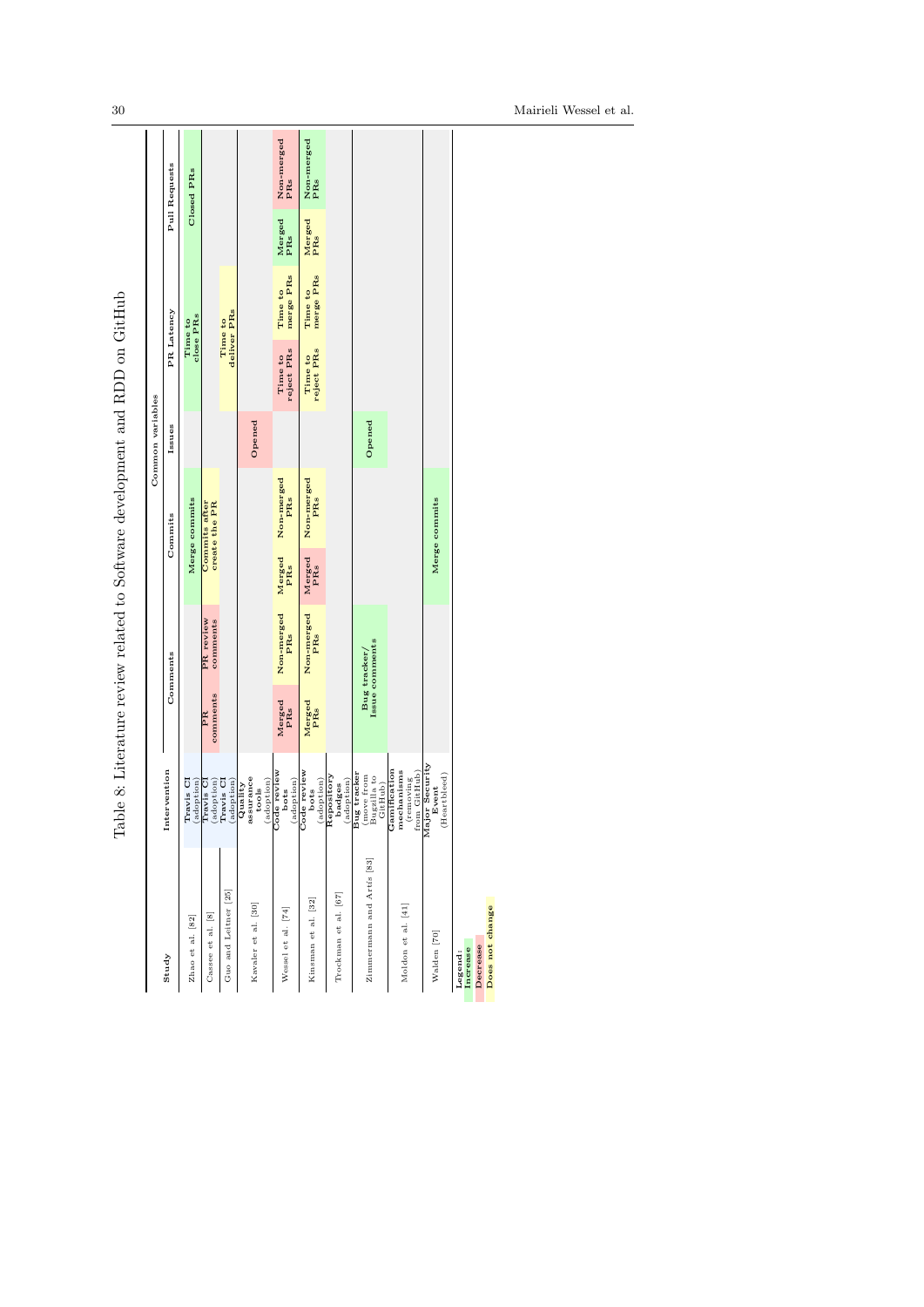In the software engineering domain, several researchers have been applying Regression Discontinuity Design (RDD) to model the effects of a variety of interventions on development activities over time. To understand the similarities between those studies, we conducted an extensive search for empirical works that employed RDD to investigate interventions in software development on GitHub in general. In Table 8 we summarize these studies, presenting an overview of what interventions have been used (e.g., bots, CI), what dependent variables have been studied, and what results have been obtained.

Zhao et al. [82] introduced the RDD usage to study software development activities. Zhao et al. [82] focused on the impact of the Continuous Integration (CI) tool's introduction on development practices. Conducting the statistical analysis on GitHub repositories, they found that adopting Travis CI leads to an increase in the number of merge commits, number of closed pull requests, and in pull request latency. With these results they also confirm earlier results about the benefits of CI, such as a better adherence to best practices. Meanwhile, Cassee et al. [8] studied the effects of Travis CI on conserving developers' efforts during code review. Analyzing the pull requests' general comments and the review comments, which are associated with specific lines of code on the pull request, they found that the communication decreased after the CI adoption. At the same time, the trends in the commits after the creation of the pull requests remained unaffected. Also regarding CI, Guo and Leitner [25] investigated the impact of its adoption on the delivery time of pull requests. They find no evidence of CI affecting the pull request delivery time in the studied projects.

In addition to the studies of CI, prior work has also investigated the impact of other automation tools designed to support developers during code review or while performing other repetitive tasks on pull requests. Kavaler et al. [30], for example, investigated the impact of linters, dependency managers, and coverage reporter tools on GitHub projects across time. The results of applying RDD showed that tools are associated with a decrease in the monthly number of opened issues. Trockman et al. [67] explored the impacts of the usage badges on GitHub repositories. They found that badges displaying the build status, test coverage, and up-to-dateness of dependencies are associated with more tests, more quality pull requests, and fresher dependencies. Kinsman et al. [32] studied the effect of GitHub Action adoption by GitHub projects. The results revealed that introducing a GitHub Action leads to an increase in the number of rejected pull requests and a decrease in the commits in the merged pull requests. This differs from our results, which might be explained by the variety of tasks performed by the GitHub Actions in the study, and consequently their impacts on pull request activities.

Other studies have been investigating interventions that are not related to a tool adoption. For example, Zimmermann and Artis [83] investigated the impact of switching from one bug tracker to another. They found that the switch induces an increase in issue reporting, particularly by the project core developers. Moreover, when moving from Bugzilla to GitHub, the communication between maintainers and contributors in the issues also increased. Moldon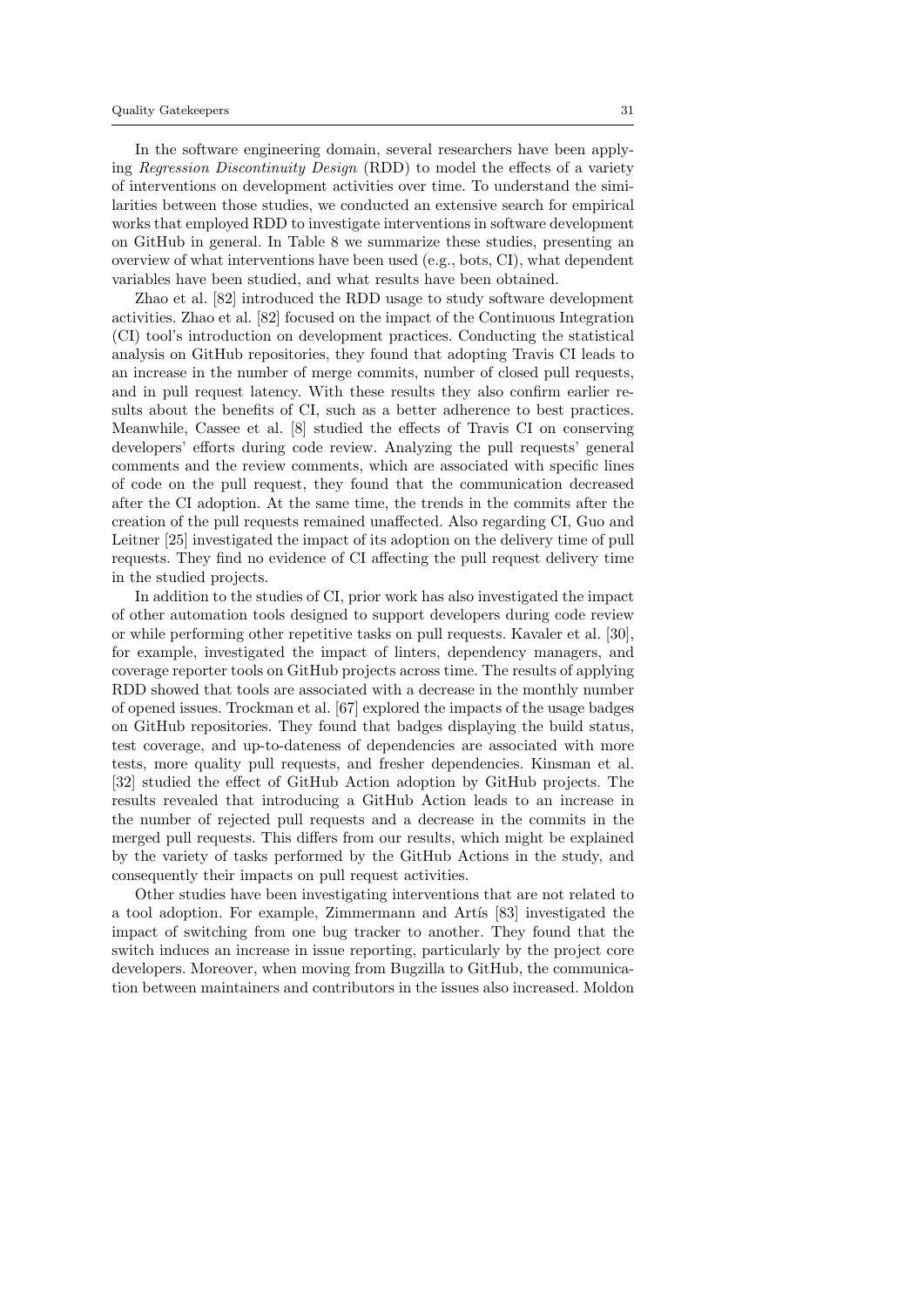et al. [41] focused on how developers' behavior was impacted by the removal of the daily activity streak counters from the user profile. The results show that the developer activity decreased on weekends compared to weekdays. According to the authors, the activity counters were influencing developers to contribute on days they would have otherwise rested. Walden [70] employed RDD to assess the impact of a major security event on the evolution of a specific project called OpenSSL. As a result of the intervention, the number of monthly commits increased and the code complexity decreased.

In short, we showed an overview of how RDD have been used in empirical software engineering studies. As described in the Table 8, previous works investigated distinct variables. Even selecting related variables as "comments", each study focused on different types of comments (e.g. general pull requests comments, review comments, issue comments), or comments applied to different scenarios (e.g. comments on merged and non-merged pull requests). Our work extends this literature by providing a more in-depth investigation of the effects of a specific type of automation, namely code review bot adoption.

### 8 Limitations and Threats to Validity

In this section, we discuss the limitations and potential threats to validity of our study, their potential impact on the results, and how we have mitigated them [77].

**External Validity:** While our results only apply to OSS projects hosted on GitHub, many relevant projects are currently hosted on this platform [14]. Our selection of projects also limits our results. Therefore, even though we considered a large number of projects and our results indicate general trends, we recommend running segmented analyses when applying our results to a given project. For replication purposes, we made our data and source code publicly available.<sup>6</sup>

Construct Validity: One of the constructs in our study is the "first bot comment on a pull request" as a proxy to the "time of bot adoption" on a project. A more precise definition of this adoption time would have involved the integration date, which is not provided by the GitHub API. Moreover, recent studies have observed 'mixed' GitHub accounts, i.e., accounts shared by a human and a bot  $[9, 21]$ , e.g., exhibiting user name and avatar and posting both human-written and bot-generated comments. A more precise definition of bot adoption should consider activity of the 'mixed' accounts as well. Hence, the validity of the "time of bot adoption" construct might have been threatened by the definition. We reduce this threat by excluding the period of 15 days immediately before and after adoption from all analyses. Moreover, Kalliamvakou et al. [29] stated that many merged pull requests appear non-merged, which could also affect the construct validity of our study, since we consider the number of merged pull requests. To increase construct

<sup>6</sup> https://doi.org/10.5281/zenodo.4618498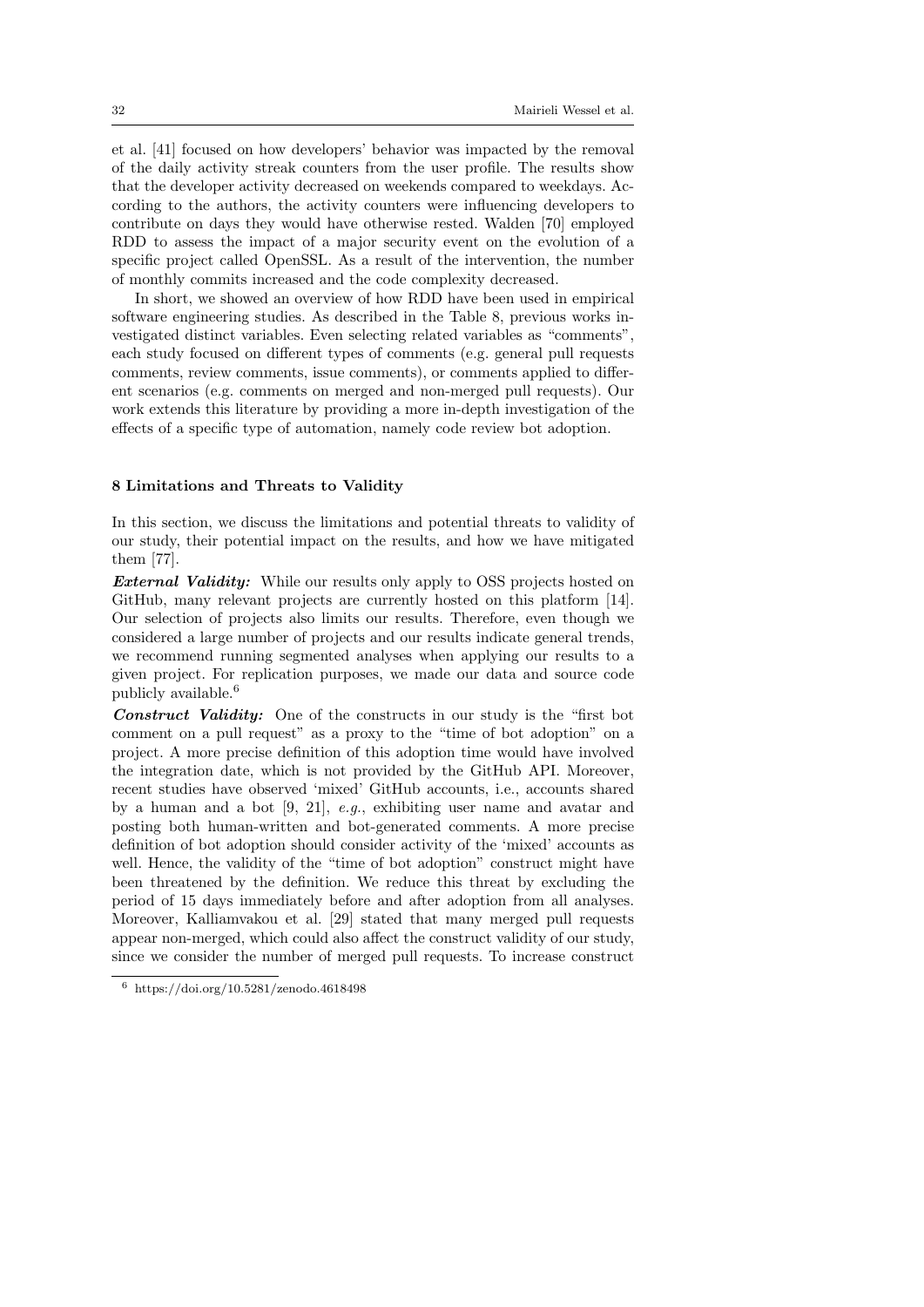validity and improve the reliability of our qualitative findings, we employed a constant comparison method [20]. In this method, each interpretation is constantly compared with existing findings as it emerges from the qualitative analysis.

Internal Validity: To reduce internal threats, we applied multiple data filtering steps to the statistical models. To confirm the robustness of our models, we varied the data filtering criteria, for example, by filtering projects that did not receive pull requests in all months, instead of at least 6 months, and observed similar phenomena. Projects that disabled the bot during the period we considered might be a threat. However, detecting whether a project disabled the bot or not is challenging. The GitHub API does not provide this information. We reduce this threat by removing from our dataset projects without bot comments during the last four months of analysis. Additionally, we added several controls that might influence the independent variables to reduce confounding factors. However, in addition to the already identified dependent variables, there might be other factors that influence the activities related to pull requests. These factors could include the adoption of other code review bots, or even other types of bots and non-bot automation. To treat this, we removed projects that adopted more than one bot, based on the list of bots provided by Wessel et al. [72]. To ensure information saturation, we continued recruiting participants and conducting interviews until we came to an agreement that no new significant information was found. As posed by Strauss and Corbin [63], sampling should be discontinued once the collected data is considered sufficiently dense and data collection no longer generates new information.

### 9 Conclusion

In this work, we conducted an exploratory empirical investigation of the effects of adopting bots to support the code review process on pull requests. While several code review bots have been proposed and adopted by the OSS community, relatively little has been done to evaluate the state of practice. To understand the impact on practice, we statistically analyzed data from 1, 194 open source projects hosted on GitHub. Further, we had a deep investigation into the reasons of the identified impacts. We interviewed 12 project maintainers and contributors experienced with code review bots.

By modeling the data around the introduction of a code review bot, we notice different results from merged pull requests and non-merged ones. We see that the monthly number of merged pull requests of a project increases after the adoption of a code review bot, requiring less communication between maintainers and contributors. At the same time, code review bots can lead projects to reject fewer pull requests. Afterwards, when interviewing developers we found a comprehensive set of reasons for these effects. First of all, bot comments help contributors and maintainers to be aware the state and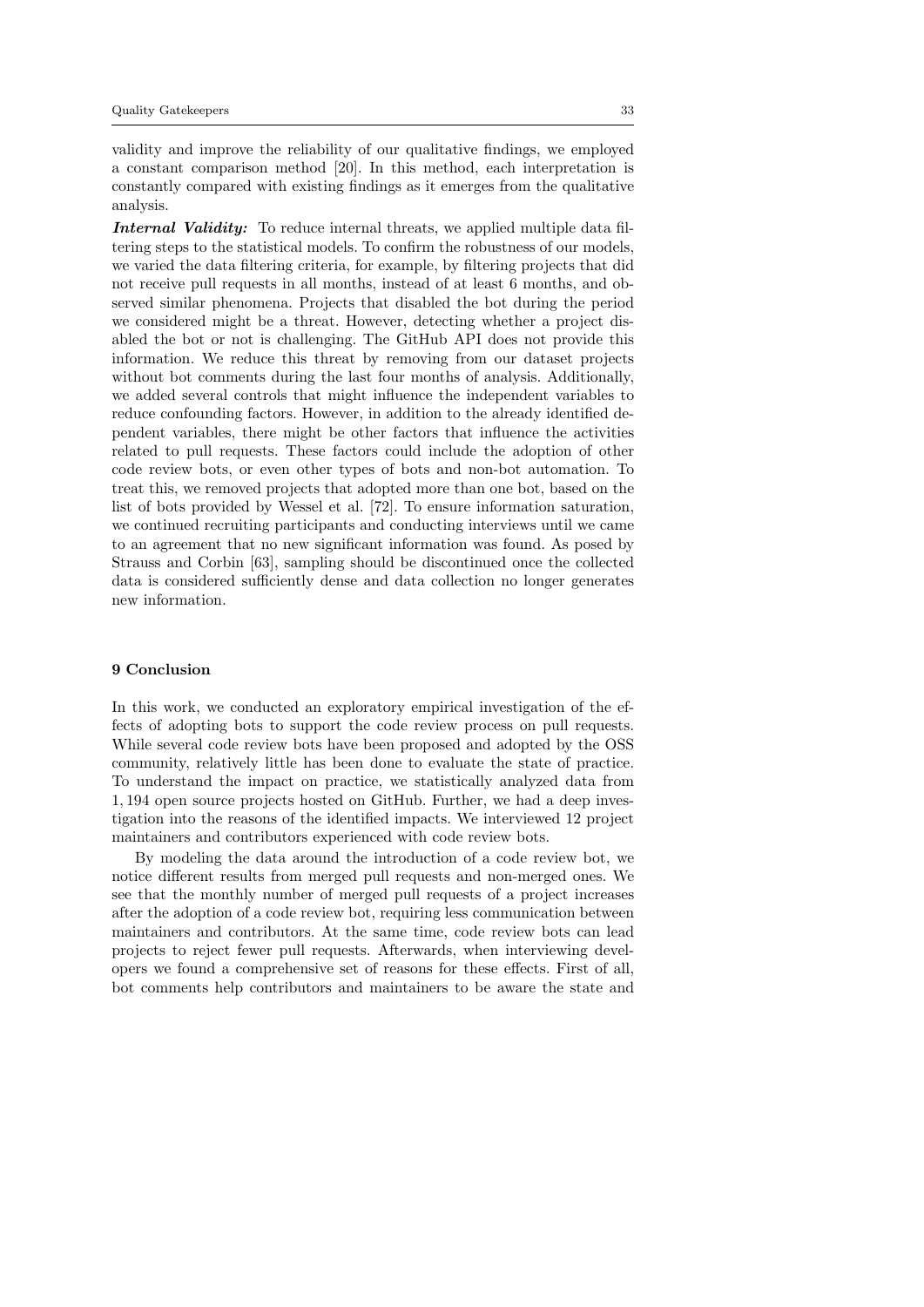quality of the contribution, making maintainers more confident to merge pull requests, which also changes the focus of developers' discussions.

Practitioners and open-source maintainers may use our results to understand how group dynamics can be affected by the introduction of a code review bot, and to design counter-measurements to avoid undesired effects. Future work includes a qualitative investigation of the effects of adopting a bot and the expansion of our analysis for other types of bots, activity indicators, social coding platforms, and statistical approaches, such as counterfactual time series [44].

Acknowledgements This work was partially supported by the Coordenação de Aperfeiçoamento de Pessoal de Nível Superior – Brasil (CAPES) – Finance Code 001, CNPq (grant 141222/2018-2), and National Science Foundation (grants 1815503 and 1900903). We also thank the Open Source developers who spent their time to participate in our research.

### References

- 1. Aniche M, Treude C, Steinmacher I, Wiese I, Pinto G, Storey MA, Gerosa MA (2018) How modern news aggregators help development communities shape and share knowledge. In: ICSE'18, pp 499–510
- 2. Balali S, Steinmacher I, Annamalai U, Sarma A, Gerosa MA (2018) Newcomers' barriers... is that all? an analysis of mentors' and newcomers' barriers in oss projects. Computer Supported Cooperative Work (CSCW) 27(3):679–714
- 3. Baysal O, Kononenko O, Holmes R, Godfrey MW (2016) Investigating technical and non-technical factors influencing modern code review. Empirical Software Engineering 21(3):932–959
- 4. Benjamini Y, Hochberg Y (1995) Controlling the false discovery rate: a practical and powerful approach to multiple testing. Journal of the Royal statistical society: series B (Methodological) 57(1):289–300
- 5. Bernard HR (2017) Research methods in anthropology: Qualitative and quantitative approaches. Rowman & Littlefield
- 6. Brown C, Parnin C (2019) Sorry to bother you: Designing bots for effective recommendations. In: Proceedings of the 1st International Workshop on Bots in Software Engineering, BotSE
- 7. Carvalho A, Luz W, Marcílio D, Bonifácio R, Pinto G, Dias Canedo E (2020) C-3pr: A bot for fixing static analysis violations via pull requests. In: 2020 IEEE 27th International Conference on Software Analysis, Evolution and Reengineering (SANER), pp 161–171
- 8. Cassee N, Vasilescu B, Serebrenik A (2020) The silent helper: the impact of continuous integration on code reviews. In: 27th IEEE International Conference on Software Analysis, Evolution and Reengineering, IEEE Computer Society
- 9. Cassee N, Kitsanelis C, Constantinou E, Serebrenik A (2021) Human, bot or both? a study on the capabilities of classification models on mixed ac-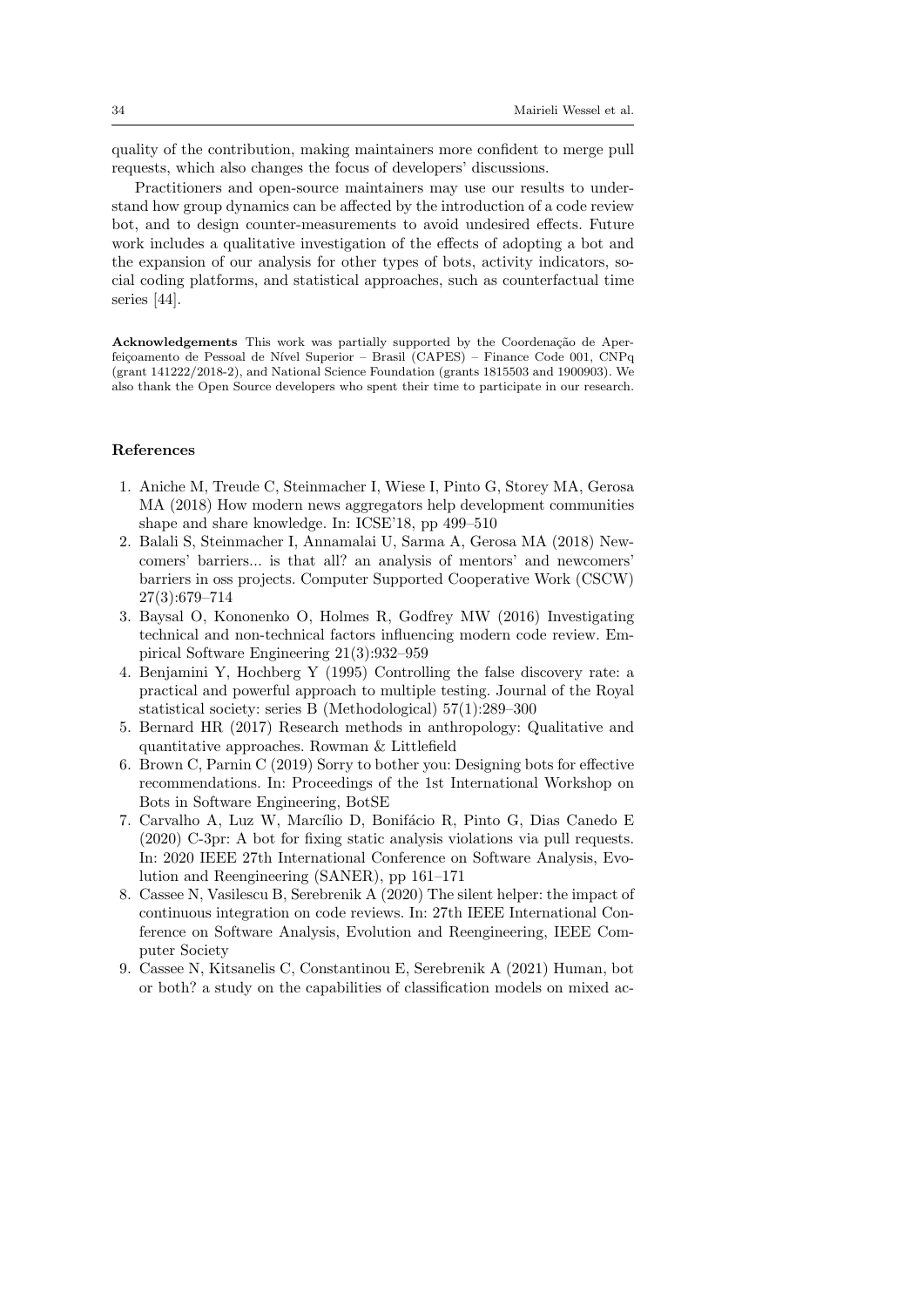counts. In: 37th IEEE International Conference on Software Maintenance and Evolution, IEEE, pp xx–xx

- 10. Chaves AP, Gerosa MA (2020) How should my chatbot interact? a survey on social characteristics in human–chatbot interaction design. International Journal of Human–Computer Interaction pp 1–30
- 11. Cook T, Campbell D (1979) Quasi-Experimentation: Design and Analysis Issues for Field Settings. Houghton Mifflin
- 12. Creswell J (2003) Mixed methods procedures. Research design: Qualitative, quantitative, and mixed methods approaches 3:203–240
- 13. Dabbish L, Stuart C, Tsay J, Herbsleb J (2012) Social coding in GitHub: Transparency and collaboration in an open software repository. In: Proceedings of the ACM 2012 Conference on Computer Supported Cooperative Work, ACM, New York, NY, USA, CSCW '12, pp 1277–1286, DOI 10.1145/2145204.2145396, URL http://doi.acm.org/10.1145/2145204.2145396
- 14. Dias LF, Steinmacher I, Pinto G, Costa DAD, Gerosa M (2016) How does the shift to GitHub impact project collaboration? In: 2016 IEEE International Conference on Software Maintenance and Evolution (ICSME), pp 473–477, DOI 10.1109/ICSME.2016.78
- 15. Easterbrook S, Singer J, Storey MA, Damian D (2008) Selecting empirical methods for software engineering research. In: Guide to advanced empirical software engineering, Springer, pp 285–311
- 16. Ebert F, Castor F, Novielli N, Serebrenik A (2019) Confusion in code reviews: Reasons, impacts, and coping strategies. In: 2019 IEEE 26th International Conference on Software Analysis, Evolution and Reengineering (SANER), IEEE, pp 49–60
- 17. Ellwart T, Happ C, Gurtner A, Rack O (2015) Managing information overload in virtual teams: Effects of a structured online team adaptation on cognition and performance. European Journal of Work and Organizational Psychology 24(5):812–826
- 18. Erlenhov L, Gomes de Oliveira Neto F, Leitner P (2016) An empirical study of bots in software development–characteristics and challenges from a practitioner's perspective. In: Proceedings of the 2020 28th ACM SIG-SOFT International Symposium on Foundations of Software Engineering, FSE 2020
- 19. Ga lecki A, Burzykowski T (2013) Linear mixed-effects models using R: A step-by-step approach. Springer Science & Business Media
- 20. Glaser BG, Strauss AL (2017) Discovery of grounded theory: Strategies for qualitative research. Routledge
- 21. Golzadeh M, Decan A, Constantinou E, Mens T (2021) Identifying bot activity in github pull request and issue comments. In: 3rd IEEE/ACM International Workshop on Bots in Software Engineering, BotSE@ICSE 2021, Madrid, Spain, June 4, 2021, IEEE, pp 21–25, DOI 10.1109/BotSE52550.2021.00012, URL https://doi.org/10.1109/BotSE52550.2021.00012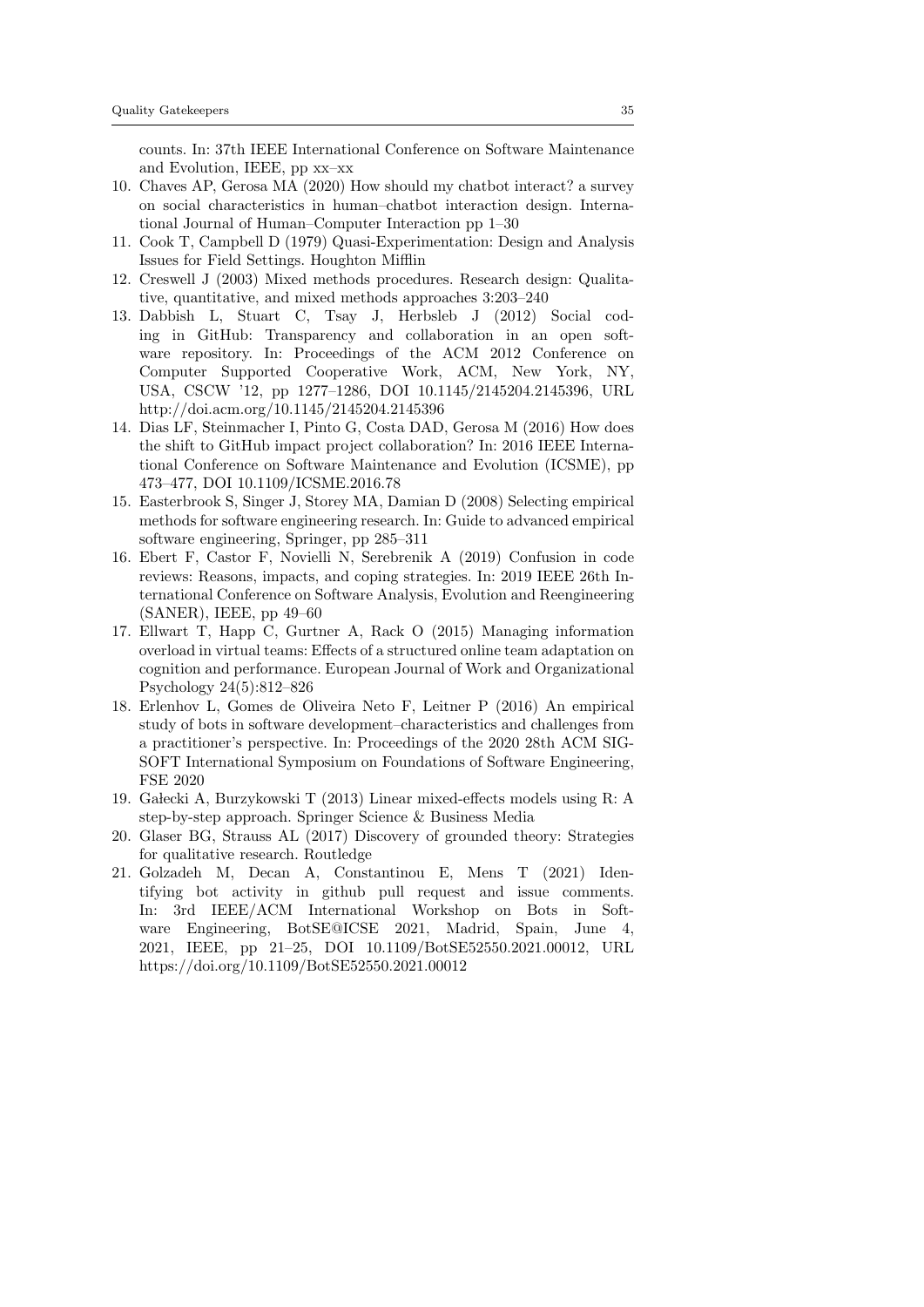- 22. Gousios G, Spinellis D (2012) GHTorrent: GitHub's data from a firehose. In: 2012 9th IEEE Working Conference on Mining Software Repositories (MSR), IEEE, pp 12–21
- 23. Gousios G, Pinzger M, van Deursen A (2014) An exploratory study of the pull-based software development model. In: Proceedings of the 36th International Conference on Software Engineering, ACM, pp 345–355
- 24. Gousios G, Storey MA, Bacchelli A (2016) Work practices and challenges in pull-based development: The contributor's perspective. In: Proceedings of the 38th International Conference on Software Engineering, ACM, New York, NY, USA, ICSE '16, pp 285–296, DOI 10.1145/2884781.2884826, URL http://doi.acm.org/10.1145/2884781.2884826
- 25. Guo Y, Leitner P (2019) Studying the impact of ci on pull request delivery time in open source projects—a conceptual replication. PeerJ Computer Science 5:e245
- 26. Healy T (2012) The unanticipated consequences of technology. Nanotechnology: ethical and social Implications pp 155–173
- 27. Hove SE, Anda B (2005) Experiences from conducting semi-structured interviews in empirical software engineering research. In: 11th IEEE International Software Metrics Symposium (METRICS'05), IEEE, pp 10–pp
- 28. Imbens GW, Lemieux T (2008) Regression discontinuity designs: A guide to practice. Journal of econometrics 142(2):615–635
- 29. Kalliamvakou E, Gousios G, Blincoe K, Singer L, German DM, Damian D (2014) The promises and perils of mining GitHub. In: Proceedings of the 11th Working Conference on Mining Software Repositories, ACM, New York, NY, USA, MSR 2014, pp 92–101, DOI 10.1145/2597073.2597074, URL http://doi.acm.org/10.1145/2597073.2597074
- 30. Kavaler D, Trockman A, Vasilescu B, Filkov V (2019) Tool choice matters: JavaScript quality assurance tools and usage outcomes in GitHub projects. In: Proceedings of the 41st International Conference on Software Engineering, IEEE Press, pp 476–487
- 31. Khanan C, Luewichana W, Pruktharathikoon K, Jiarpakdee J, Tantithamthavorn C, Choetkiertikul M, Ragkhitwetsagul C, Sunetnanta T (2020) Jitbot: An explainable just-in-time defect prediction bot. In: 2020 35th IEEE/ACM International Conference on Automated Software Engineering (ASE), pp 1336–1339
- 32. Kinsman T, Wessel M, Gerosa M, Treude C (2021) How do software developers use github actions to automate their workflows? In: Mining Software Repositories Conference (MSR), IEEE
- 33. Kuznetsova A, Brockhoff PB, Christensen RHB (2017) lmertest package: tests in linear mixed effects models. Journal of Statistical Software 82(13)
- 34. Lebeuf C, Storey MD, Zagalsky A (2017) How software developers mitigate collaboration friction with chatbots. In: Talking with Conversational Agents in Collaborative Action Workshop at the 20th ACM conference on Computer-Supported Cooperative Work and Social Computing, CSCW '17, URL http://arxiv.org/abs/1702.07011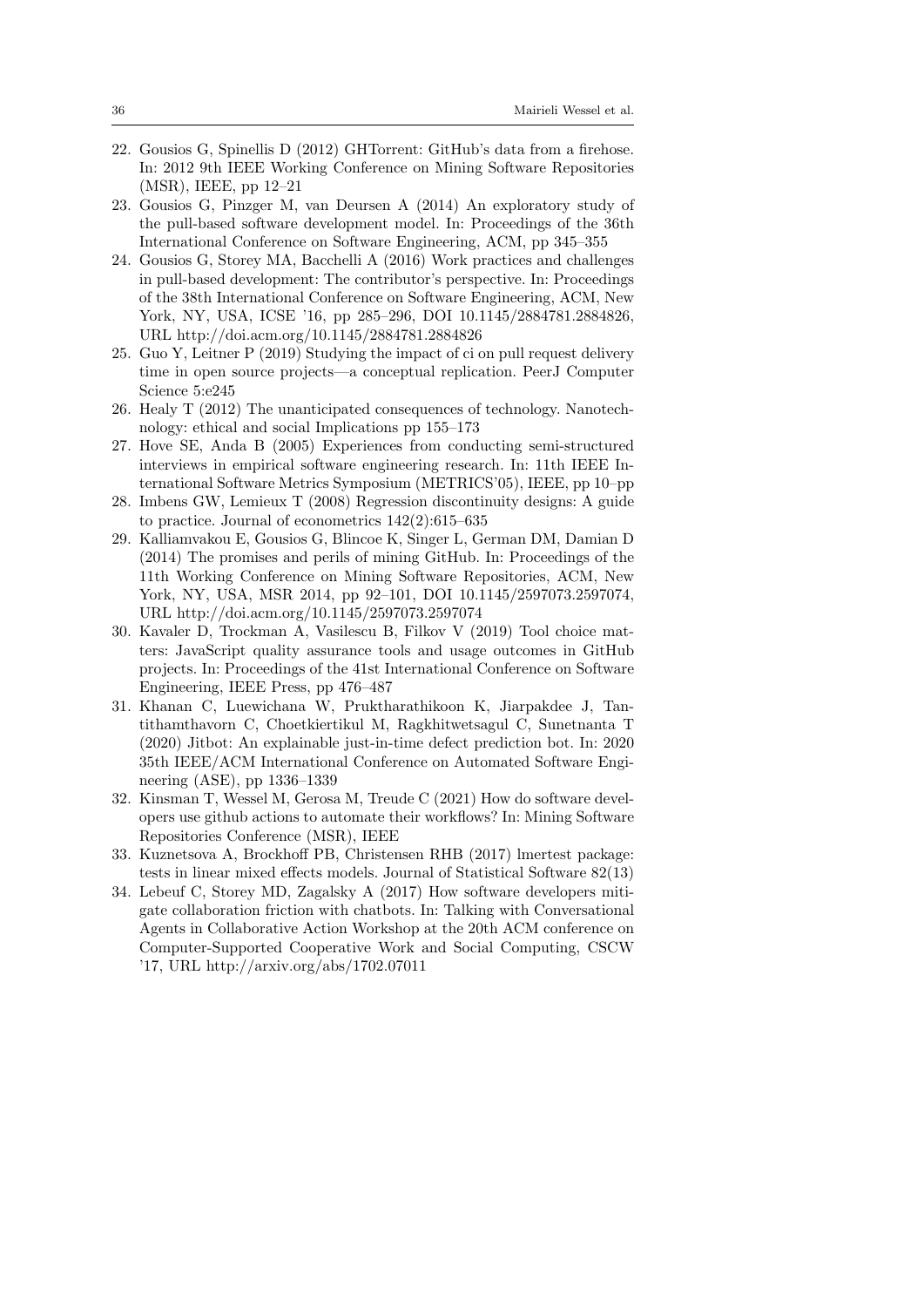- 35. Lebeuf C, Storey MA, Zagalsky A (2018) Software bots. IEEE Software 35(1):18–23
- 36. Lebeuf C, Zagalsky A, Foucault M, Storey MA (2019) Defining and classifying software bots: A faceted taxonomy. In: Proceedings of the 1st International Workshop on Bots in Software Engineering, IEEE Press, Piscataway, NJ, USA, BotSE '19, pp 1–6, DOI 10.1109/BotSE.2019.00008, URL https://doi.org/10.1109/BotSE.2019.00008
- 37. Liu D, Smith MJ, Veeramachaneni K (2020) Understanding user-bot interactions for small-scale automation in open-source development. In: Extended Abstracts of the 2020 CHI Conference on Human Factors in Computing Systems, Association for Computing Machinery, New York, NY, USA, CHI EA '20, p 1–8, DOI 10.1145/3334480.3382998, URL https://doi.org/10.1145/3334480.3382998
- 38. McIntosh S, Kamei Y, Adams B, Hassan AE (2014) The impact of code review coverage and code review participation on software quality: A case study of the qt, vtk, and itk projects. In: Proceedings of the 11th Working Conference on Mining Software Repositories, pp 192–201
- 39. Mendez C, Padala HS, Steine-Hanson Z, Hildebrand C, Horvath A, Hill C, Simpson L, Patil N, Sarma A, Burnett M (2018) Open source barriers to entry, revisited: A sociotechnical perspective. In: 2018 IEEE/ACM 40th International Conference on Software Engineering (ICSE), pp 1004–1015
- 40. Mirhosseini S, Parnin C (2017) Can automated pull requests encourage software developers to upgrade out-of-date dependencies? In: Proceedings of the 32nd IEEE/ACM International Conference on Automated Software Engineering, IEEE Press, Piscataway, NJ, USA, ASE 2017, pp 84–94, URL http://dl.acm.org/citation.cfm?id=3155562.3155577
- 41. Moldon L, Strohmaier M, Wachs J (2020) How gamification affects software developers: Cautionary evidence from a quasi-experiment on github. arXiv preprint arXiv:200602371
- 42. Monperrus M (2019) Explainable software bot contributions: Case study of automated bug fixes. In: Proceedings of the 1st International Workshop on Bots in Software Engineering, IEEE Press, Piscataway, NJ, USA, BotSE '19, pp 12–15, DOI 10.1109/BotSE.2019.00010, URL https://doi.org/10.1109/BotSE.2019.00010
- 43. Mulder K (2013) Impact of new technologies: how to assess the intended and unintended effects of new technologies. Handb Sustain Eng(2013)
- 44. Murphy-Hill E, Smith EK, Sadowski C, Jaspan C, Winter C, Jorde M, Knight A, Trenk A, Gross S (2019) Do developers discover new tools on the toilet? In: Proceedings of the 41st International Conference on Software Engineering, IEEE Press, ICSE '19, p 465–475, DOI 10.1109/ICSE.2019.00059, URL https://doi.org/10.1109/ICSE.2019.00059
- 45. Nakagawa S, Schielzeth H (2013) A general and simple method for obtaining r2 from generalized linear mixed-effects models. Methods in ecology and evolution  $4(2):133-142$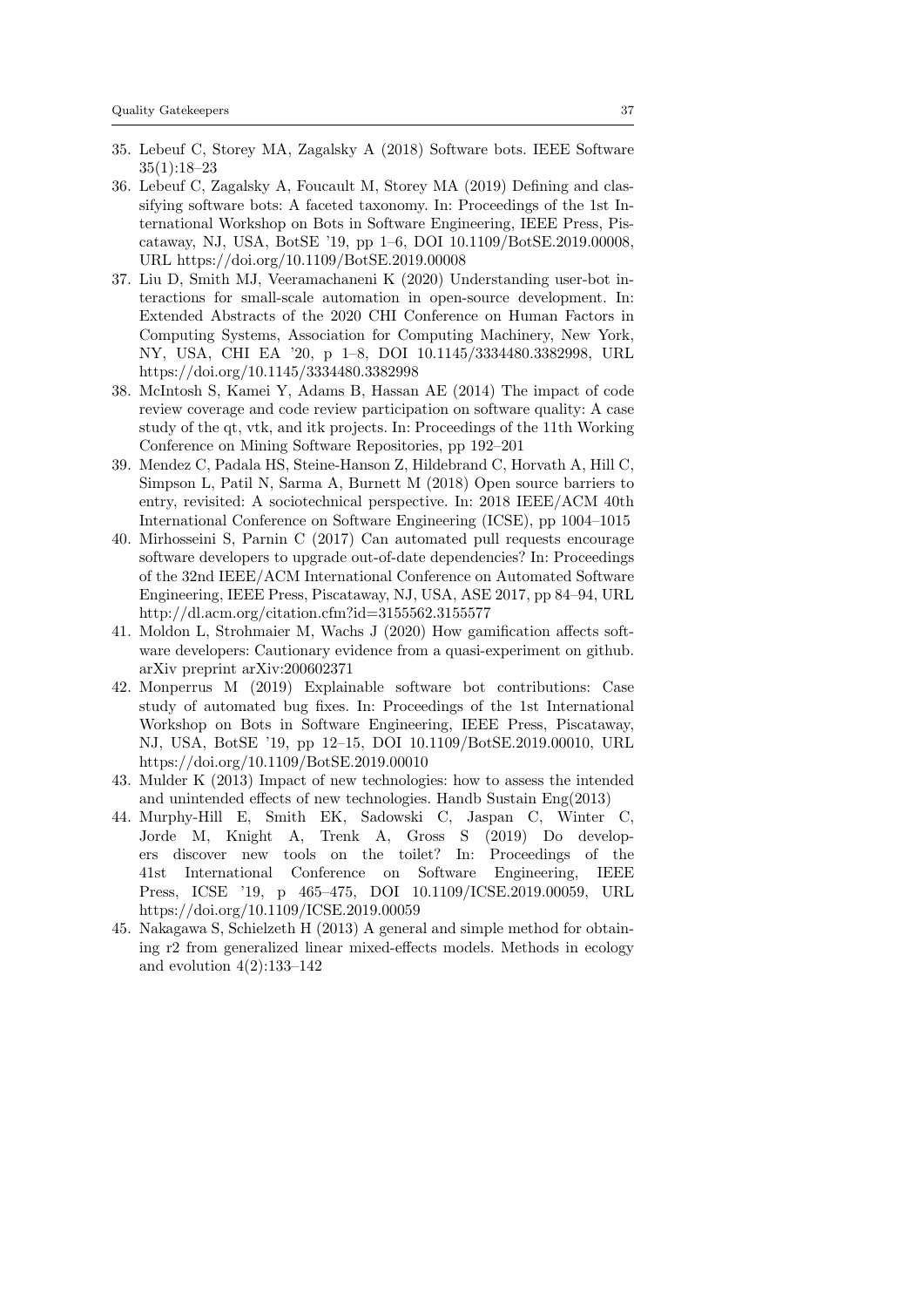- 46. Paikari E, van der Hoek A (2018) A framework for understanding chatbots and their future. In: Proceedings of the 11th International Workshop on Cooperative and Human Aspects of Software Engineering, ACM, New York, NY, USA, CHASE '18, pp 13–16, DOI 10.1145/3195836.3195859, URL http://doi.acm.org/10.1145/3195836.3195859
- 47. Patton MQ (2014) Qualitative research & evaluation methods: Integrating theory and practice. Sage publications
- 48. Phan-udom P, Wattanakul N, Sakulniwat T, Ragkhitwetsagul C, Sunetnanta T, Choetkiertikul M, Kula RG (2020) Teddy: Automatic recommendation of pythonic idiom usage for pull-based software projects. In: 2020 IEEE International Conference on Software Maintenance and Evolution (ICSME), IEEE, pp 806–809
- 49. Pinto G, Steinmacher I, Gerosa MA (2016) More common than you think: An in-depth study of casual contributors. In: 2016 IEEE 23rd International Conference on Software Analysis, Evolution, and Reengineering (SANER), IEEE, vol 1, pp 112–123
- 50. Pinto GHL, Figueira Filho F, Steinmacher I, Gerosa MA (2017) Training software engineers using open-source software: the professors' perspective. In: 2017 IEEE 30th Conference on Software Engineering Education and Training (CSEE&T), IEEE, pp 117–121
- 51. Romano J, Kromrey JD, Coraggio J, Skowronek J (2006) Appropriate statistics for ordinal level data: Should we really be using t-test and cohen'sd for evaluating group differences on the nsse and other surveys. In: annual meeting of the Florida Association of Institutional Research, pp 1–33
- 52. Runeson P, Höst M (2009) Guidelines for conducting and reporting case study research in software engineering. Empirical software engineering 14(2):131
- 53. Serban D, Golsteijn B, Holdorp R, Serebrenik A (2021) Saw-bot: Proposing fixes for static analysis warnings with github suggestions. In: Workshop on Bots in Software Engineering, IEEE Computer Society, United States
- 54. Sheather S (2009) A modern approach to regression with R. Springer Science & Business Media
- 55. Singer L, Figueira Filho F, Storey MA (2014) Software engineering at the speed of light: how developers stay current using Twitter. In: 36th ICSE, pp 211–221
- 56. Steinmacher I, Wiese I, Chaves AP, Gerosa MA (2013) Why do newcomers abandon open source software projects? In: 2013 6th International Workshop on Cooperative and Human Aspects of Software Engineering (CHASE), IEEE, pp 25–32
- 57. Steinmacher I, Conte T, Gerosa MA, Redmiles D (2015) Social barriers faced by newcomers placing their first contribution in open source software projects. In: Proceedings of the 18th ACM conference on Computer supported cooperative work & social computing, pp 1379–1392
- 58. Steinmacher I, Pinto G, Wiese IS, Gerosa MA (2018) Almost there: A study on quasi-contributors in open source soft-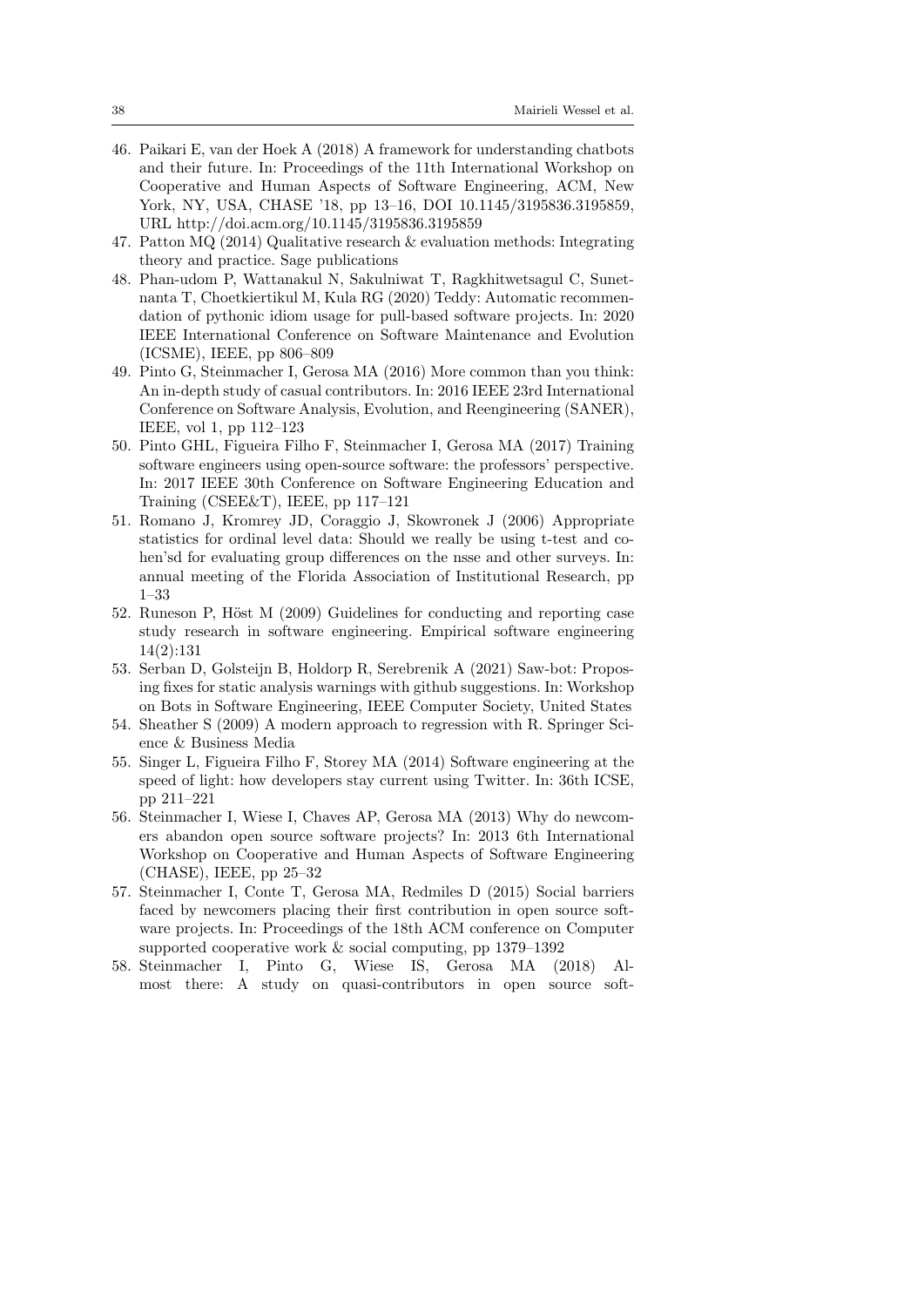ware projects. In: Proceedings of the 40th International Conference on Software Engineering, ACM, New York, NY, USA, ICSE '18, pp 256–266, DOI 10.1145/3180155.3180208, URL http://doi.acm.org/10.1145/3180155.3180208

- 59. Stol KJ, Ralph P, Fitzgerald B (2016) Grounded theory in software engineering research: a critical review and guidelines. In: Proceedings of the 38th International Conference on Software Engineering, pp 120–131
- 60. Storey MA, Zagalsky A (2016) Disrupting developer productivity one bot at a time. In: Proceedings of the 2016 24th ACM SIGSOFT International Symposium on Foundations of Software Engineering, ACM, New York, NY, USA, FSE 2016, pp 928–931, DOI 10.1145/2950290.2983989, URL http://doi.acm.org/10.1145/2950290.2983989
- 61. Storey MA, Treude C, van Deursen A, Cheng LT (2010) The impact of social media on software engineering practices and tools. In: FSE/SDP workshop on Future of Softw Eng Research, pp 359–364
- 62. Storey MA, Zagalsky A, Filho FF, Singer L, German DM (2017) How social and communication channels shape and challenge a participatory culture in software development. IEEE Trans Softw Eng 43(2):185–204, DOI 10.1109/TSE.2016.2584053, URL https://doi.org/10.1109/TSE.2016.2584053
- 63. Strauss A, Corbin JM (1997) Grounded theory in practice. Sage
- 64. Strauss A, Corbin JM (2007) Basics of Qualitative Research : Techniques and Procedures for Developing Grounded Theory, 3rd edn. SAGE Publications
- 65. Strauss AL, Corbin J (1998) Basics of qualitative research: Techniques and procedures for developing grounded theory sage publications. SAGE Publications
- 66. Thistlethwaite DL, Campbell DT (1960) Regression-discontinuity analysis: An alternative to the ex post facto experiment. Journal of Educational psychology 51(6):309
- 67. Trockman A, Zhou S, Kästner C, Vasilescu B (2018) Adding sparkle to social coding: an empirical study of repository badges in the npm ecosystem. In: Proceedings of the 40th International Conference on Software Engineering, pp 511–522
- 68. Urli S, Yu Z, Seinturier L, Monperrus M (2018) How to design a program repair bot?: Insights from the repairnator project. In: Proceedings of the 40th International Conference on Software Engineering: Software Engineering in Practice, ACM, New York, NY, USA, ICSE-SEIP '18, pp 95–104, DOI 10.1145/3183519.3183540, URL http://doi.acm.org/10.1145/3183519.3183540
- 69. Vorvoreanu M, Zhang L, Huang YH, Hilderbrand C, Steine-Hanson Z, Burnett M (2019) From gender biases to gender-inclusive design: An empirical investigation. In: Proceedings of the 2019 CHI Conference on Human Factors in Computing Systems, Association for Computing Machinery, New York, NY, USA, CHI '19, p 1–14, DOI 10.1145/3290605.3300283, URL https://doi.org/10.1145/3290605.3300283